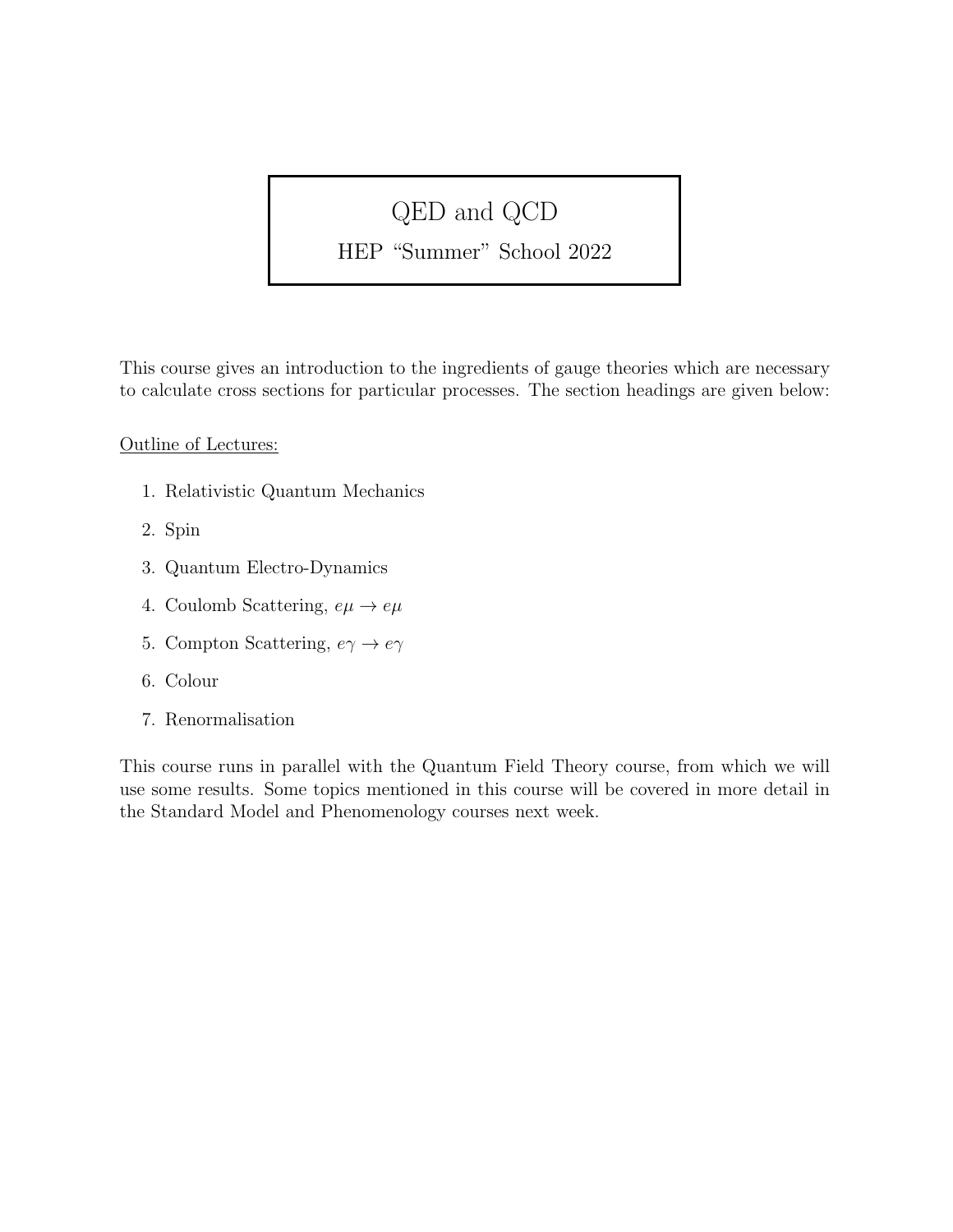#### Textbooks:

These notes are intended to be self-contained, but provide just a short introduction to a complex and fascinating topic. You may find the following textbooks useful:

- 1. Aitchison and Hey, Gauge Theories in Particle Physics, CRC Press.
- 2. Halzen and Martin, Quarks and Leptons, Wiley.
- 3. Peskin and Schröder, An Introduction to Quantum Field Theory, ABP.
- 4. Ryder, Quantum Field Theory, CUP.
- 5. Srednicki, Quantum Field Theory, CUP.
- 6. Schwartz, Quantum Field Theory and the Standard Model, CUP.

The first two are more practical and closer to the spirit of this course while the other contain many more mathematical details. The last one is very recent. If you are particularly interested in (or confused by) a particular topic, I encourage you to take a look at it. If there are other textbooks which you find particularly helpful, please tell me and I will update the list.

These notes are based heavily on the content of previous versions of this course, in particular the 2013 version by Jennifer Smillie and later modifications by Andreas Banfi. Throughout, we will use "natural units" where  $\hbar = c = 1$  and the metric signature  $(+ - - -).$ 

Please email any comments, questions or corrections to **jeppe.andersen@durham.ac.uk**.

Jeppe R. Andersen March 15, 2021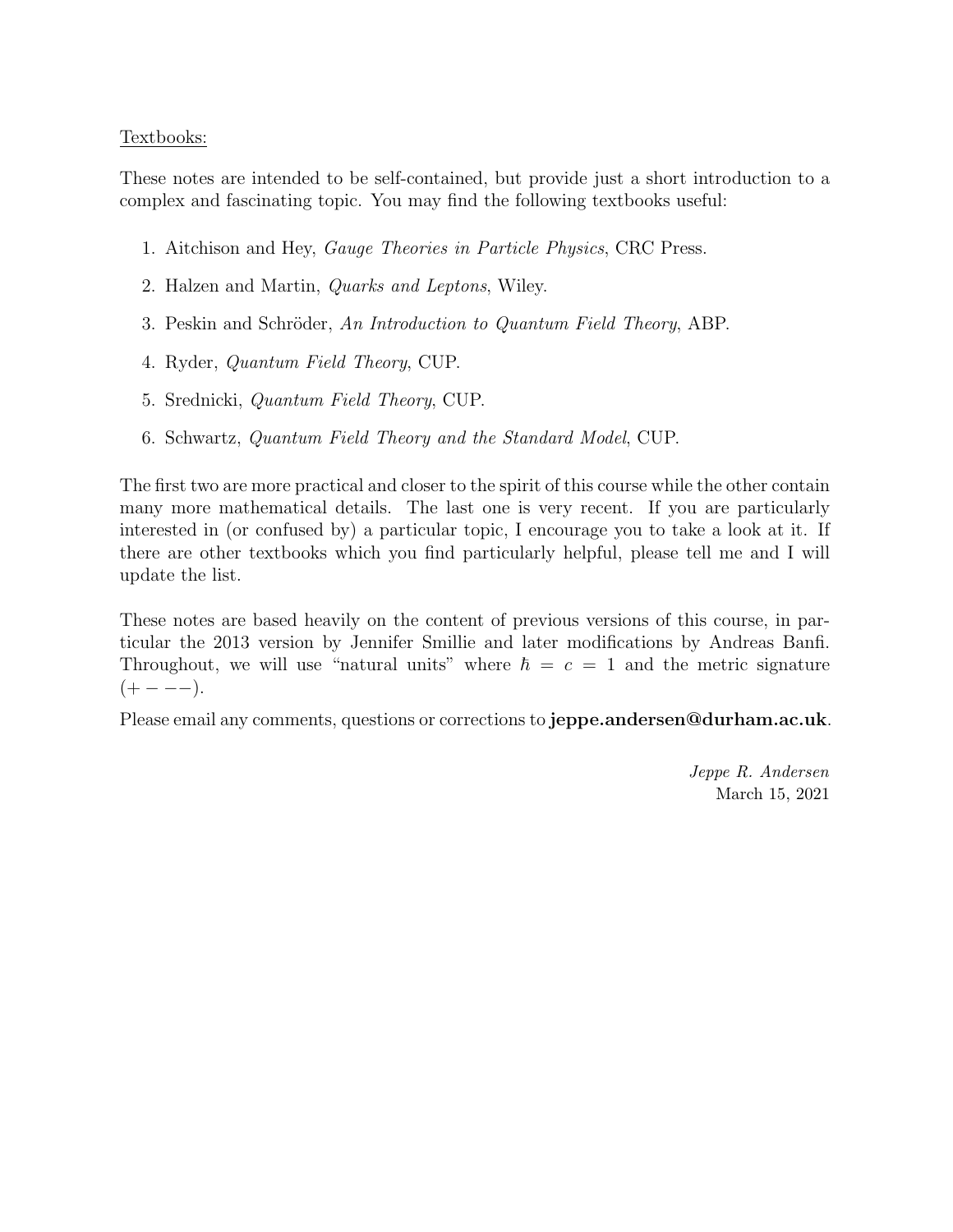### 1 Relativistic Quantum Mechanics

In order to describe the dynamics of particles involved in high-energy collisions we must be able to combine the theory of phenomena occurring at the smallest scales, i.e. quantum mechanics, with the description of particles moving close to the speed of light, i.e. special relativity. To do this we must develop wave equations which are relativistically invariant (i.e. invariant under Lorentz transformations). In this section we will derive relativistic equations of motion for scalar particles (spin-0) and particles with spin-1/2.

#### 1.1 The Klein-Gordon Equation

Consider first the Hamiltonian for a particle in classical (non-relativistic) mechanics:

$$
E = \frac{\mathbf{p}^2}{2m} + V(\mathbf{x}).\tag{1}
$$

To convert this into a wave equation for quantum wave mechanics, we use the identifications  $E \to i\partial_t$  and  $\mathbf{p} \to -i\nabla$ , so that a plane-wave solution

$$
\phi(t, \mathbf{x}) \propto e^{-i(Et - \mathbf{p} \cdot \mathbf{x})} = e^{-ip \cdot x} \tag{2}
$$

has the energy-momentum relation given in eq. (1). Applied to a general wavefunction  $\phi$ , a linear superposition of plane waves, this gives

$$
i\partial_t \phi(t, \mathbf{x}) = \left(-\frac{1}{2m}\nabla^2 + V(\mathbf{x})\right)\phi(t, \mathbf{x}) = H\phi(t, \mathbf{x}),\tag{3}
$$

where  $H$  is the so-called Hamiltonian. We recognise this as the Schrödinger Equation, the cornerstone of Quantum Mechanics. Eq. (3) cannot be relativistically invariant because time appears only through a first-order derivative on the left-hand side while space appears as a second-order derivative on the right-hand side. Yet we know that if we make a Lorentz transformation in the  $x$  direction for example, this would mix the  $x$  and  $t$  components and therefore their derivatives will arise with the same orders.

The problem with the Schrödinger Equation arose because we started from a non-relativistic energy-momentum relation. Let us then start from the relativistic equation for energy. For a particle with 4-momentum  $p^{\mu} = (E, \mathbf{p})$  and mass m,

$$
E^2 = m^2 + \mathbf{p}^2. \tag{4}
$$

Again we convert this to an operator equation by setting  $p_{\mu} = i \partial_{\mu}$  so that the corresponding wave equation for an arbitrary scalar wavefunction  $\phi(\mathbf{x}, t)$  gives

$$
\left(\partial_t^2 - \nabla^2 + m^2\right)\phi(t, \mathbf{x}) = \left(\partial_\mu\partial^\mu + m^2\right)\phi(x) = (\Box + m^2)\phi(x) = 0\,,\tag{5}
$$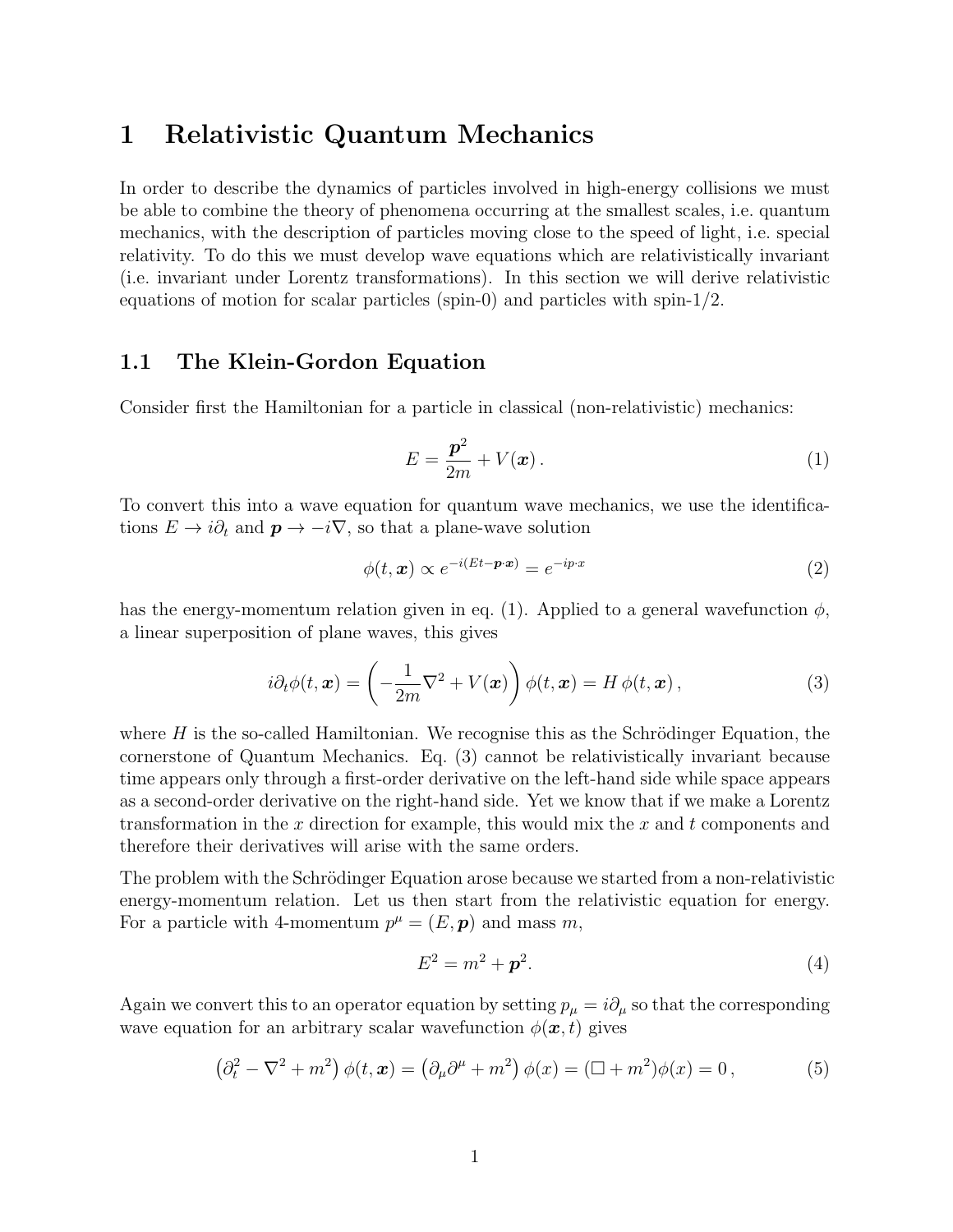where we have introduced the four-vector  $x^{\mu} = (t, x)$ . This is the "Klein-Gordon equation" which is the equation of motion for a free scalar field. We can explicitly check that this is indeed Lorentz invariant. Under a Lorentz transformation

$$
x^{\mu} \to x^{'\mu} = \Lambda^{\mu}{}_{\nu} x^{\nu} \qquad \Rightarrow \qquad \partial_{\mu} \to \partial_{\mu}' = (\Lambda^{-1})^{\rho}{}_{\mu} \partial_{\rho} , \tag{6}
$$

The field  $\phi$  is a scalar, i.e. it has the transformation property

$$
\phi(x) \to \phi'(x') = \phi'(\Lambda x) = \phi(x). \tag{7}
$$

Therefore, in the primed system,

$$
\left(\partial_{\mu}^{\prime}\partial^{\prime\mu} + m^{2}\right)\phi^{\prime}(x^{\prime}) = \left[ (\Lambda^{-1})_{\mu}^{\rho}\partial_{\rho}(\Lambda^{-1})_{\nu}^{\sigma}\partial_{\sigma}g^{\mu\nu} + m^{2} \right]\phi^{\prime}(\Lambda x)
$$

$$
= \left[\partial_{\rho}\partial_{\sigma}g^{\rho\sigma} + m^{2}\right]\phi(x) = 0,
$$
 (8)

and the equation still holds.

#### 1.2 The Dirac Equation

The Klein-Gordon equation admits negative-energy solutions, because the energy  $E$  appearing in the plane-wave in eq. (2) can have the two values  $\pm \sqrt{p^2 + m^2}$ . Dirac sought to find an alternative relativistic equation which was linear in  $\partial_t$  like the Schrödinger equation (this was an attempt to solve the problem of negative-energy solutions to eq.  $(5)$  – in fact he didn't solve this problem, but a different one). If the equation is linear in  $\partial_t$ , it must also be linear in  $\nabla$  if it is to be invariant under Lorentz transformations. We therefore start with the general form

$$
i\partial_t \psi(t, \mathbf{x}) = (-i\mathbf{\alpha} \cdot \nabla + \beta \, m) \, \psi(t, \mathbf{x}). \tag{9}
$$

Dirac also required that the solutions of his equation would be a solution of the Klein-Gordon equation as well, or equivalently, the energy relation eq. (4) was the correct energymomentum relation for plane wave solutions  $e^{-ip\cdot x}$  of the Dirac equation. To see what constraints this imposes, we must square eq. (9):

$$
-\partial_t^2 \psi(t, \mathbf{x}) = i\partial_t \left( -i\boldsymbol{\alpha} \cdot \nabla + \beta \, m \right) \psi(t, \mathbf{x})
$$
  
=\n
$$
\left( -i\boldsymbol{\alpha} \cdot \nabla + \beta \, m \right)^2 \psi(t, \mathbf{x})
$$
  
=\n
$$
\left[ -\alpha^i \alpha^j \partial_i \partial_j - i(\beta \alpha^i + \alpha^i \beta) \, m \partial_i + \beta^2 m^2 \right] \psi(t, \mathbf{x}).
$$
\n(10)

However, the Klein-Gordon equation requires that the right-hand side is equal to  $[-\nabla^2 +]$  $[m^2] \psi(t, x)$  and therefore  $\boldsymbol{\alpha}$  and  $\beta$  must satisfy

$$
\alpha^i \alpha^j + \alpha^j \alpha^i = {\alpha^i, \alpha^j} = 2\delta^{ij}, \quad \beta \alpha^i + \alpha^i \beta = {\alpha^i, \beta} = 0, \quad \beta^2 = 1.
$$
 (11)

If  $\alpha^i$  and  $\beta$  are just numbers, these equations cannot be solved. Dirac solved them by instead taking  $\alpha^i$  and  $\beta$  to be  $n \times n$  matrices, and  $\psi(t, x)$  to be a column vector. Even now, the solution is not immediate. One can show that the conditions in eq. (11) require

$$
Tr \alpha^i = 0 = Tr \beta,
$$
\n(12)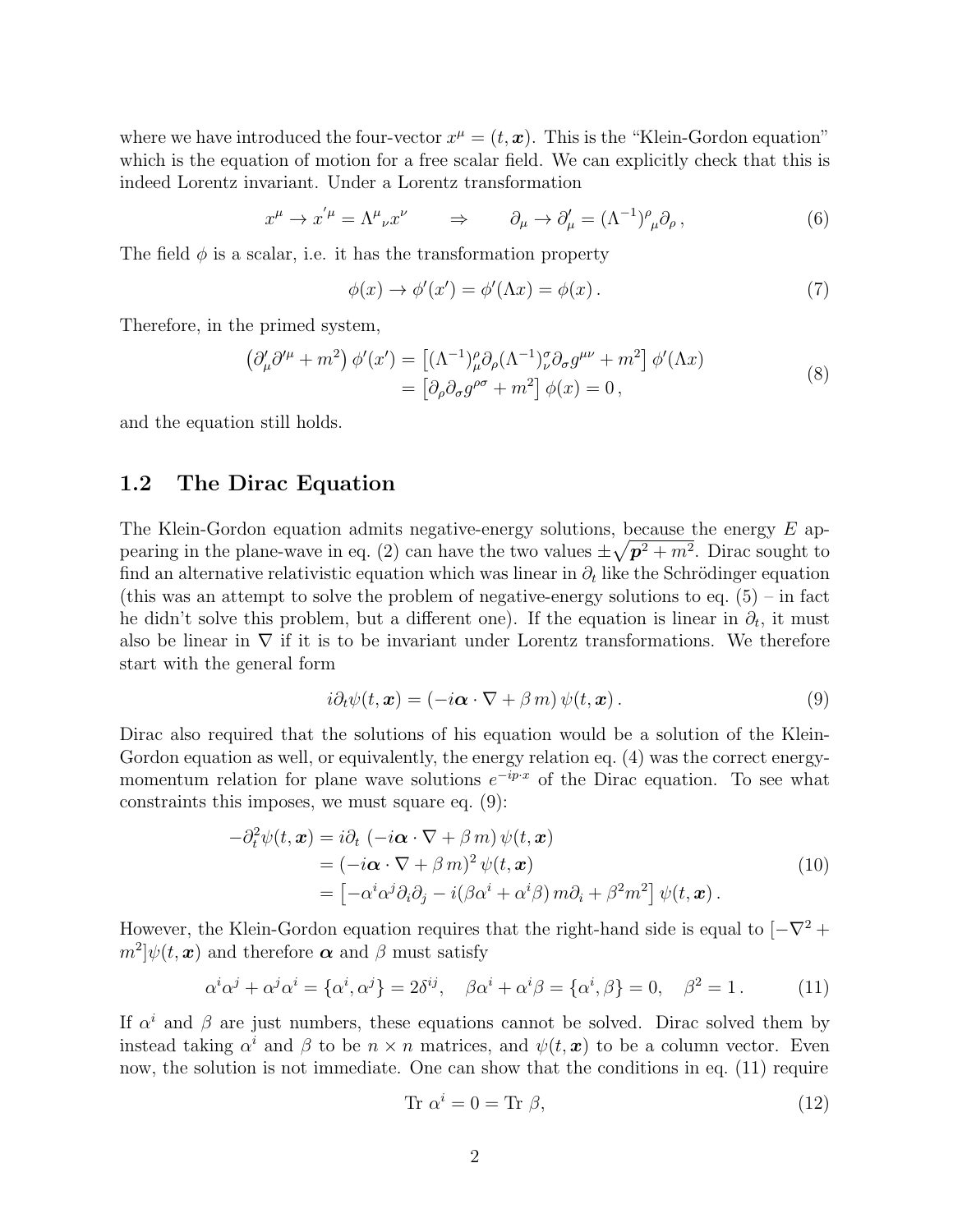and further that the eigenvalues of the above matrices are  $\pm 1$ . This in turn means that n must be even (do you understand why?). In 2-dimensions, there are still not enough linearly independent matrices to satisfy eq.  $(11)$  (for non-zero masses m). There do exist solutions in four dimensions. One such solution is

$$
\alpha^i = \begin{pmatrix} 0 & \sigma^i \\ \sigma^i & 0 \end{pmatrix}, \qquad \beta = \begin{pmatrix} \mathbb{1}_2 & 0 \\ 0 & -\mathbb{1}_2 \end{pmatrix}, \tag{13}
$$

where  $\sigma$  is the vector of the usual  $2 \times 2$  Pauli matrices and  $\mathbb{1}_2$  represents the  $2 \times 2$  identity matrix.

Now we have formed an equation which may be thought of as a square-root of the Klein-Gordon equation; we now want to check if this equation is Lorentz covariant. To show that it is, we first define the new matrices

$$
\gamma^0 = \beta, \qquad \gamma = \beta \alpha \,. \tag{14}
$$

Then we form  $\gamma^{\mu} = (\gamma^0, \gamma)$  where the  $\mu$  is a Lorentz index. Each component is a  $4 \times 4$ matrix. In terms of the  $\gamma$ -matrices, one can write the conditions in eq. (11) in a Lorentz covariant form

$$
\{\gamma^{\mu}, \gamma^{\nu}\} = \gamma^{\mu} \gamma^{\nu} + \gamma^{\nu} \gamma^{\mu} = 2g^{\mu\nu}.
$$
 (15)

This is an example of a Clifford algebra. Any set of matrices satisfying this condition in eq. (15) may be used to construct the Dirac equation. The representation in eqs. (13) and (14) is just one example, known as the Dirac representation. Note, for example, that any other matrices satisfying

$$
\alpha_i' = \boldsymbol{U}\alpha_i\boldsymbol{U}^{-1}, \quad \text{and} \quad \beta' = \boldsymbol{U}\beta\boldsymbol{U}^{-1}, \tag{16}
$$

where  $U$  is a unitary matrix, will also be suitable.

Multiplying through by  $\gamma^0$ , we may rewrite the eq. (9) in a covariant form as

$$
(i\gamma^{\mu}\partial_{\mu} - m\mathbb{1}_4)\psi(t, \mathbf{x}) = (i\partial \!\!\!/ - m)\psi(x) = 0, \qquad (17)
$$

where  $\alpha$ , a vector with a slash, is a short-hand notation for  $\gamma^{\mu}a_{\mu}$ . The equation above is known as the Dirac equation. In momentum space, i.e. after a Fourier transformation,  $\partial_{\mu} \rightarrow -ip_{\mu}$ , and the Dirac equation becomes

$$
(\gamma^{\mu}p_{\mu} - m\mathbb{1}_4)\tilde{\psi}(p) = (p - m)\tilde{\psi}(p) = 0, \qquad (18)
$$

where  $\tilde{\psi}(p)$  is the Fourier transform of a solution of the Dirac equation  $\psi(x)$ .

We mentioned in passing that  $\psi(t, x)$  is a column vector rather than a scalar. This means that it contains more than one degree of freedom. Dirac exploited this property to interpret his equation as the wave equation for spin- $1/2$  particles, fermions, which can be either spin-up or spin-down. The column vector  $\psi$  is known as a Dirac spinor, and the matrices  $\gamma^{\mu}$  operate on these Dirac spinors.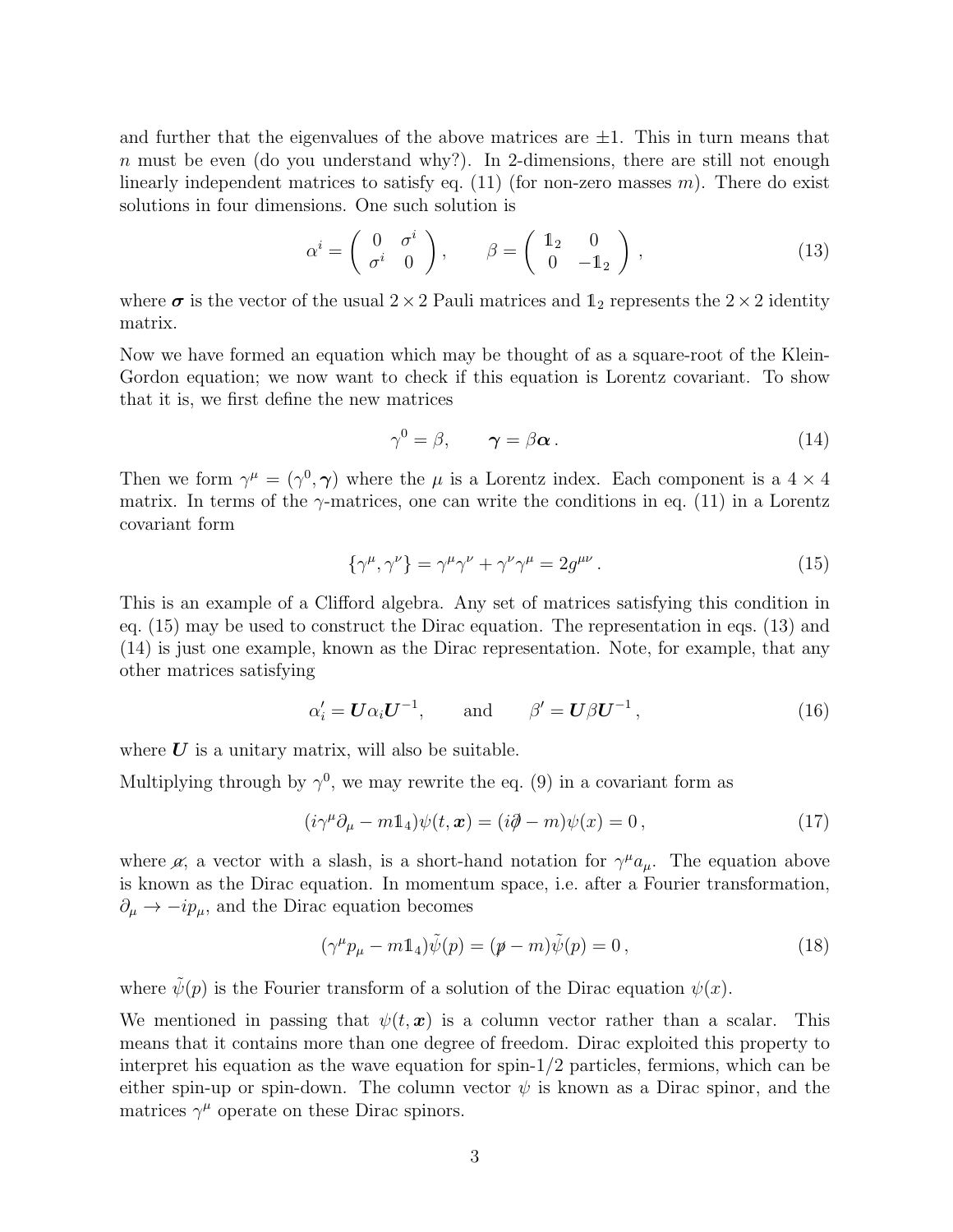

Figure 1: The energy levels in the Dirac sea picture. They must satisfy  $|E| > m$ , but negative-energy states are allowed. The vacuum is the state in which all negative-energy levels are filled.

#### 1.2.1 Negative-Energy Solutions and Anti-Particles

Comparing eq.  $(9)$  to the Schrödinger equation in eq.  $(3)$  gives the Hamiltonian for a free spin- $1/2$  particle:

$$
H_{\text{Dirac}} = -i\boldsymbol{\alpha} \cdot \nabla + \beta m. \tag{19}
$$

The trace of the Hamiltonian gives the sum of the energy eigenvalues. The condition that the matrices  $\alpha$  and  $\beta$  are traceless therefore means that the eigenvalues of  $H_{\text{Dirac}}$ must sum to zero. Therefore, like the Klein-Gordon equation, also the Dirac equation has negative-energy solutions.

Dirac himself proposed a solution for this problem which became known as the "Dirac sea". He accepted the existence of negative-energy states, but took the vacuum as the state in which all these states are filled, see fig. 1. There is a conceptual problem with this in that the vacuum has infinite negative charge and energy. However, any observation relies only on energy differences, so this picture can give an acceptable theory.

As the negative-energy states are already full, the Pauli exclusion principle forbids any positive-energy electron to fall into one of the negative-energy states. If instead energy is supplied, an electron is excited from a negative-energy state to a positive-energy state and an "electron-hole" pair is created. The absence of the negative-energy electron, the hole, is interpreted as the presence of of state with positive energy and positive charge, i.e. the anti-electron called the positron. Dirac predicted the existence of the positron in 1927 and this particle was discovered five years later.

However, Dirac's argument only holds for spin-1/2 particles which obey the Pauli exclusion principle. A consistent solution for particles of any spin is provided by Quantum Field Theory in a picture developed by Feynman and Stückelberg, in which positive-energy partices travel only forward in time, whereas negative-energy particles travel only backwards in time. In this way, a negative-energy particle with momentum  $p^{\mu}$ , travelling backward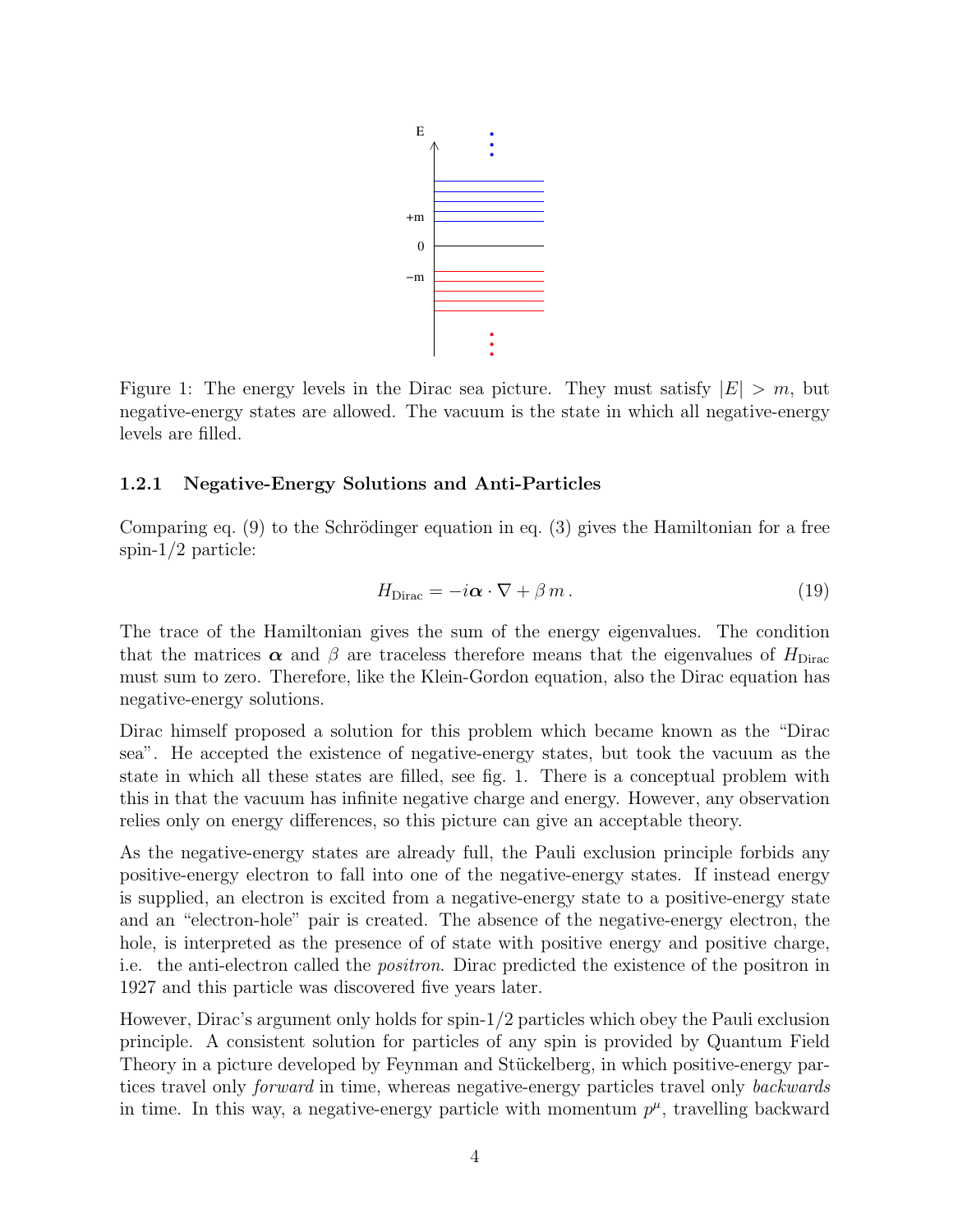

Figure 2: A pictorial representation of the scattering  $e^-\mu^- \rightarrow e^-\mu^-$  in non-relativistic quantum mechanics (left) and in Quantum Field Theory (right).

in time, is re-interpreted as a positive energy anti-particle with momentum  $-p^{\mu}$  travelling forward in time. Let us see how this picture naturally arises by considering two processes, the scattering  $e^- \mu^- \to e^- \mu^-$ , and Compton scattering  $e^- \gamma \to e^- \gamma$ . In non-relativistic quantum mechanics, the scattering  $e^-\mu^- \rightarrow e^-\mu^-$  corresponds to the scattering of an electron from an external Coulomb potential. This is represented on the left-hand side of fig. 2. The horizontal axis represents the time at which a give elementary process occurs. In non-relativistic quantum mechanics, scattering happens instantaneously, so that the time  $t_1$  at which a photon is emitted by the incoming electron coincides with the time  $t_2$ in which it is absorbed by a muon, which stays at rest as a source of a static potential. In quantum field theory the scattering cannot occur instantaneously, because we need to take into account the fact that the photon mediating the scattering travels at the speed of light. The corresponding scattering amplitude is given by the sum of the contributions of the two diagrams on the right-hand side of fig. 2. It is clear that, in the limit in which  $c$  can be taken to be infinite, the two diagrams coincide and give the non-relativistic contribution. From the point of view of the electron, the first diagram can be interpreted as the emission of a positive-energy photon at  $t = t_1$  that travels forward in time, and is later absorbed by a muon at  $t = t_2$ . The second diagram has an awkward interpretation from the point of view of the electron, because it corresponds to the emission of a negative-energy photon at  $t = t_2$  that travels *backwards* in time. However, the graph makes perfectly sense if one considers that it is the muon that emits a photon a time  $t_1$ , which is later reabsorbed by the electron at a time  $t_2$ . A similar interpretation can be applied to the Compton scattering diagrams in Fig. 3, and clarifies the Feynman and Stückelberg interpretation of negativeenergy states. In the left diagram, an electron emits a photon at time  $t_1$  and later, at time  $t_2$  absorbs another one. In the right-hand diagram it appears as if an electron emits a photon and then travels backwards in time to absorb another photon. Feynman and Stückelberg reasoned instead that the incoming photon split into an electron-positron pair and then at a later time, the positron annihilates the other electron, emitting a photon.

Relativistic quantum field theory accounts for the effects of both time-orderings. Indeed, we will often use the Feynman Rules in the (energy,momentum)-representation rather than position space in order to calculate the probability of a scattering, and the plane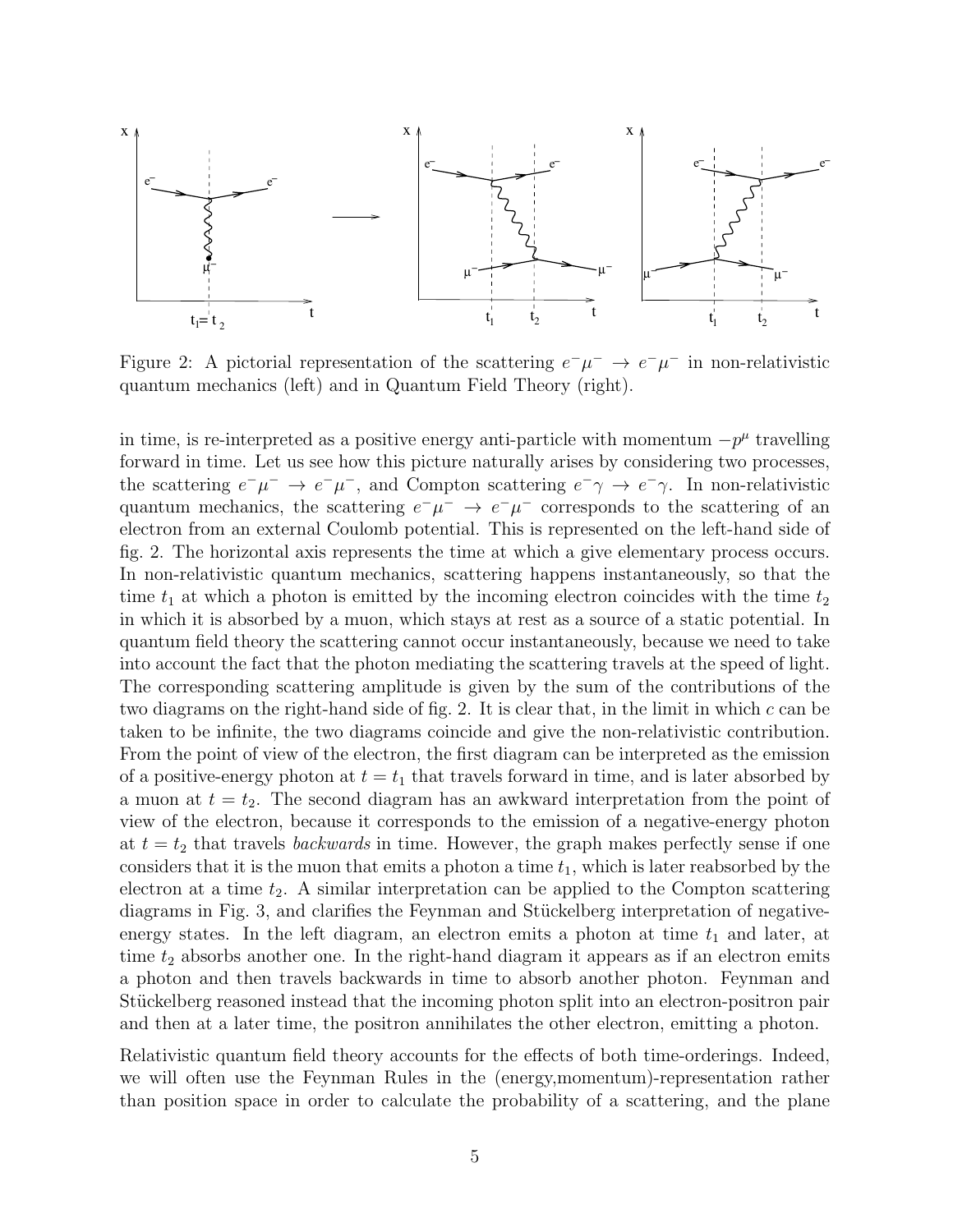

Figure 3: Diagrams illustrating the Feynman-Stückelberg interpretation of negative-energy particles, which correspond to those travelling backwards in time, as in the right-hand diagram. They interpreted a negative-energy particle travelling backwards as a positiveenergy anti-particle travelling forwards in time, see text.

wave solutions in momentum space are not located in (time,position)-space to even ask the question of the time-ordering. Time-ordering is undesirable, since the time-ordering of two spatially separated events is not even Lorentz-invariant.

### 2 Spin

In the previous section, we introduced a Dirac spinor as a solution to the Dirac equation in the form of a column vector. In this section, we will discuss the explicit form of the solutions to the Dirac equation, and verify that they indeed correspond to the wave functions for particles with spin-1/2.

#### 2.1 Plane-Wave Solutions of the Dirac Equation

We begin by seeking plane-wave solutions to the Dirac Equation. Given the  $2 \times 2$  block nature of the  $\gamma$ -matrices, we will start with the form

$$
\psi(x) = \begin{pmatrix} \chi(\mathbf{p}) \\ \phi(\mathbf{p}) \end{pmatrix} e^{-ip\cdot x},\tag{20}
$$

where  $\chi$  and  $\phi$  are two-component spinors. Substituting this into eq. (18) and using eqs.  $(13)$  and  $(14)$ , we find

$$
p^{0}\left(\begin{array}{c}\chi\\ \phi\end{array}\right)=\left(\begin{array}{cc}m&\boldsymbol{\sigma}\cdot\boldsymbol{p}\\ \boldsymbol{\sigma}\cdot\boldsymbol{p}&-m\end{array}\right)\left(\begin{array}{c}\chi\\ \phi\end{array}\right),\qquad (21)
$$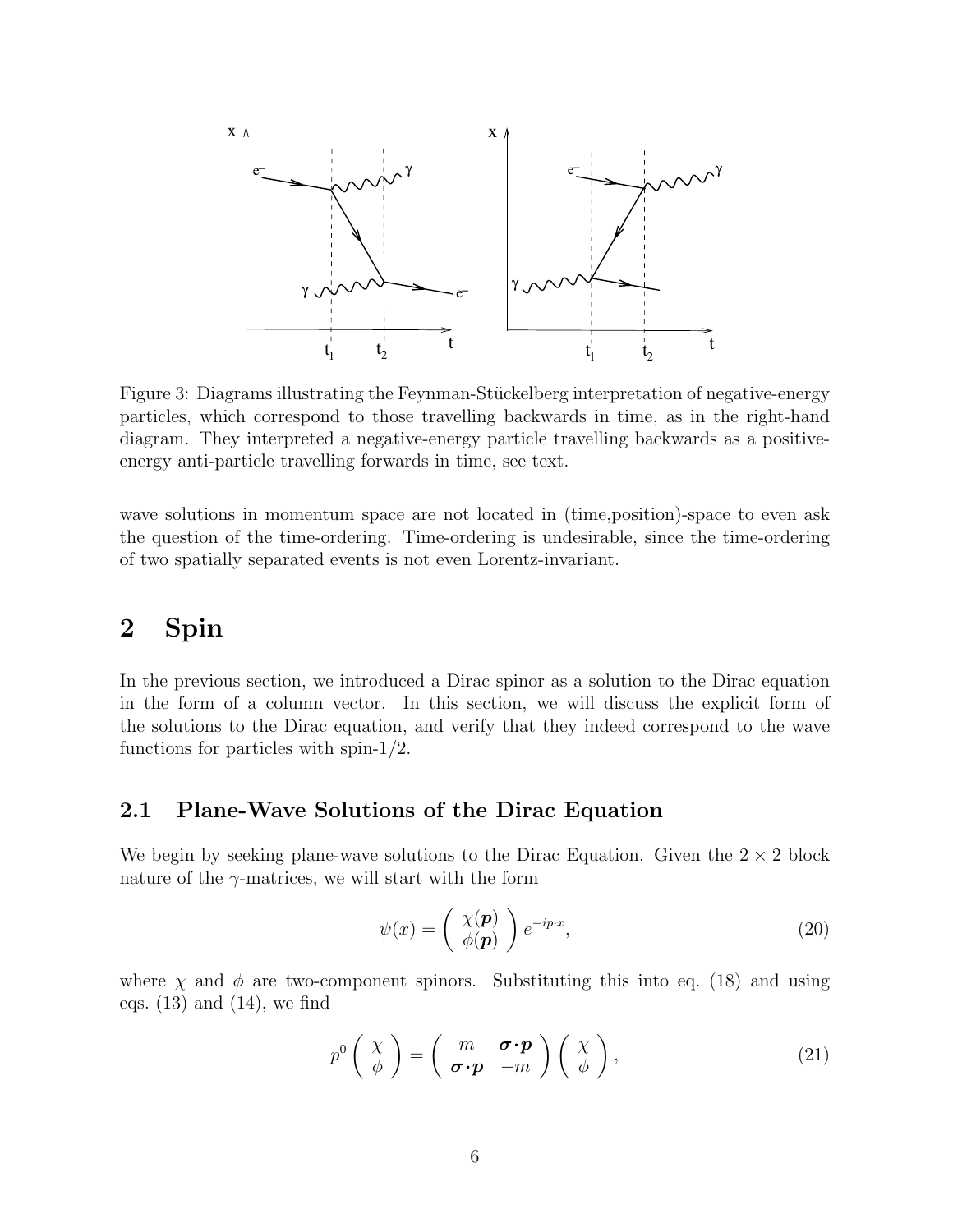or equivalently

$$
(\boldsymbol{\sigma} \cdot \boldsymbol{p}) \phi = (p^0 - m)\chi
$$
  

$$
(\boldsymbol{\sigma} \cdot \boldsymbol{p}) \chi = (p^0 + m)\phi.
$$
 (22)

From the identity  $(\sigma \cdot p)^2 = p^2$ , these equations are only consistent for particles with  $p^0 = \pm \sqrt{\mathbf{p}^2 + m^2}$  (consistent with having solutions of the Klein-Gordon equation).

For a massive fermion at rest  $(p = 0)$ , we have

$$
p^0 \chi = m \chi \qquad \text{and} \qquad p^0 \phi = -m \phi. \tag{23}
$$

Positive-energy solutions  $\psi^{p=0}_+$  must therefore have  $\phi = 0$  and negative energy solutions  $\psi_{-}^{p=0}$  have  $\chi=0$ , as follows:

$$
\psi_{+}^{p=0} = \begin{pmatrix} \chi \\ 0 \end{pmatrix} e^{-imt}, \quad \text{and} \quad \psi_{-}^{p=0} = \begin{pmatrix} 0 \\ \phi \end{pmatrix} e^{imt}. \quad (24)
$$

For particles which are not at rest  $(p \neq 0)$ , the solution is then dictated by eq. (22), with the requirement that it reduces to eq. (24) for  $p = 0$ . For positive-energy solutions, we therefore write

$$
\psi_{+,r}(x) = \mathcal{N}\left(\begin{array}{c} \chi_r \\ \frac{\sigma \cdot \mathbf{p}}{E + m} \chi_r \end{array}\right) e^{-ip \cdot x} \equiv u_r(\mathbf{p}) e^{-ip \cdot x}, \quad p^0 = E \equiv \sqrt{\mathbf{p}^2 + m^2}, \qquad (25)
$$

where space of solutions is spanned by  $\chi_r$ ,  $r = 1, 2$  and  $\mathcal N$  is a normalisation conventionally chosen such that  $u_r^{\dagger}(\mathbf{p})u_s(\mathbf{p}) = 2E \delta^{rs}$ , which gives  $\mathcal{N} = \sqrt{E+m}$ . The spinors  $\chi_1$  and  $\chi_2$ cover the two (spin) degrees of freedom:

$$
\chi_1 = \begin{pmatrix} 1 \\ 0 \end{pmatrix}, \quad \text{and} \quad \chi_2 = \begin{pmatrix} 0 \\ 1 \end{pmatrix}.
$$
 (26)

Similarly, negative-energy solutions are conventionally written as

$$
\psi_{-,r}(x) = \mathcal{N}\left(\begin{array}{c}\frac{\sigma \cdot \mathbf{p}}{E + m} \phi_r\\ \phi_r\end{array}\right) e^{ip \cdot x} \equiv v_r(\mathbf{p}) e^{ip \cdot x}, \quad p^0 = E \,, \tag{27}
$$

with the spinors  $\phi_1$  and  $\phi_2$  again covering the two (spin) degrees of freedom:

$$
\phi_1 = \begin{pmatrix} 1 \\ 0 \end{pmatrix}, \quad \text{and} \quad \phi_2 = \begin{pmatrix} 0 \\ 1 \end{pmatrix}.
$$
 (28)

The spinors  $u(\boldsymbol{p})$  and  $v(\boldsymbol{p})$  therefore represent particle and anti-particle solutions with momentum  $p$  and energy  $E = \sqrt{p^2 + m^2}$ .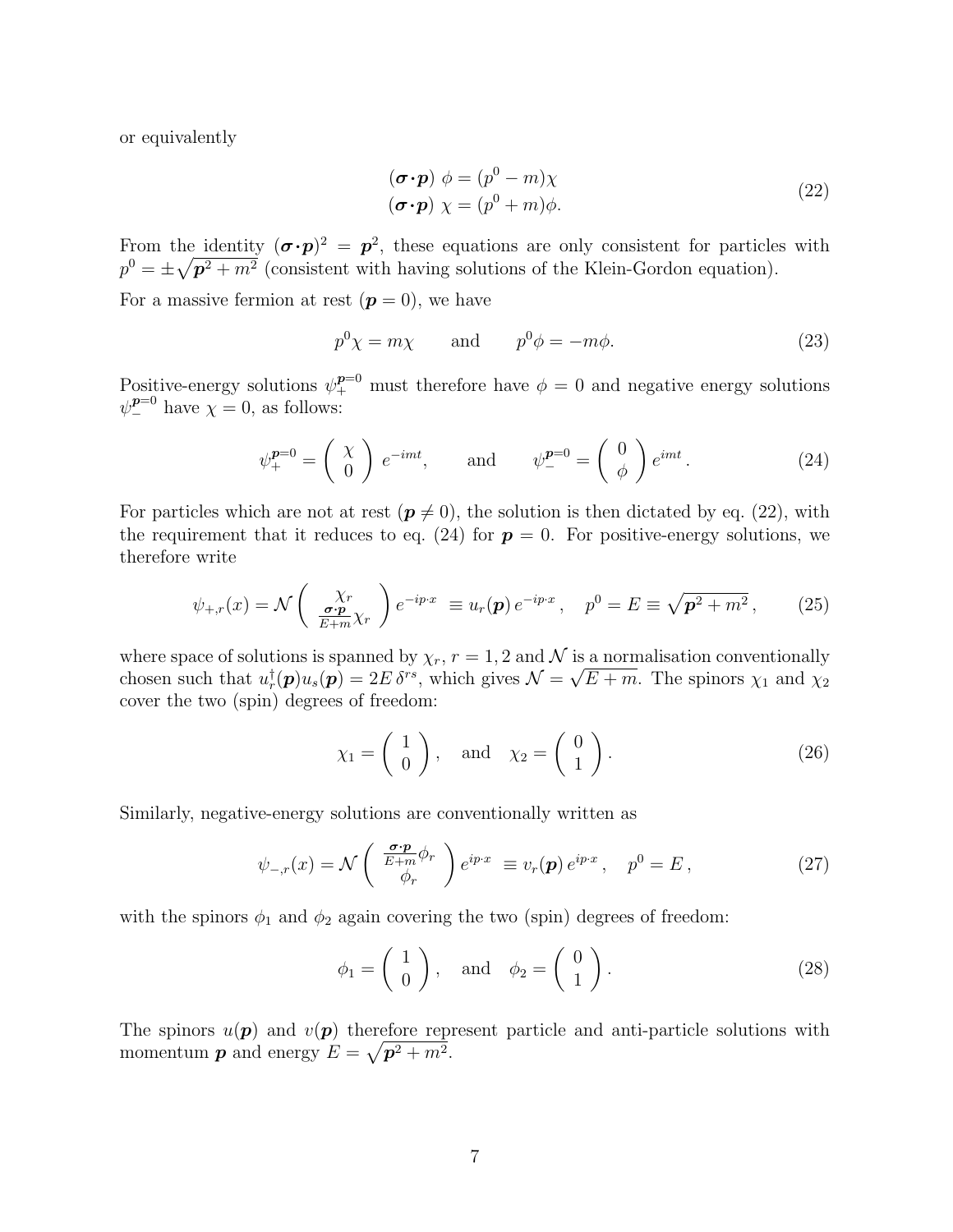#### 2.2 Spin

Each Dirac spinor has two linearly independent solutions which we stated earlier corresponded to the two possible spin states of a fermion. In this subsection we will define the corresponding spin operator. If we again consider a particle at rest we have

$$
u_1 = \begin{pmatrix} 1 \\ 0 \\ 0 \\ 0 \end{pmatrix}, \quad \text{and} \quad u_2 = \begin{pmatrix} 0 \\ 1 \\ 0 \\ 0 \end{pmatrix}.
$$
 (29)

These have eigen-values  $\pm \frac{1}{2}$  $\frac{1}{2}$  under the matrix

$$
\frac{1}{2} \left( \begin{array}{cc} \sigma_z & 0 \\ 0 & 0 \end{array} \right). \tag{30}
$$

One can repeat the same thing for anti-particles and generalise to all the Pauli matrices to deduce the "spin operator"

$$
\boldsymbol{S} = \frac{1}{2} \left( \begin{array}{cc} \boldsymbol{\sigma} & 0 \\ 0 & \boldsymbol{\sigma} \end{array} \right). \tag{31}
$$

You can check explicitly that  $S^2 = \frac{3}{4}$  $\frac{3}{4}$ 1<sub>4</sub>, as we would expect. Therefore, for particles at rest,  $p = 0$ , the top two components of  $\psi_+$  describe fermions with  $S_z = +1/2$  (spin up) and  $S_z = -1/2$  (spin down) respectively.

In case of a general  $\boldsymbol{p}$  one can consider the projection of the spin-operator along the direction of motion of a particle, i.e.  $p/|p|$ . This gives the helicity operator,  $h(p)$ 

$$
h(\mathbf{p}) = \begin{pmatrix} \frac{\sigma \cdot \mathbf{p}}{|\mathbf{p}|} & \mathbf{0} \\ \mathbf{0} & \frac{\sigma \cdot \mathbf{p}}{|\mathbf{p}|} \end{pmatrix}.
$$
 (32)

This operator satisfies  $h(\mathbf{p})^2 = 1$ , and hence its eigenvalues are  $\pm 1$ .

#### 2.3 Working with Dirac Spinors

So far we have discussed Dirac spinors,  $\psi$ , describing spin-1/2 particles and how Dirac used his equation to predict anti-particles. To generate an equation for anti-particles, we first take the Hermitian conjugate of the Dirac equation and find

$$
\psi^{\dagger}(-i\gamma^0\overleftarrow{\partial_0} + i\gamma^i\overleftarrow{\partial_i} - m) = 0, \qquad (33)
$$

where the arrows over the derivatives just mean they act on the left, and we have used the fact that  $\gamma^{0\dagger} = \gamma^0$  and  $\gamma^{i\dagger} = -\gamma^i$ . All matrices have to be written on the right because they are multiplying matrices and  $\psi^{\dagger}$  is a row-vector. The above equation does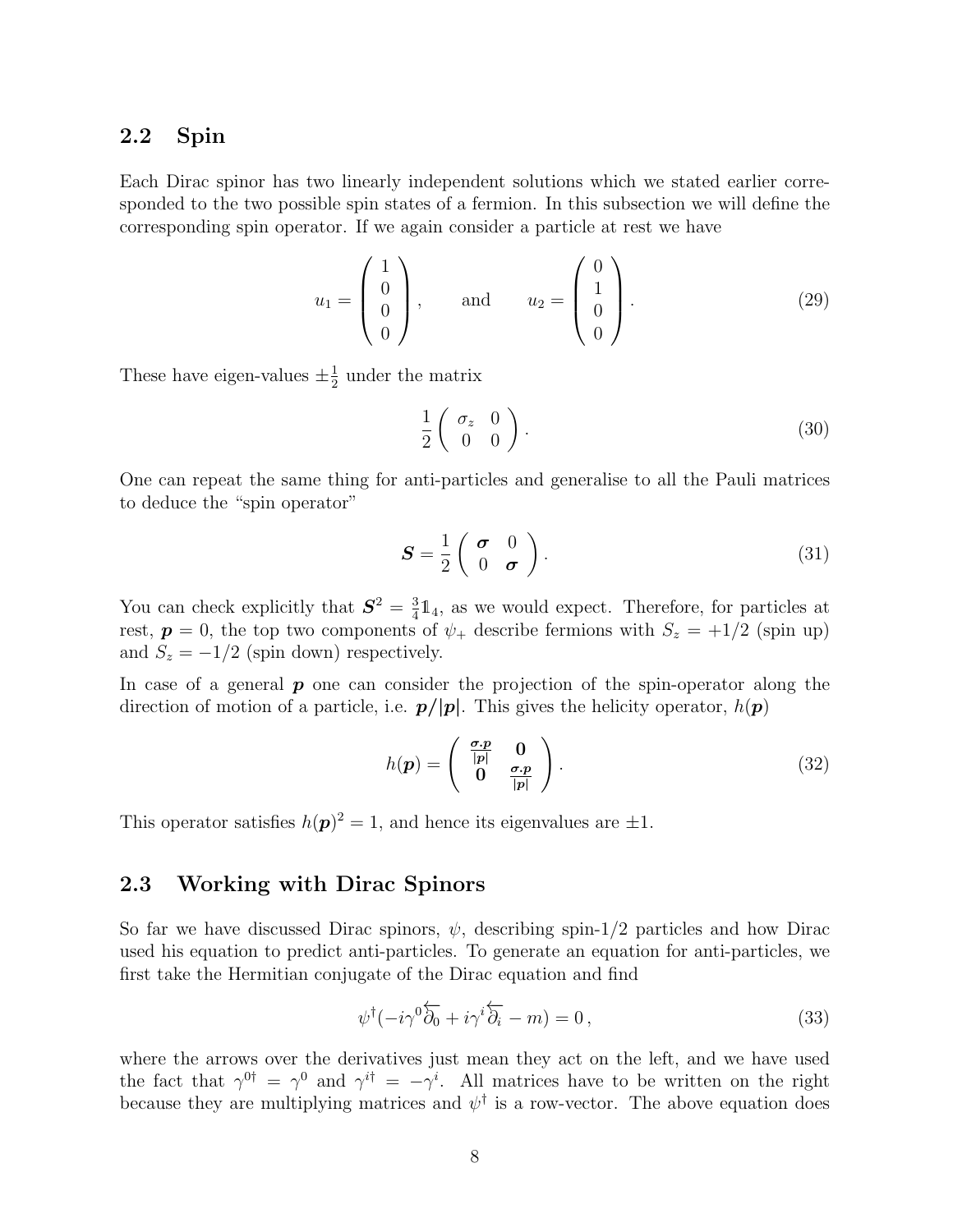not seem Lorentz covariant. This can be rectified by multiplying the equation by  $\gamma^0$  on the right-hand side and using  $[\gamma^0, \gamma^i] = 0$ . Then we have

$$
(\psi^{\dagger} \gamma^0)(-i\overleftarrow{\mathscr{B}} - m) = 0, \qquad \text{or} \qquad \overline{\psi}(i\overleftarrow{\mathscr{B}} + m) = 0. \tag{34}
$$

The interpretation of the above equation is that the field  $\overline{\psi} \equiv \psi^{\dagger} \gamma^0$  represents an antiparticle.

By construction, the spinors  $u(\mathbf{p})$  and  $v(\mathbf{p})$  satisfy their respective Dirac equations in momentum space:

$$
(p - m)u(p) = 0, \t\t (p + m)v(p) = 0.
$$
\t(35)

They also satisfy a number of relations which will prove very useful in calculations of scattering amplitudes. Firstly, they are orthonormal:

$$
\overline{u}_r(\mathbf{p})u_s(\mathbf{p}) = 2m \delta^{rs} = -\overline{v}_r(\mathbf{p})v_s(\mathbf{p}),\n\overline{u}_r(\mathbf{p})v_s(\mathbf{p}) = 0 = -\overline{v}_r(\mathbf{p})u_s(\mathbf{p}).
$$
\n(36)

If instead one takes the outer product of spinor and anti-spinor, they also satisfy the following completeness relations:

$$
\sum_{r=1}^{2} u_r(\mathbf{p}) \overline{u}_r(\mathbf{p}) = (\mathbf{p} + m) \quad \text{and} \quad \sum_{r=1}^{2} v_r(\mathbf{p}) \overline{v}_r(\mathbf{p}) = (\mathbf{p} - m). \tag{37}
$$

These relations can be checked explicitly (see problem sheet).

#### 2.4 Lorentz transformations on spinors

Let us consider the Lorentz transformation of eq. (6). The field  $\psi$  has the transformation property

$$
\psi(x) \to \psi'(x') = \psi'(\Lambda x) = S(\Lambda)\psi(x) \quad \Rightarrow \quad \bar{\psi}(x) \to \bar{\psi}'(x') = \bar{\psi}(x)\gamma^0 S^{\dagger}(\Lambda)\gamma^0, \tag{38}
$$

with  $S(\Lambda)$  a suitable  $4 \times 4$  matrix. Its explicit form is derived by the requirement that the Dirac equation is Lorentz invariant:

$$
\left(i\partial'_{\mu}\gamma^{\mu} - m\right)\psi'(x') = \left(i(\Lambda^{-1})_{\mu}^{\nu}\partial_{\nu}\gamma^{\mu} - m\right)S(\Lambda)\psi(x). \tag{39}
$$

Let us guess that  $S(\Lambda)$  satisfies

$$
\gamma^{\mu} S(\Lambda) = S(\Lambda) \Lambda^{\mu}_{\rho} \gamma^{\rho} . \tag{40}
$$

With that we obtain

$$
\begin{aligned} \left(i\partial'_{\mu}\gamma^{\mu} - m\right)\psi'(x') &= S(\Lambda)\left[i(\Lambda^{-1})_{\mu}^{\nu}\Lambda_{\rho}^{\mu}\partial_{\nu}\gamma^{\rho} - m\right]\psi(x) \\ &= S(\Lambda)(i\partial_{\nu}\gamma^{\nu} - m)\psi(x) = 0 \,, \end{aligned} \tag{41}
$$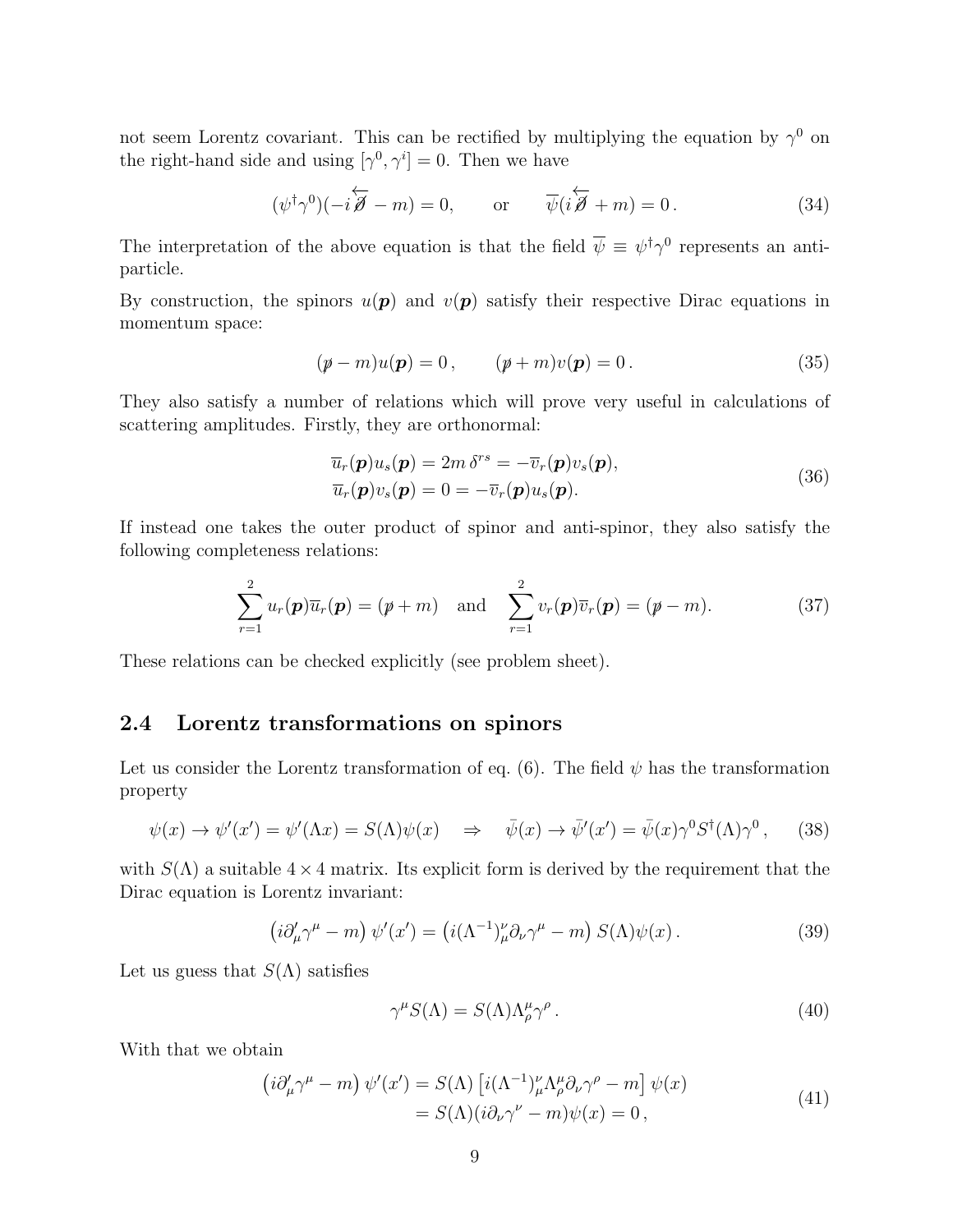so that  $\psi'(x')$  is a solution of the transformed Dirac equation, provided  $\psi(x)$  is a solution of the original one.

Eq. (40) is enough to construct the matrices  $S(\Lambda)$ , but we will not need its explicit form. By direct inspection one observes that

$$
S^{\dagger}(\Lambda) = \gamma^0 S^{-1}(\Lambda) \gamma^0 \quad \Rightarrow \quad \bar{\psi}'(x') = \bar{\psi}(x) \, S^{-1}(\Lambda) \,. \tag{42}
$$

The fact that  $S^{-1}(\Lambda) \neq S^{\dagger}(\Lambda)$  is not surprising, and is due to the fact that the Lorentz group is non-compact, and therefore it does not admit unitary finite-dimensional representations.

One can construct bi-linear products  $\bar{\psi} \Gamma \psi$ , with  $\Gamma$  a 4 × 4 matrix. We now show that  $\Gamma$ can be decomposed into a set of bi-linears, each having a definite transformation property under the Lorentz group. Since  $\Gamma$  is  $4 \times 4$  matrix, we expect to find 16 such bi-linear products, constructed out of linearly independent matrices. Already we can find 5 such bi-linears:

$$
\bar{\psi}\psi \to \bar{\psi}S^{-1}(\Lambda)S(\Lambda)\psi = \bar{\psi}\psi \qquad \text{(scalar)} ,\n\bar{\psi}\gamma^{\mu}\psi \to \bar{\psi}S^{-1}(\Lambda)\gamma^{\mu}S(\Lambda)\psi = \Lambda^{\mu}_{\nu}\left(\bar{\psi}\gamma^{\nu}\psi\right) \qquad \text{(vector)} ,
$$
\n(43)

We can construct 6 more matrices by considering

$$
\Sigma^{\mu\nu} = \frac{i}{4} [\gamma^{\mu}, \gamma^{\nu}]. \tag{44}
$$

Note that  $\gamma^{\mu}\gamma^{\nu}$  is not linearly independent from the previous matrices because  $\{\gamma^{\mu}, \gamma^{\nu}\} =$  $2g^{\mu\nu}\mathbb{1}$ . This gives

$$
\bar{\psi} \Sigma^{\mu\nu} \psi \to \bar{\psi} S^{-1}(\Lambda) \frac{i}{4} [\gamma^{\mu}, \gamma^{\nu}] S(\Lambda) \psi = \Lambda^{\mu}_{\rho} \Lambda^{\nu}_{\sigma} (\bar{\psi} \Sigma^{\mu\nu} \psi) \qquad \text{(tensor)}.
$$
 (45)

In addition to the four  $\gamma$ -matrices, we can construct their product which is conventionally known as  $\gamma^5$ :

$$
\gamma^5 \equiv i\gamma^0 \gamma^1 \gamma^2 \gamma^3 = \frac{i}{4!} \epsilon_{\mu\nu\rho\sigma} \gamma^\mu \gamma^\nu \gamma^\rho \gamma^\sigma = \begin{pmatrix} 0 & 1_2 \\ 1_2 & 0 \end{pmatrix},\tag{46}
$$

which satisfies

$$
(\gamma^5)^2 = 1, \quad \{\gamma^5, \gamma^\mu\} = 0, \quad (\gamma^5)^\dagger = \gamma^5. \tag{47}
$$

The factor of i is to make the matrix Hermitian. Using  $\gamma^5$ , we can construct 5 more bi-linears

$$
\begin{split}\n\bar{\psi}\gamma^{5}\psi &\rightarrow \bar{\psi}S^{-1}(\Lambda)i\epsilon_{\mu\nu\rho\sigma}\gamma^{\mu}\gamma^{\nu}\gamma^{\rho}\gamma^{\sigma}S(\Lambda)\psi \\
&= i\,\epsilon_{\mu\nu\rho\sigma}\Lambda^{\mu}_{\alpha}\Lambda^{\nu}_{\beta}\Lambda^{\rho}_{\gamma}\Lambda^{\sigma}_{\delta}\left(\bar{\psi}\gamma^{\alpha}\gamma^{\beta}\gamma^{\gamma}\gamma^{\delta}\psi\right) \\
&= \det(\Lambda)\,\bar{\psi}\,i\,\epsilon_{\alpha\beta\gamma\delta}\gamma^{\alpha}\gamma^{\beta}\gamma^{\gamma}\gamma^{\delta}\psi = \det(\Lambda)\,\bar{\psi}\,\gamma^{5}\psi \quad \text{(pseudo-scalar)}\,, \\
\bar{\psi}\,\gamma^{5}\gamma^{\mu}\psi &\rightarrow \det(\Lambda)\,\Lambda^{\mu}_{\nu}\left(\bar{\psi}\,\gamma^{5}\gamma^{\nu}\psi\right) \quad \text{(pseudo-vector)}\,.\n\end{split} \tag{48}
$$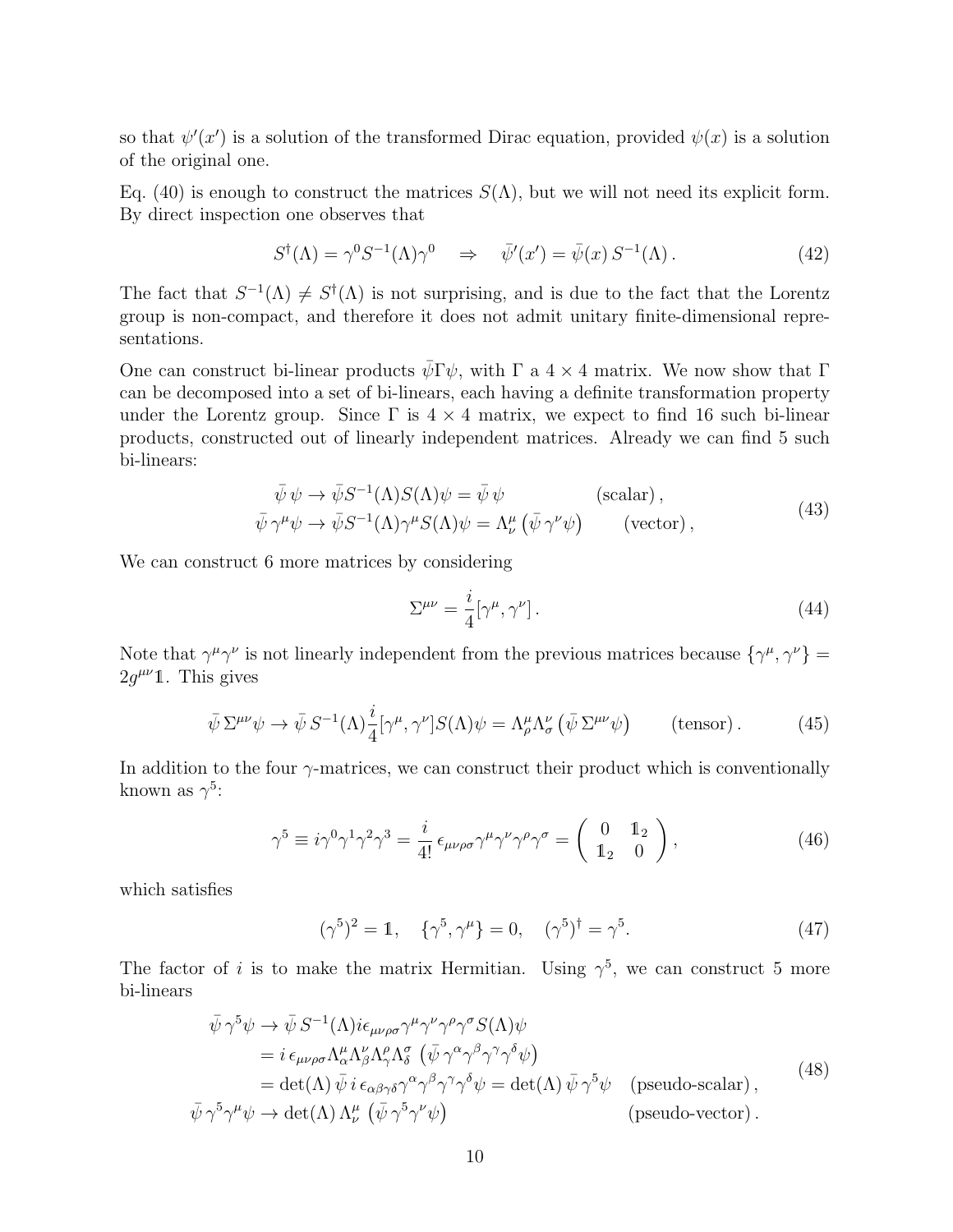We have then found a set of 16 linearly independent matrices (check that they are linearly independent!)

$$
1, \ \gamma^5, \ \gamma^\mu, \ \gamma^\mu \gamma^5, \ \Sigma^{\mu\nu} = \frac{i}{4} [\gamma^\mu, \gamma^\nu], \tag{49}
$$

so that any bi-linear  $\overline{\psi} \Gamma \psi$  can be written as a sum of terms with definite transformation properties, i.e. transforming in a clear way as a scalar, pseudo-scalar, vector, pseudovector and tensor. (This is why the Feynman rule for a pseudo-scalar interacting with a particle-anti-particle pair has a  $\gamma^5$  for example.)

The most common use of  $\gamma^5$  is in the projectors  $P_L = (1 - \gamma^5)/2$  and  $P_R = (1 + \gamma^5)/2$ . You can check explicitly that these behave like projectors (ie.  $P^2 = P$  and  $P_L P_R = 0$ ). When these act upon a Dirac spinor they project out either the component with "lefthanded" *chirality* or with "right-handed" chirality. These projectors therefore appear when considering weak interactions, for example, as W bosons only couple to left-handed particles. One has to take care when defining the handedness of antiparticles because

$$
\overline{\psi}_L = \psi_L^{\dagger} \gamma^0 = \psi^{\dagger} P_L \gamma^0 = \psi^{\dagger} \gamma^0 P_R = \overline{\psi} P_R. \tag{50}
$$

A left-handed anti-particle appears with a right-handed projection operator next to it and vice-versa.

### 3 Quantum Electro-Dynamics

In this section, we will develop the theory of quantum electro-dynamics (QED) which describes the interaction between electrically charged fermions and a vector field (the photon  $A^{\mu}$ ).

#### 3.1 The QED Lagrangian

In this course, we have so far considered spin-0 and spin-1/2 particles. We will postpone a detailed discussion of spin-1 particles until section 5.1. For the time being, we start from the Maxwell's equations in the vacuum in relativistic notation:

$$
\partial_{\mu}F^{\mu\nu} = J^{\nu} , \qquad \text{where} \qquad F^{\mu\nu} = \partial^{\mu}A^{\nu} - \partial^{\nu}A^{\mu} , \qquad (51)
$$

and  $J^{\nu}$  is a conserved current, i.e. satisfying  $\partial_{\nu}J^{\nu}=0$ . Maxwell's equations can be derived from the Lagrangian

$$
\mathcal{L} = \mathcal{L}_{em} + \mathcal{L}_{int} , \qquad \mathcal{L}_{em} = -\frac{1}{4} F^{\mu\nu} F_{\mu\nu} , \qquad \mathcal{L}_{int} = -J^{\mu} A_{\mu} , \qquad (52)
$$

by applying Euler-Lagrange equations

$$
\partial_{\mu} \frac{\partial \mathcal{L}}{\partial(\partial_{\mu} A_{\nu})} - \frac{\partial \mathcal{L}}{\partial A_{\nu}} = -\partial_{\mu} F^{\mu \nu} + J^{\nu} = 0. \tag{53}
$$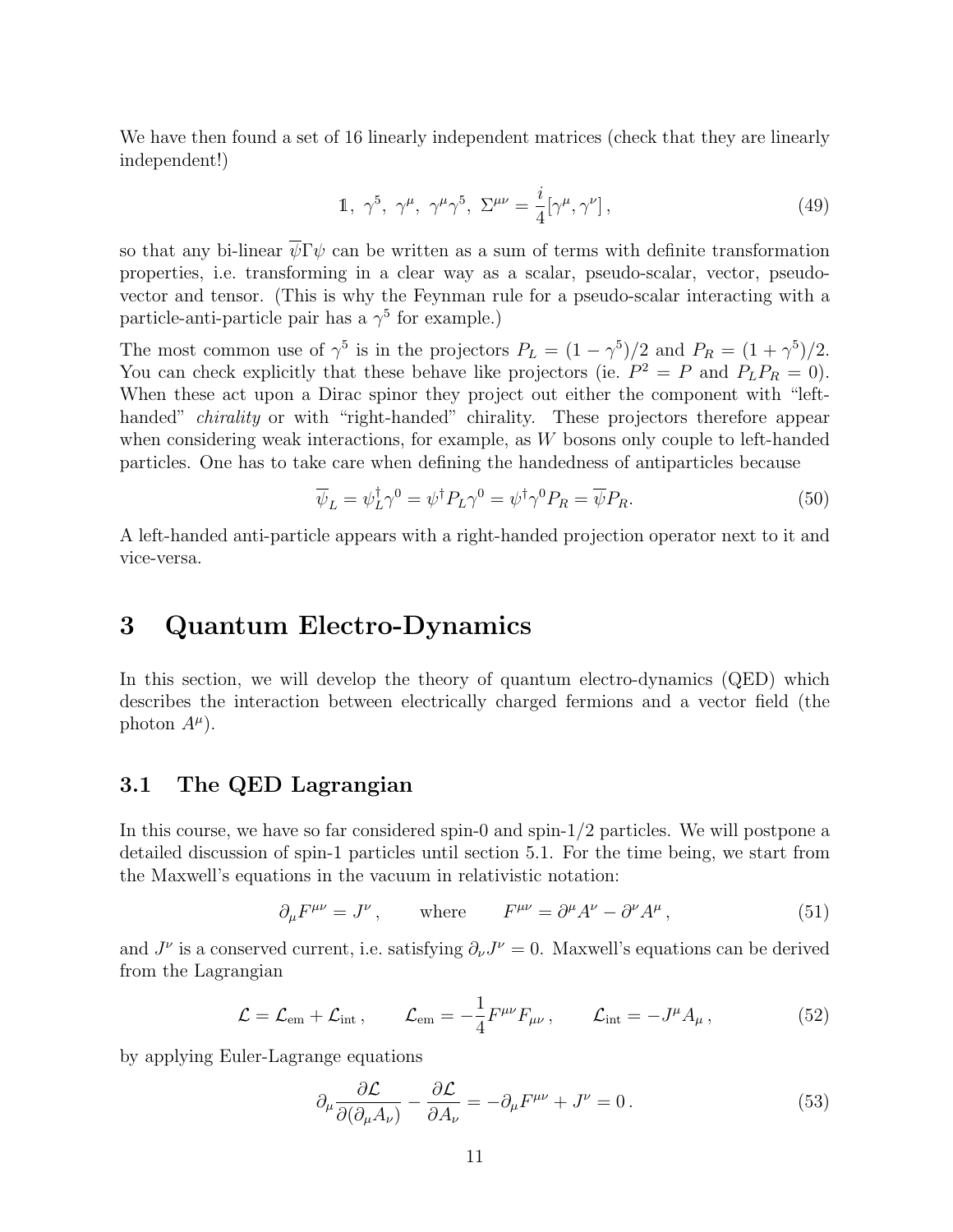The Dirac equation for  $\psi$  and its equivalent for  $\overline{\psi}$  can be derived from the Lagrangian

$$
\mathcal{L}_{\text{Dirac}} = \overline{\psi}(i\gamma^{\mu}\partial_{\mu} - m)\psi. \tag{54}
$$

The starting point for the QED Lagrangian is then the sum of  $\mathcal{L}_{em}$  and  $\mathcal{L}_{Dirac}$ . However, in order to make the theory describe interactions, we must include a term which couples  $A^{\mu}$  to  $\psi$  and  $\overline{\psi}$ . If we wish Maxwell's equation to be valid, this term has to be of the form  $\mathcal{L}_{\text{int}} = -J^{\mu}A_{\mu}$ , with  $J^{\mu}$  a conserved vector current. Looking back at the results of the previous section, we see that there is one bilinear with the transformation properties of a vector. And we then observe that this vector current  $J^{\mu} = \bar{\psi} \gamma^{\mu} \psi$  is indeed conserved, provided  $\psi$  is a solution of Dirac equation. In fact

$$
\partial_{\mu}J^{\mu} = \bar{\psi} \overleftarrow{\partial} \psi + \bar{\psi} (\partial \psi) = (-m\bar{\psi})\psi + \bar{\psi} (m\psi) = 0.
$$
 (55)

Therefore, a good candidate for the electromagnetic current describing an electron of charge  $-e$  is

$$
J^{\mu} = -e \,\bar{\psi} \,\gamma^{\mu} \psi \,, \tag{56}
$$

where  $-e$  multiplies the vector current so as to be sure that the resulting Coulomb potential arising from the solution of the static Maxwell's equations is the expected one. Using the above current, we obtain:

$$
\mathcal{L} = \mathcal{L}_{em} + \mathcal{L}_{Dirac} + \mathcal{L}_{int} = -\frac{1}{4} F^{\mu\nu} F_{\mu\nu} + \bar{\psi} \left( i \partial \!\!\!/ - m \right) \psi + e \bar{\psi} \gamma^{\mu} \psi A_{\mu} \,. \tag{57}
$$

Notice that  $\mathcal L$  is invariant with respect to the "gauge" transformations

$$
\psi(x) \to \psi'(x) = e^{-ie\alpha(x)}\psi(x) , \qquad A_{\mu}(x) \to A'_{\mu}(x) = A_{\mu}(x) + \partial_{\mu}\alpha(x) . \tag{58}
$$

Notice that the addition of the interaction term  $\mathcal{L}_{int}$  is equivalent to the replacement

$$
\partial_{\mu} \rightarrow D_{\mu} = \partial_{\mu} - ieA_{\mu}.
$$
\n(59)

This prescription is known as "minimal coupling" and automatically ensures that the Lagrangian is gauge invariant. The use of gauge invariance to introduce interactions will be covered in detail in the Standard Model course next week. This gives

$$
\mathcal{L} = -\frac{1}{4} F^{\mu\nu} F_{\mu\nu} + \overline{\psi} (i\gamma^{\mu} (\partial_{\mu} + ieA_{\mu}) \psi \,. \tag{60}
$$

The fact that L is invariant under the gauge transformations in eq. (62) means that  $A^{\mu}$ contains unphysical degrees of freedom. This is clear in view of the fact that a massless vector field contains two physical polarisations, whereas  $A^{\mu}$  has four degrees of freedom. In order to eliminate this degeneracy, a "gauge-fixing" condition is imposed. A possible choice of a gauge condition is the so-called Coulomb gauge, in which  $\nabla \cdot \mathbf{A} = 0$ . Although this condition eliminates the two additional degrees of freedom, it breaks Lorentz covariance. A common choice that preserves Lorentz covariance is the Lorenz gauge<sup>1</sup>:

$$
\partial_{\mu}A^{\mu} = 0. \tag{61}
$$

<sup>1</sup>Lorentz and Lorenz are two different physicist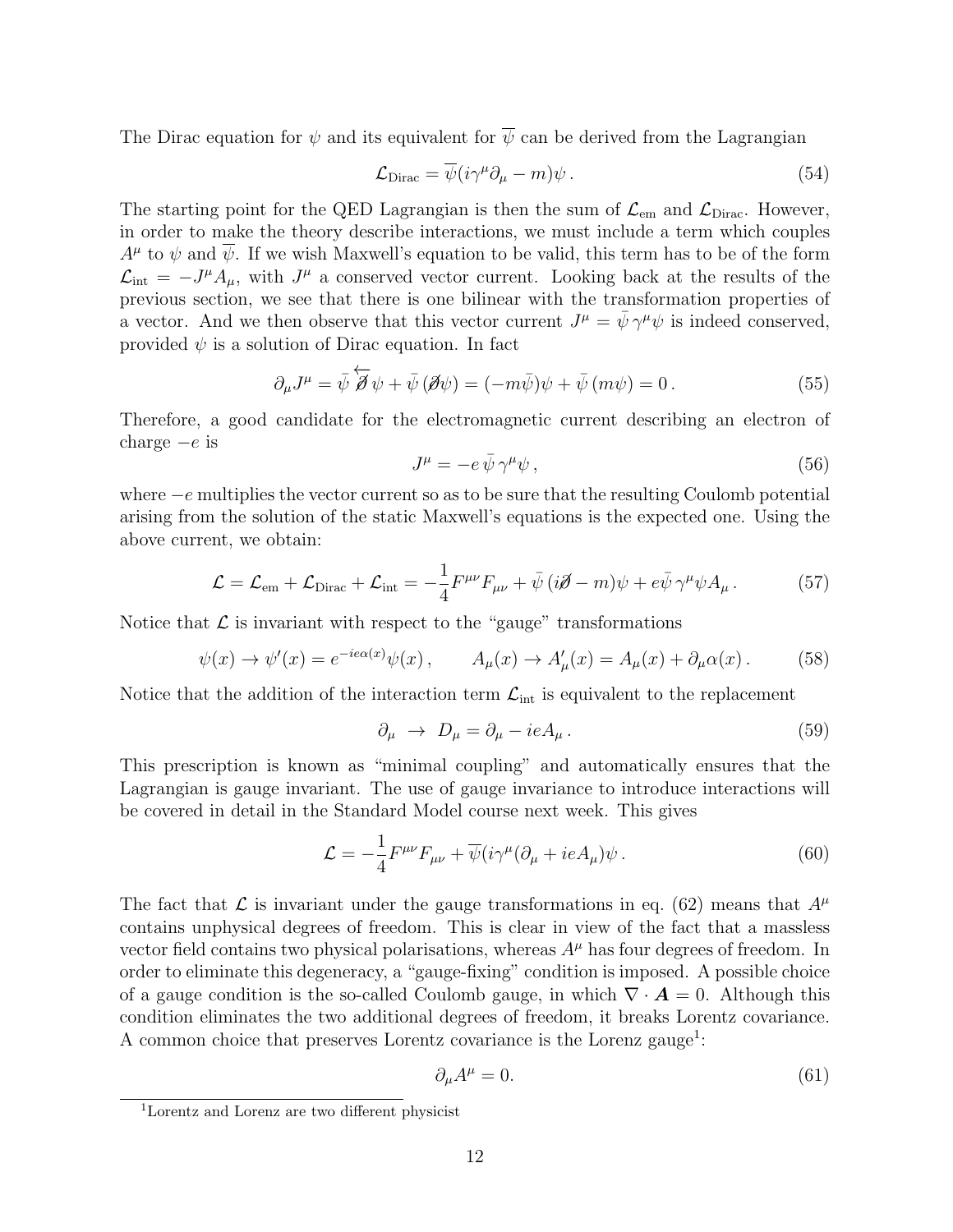This corresponds to choosing the gauge parameter  $\alpha$  such that  $\Box \alpha = -\partial_{\mu}A^{\mu}$  above. In this gauge, the Maxwell equations become  $\Box A^{\nu} = 0$ .

Notice that the Lorentz gauge condition reduces the number of degrees of freedom in A from four to three. Even now though  $A^{\mu}$  is not unique. A transformation of the form

$$
A_{\mu} \to A'_{\mu} = A_{\mu} + \partial_{\mu} \chi \,, \qquad \Box \chi = 0 \,, \tag{62}
$$

will also leave the Lagrangian unchanged. At classical level we can eliminate the extra polarisation "by hand", but at quantum level this cannot be done without giving up covariant canonical commutation rules. The way out, which can only be summarised, is to add a gauge-fixing Lagrangian  $\mathcal{L}_{\text{gf}}$ , so that the full QED Lagrangian becomes

$$
\mathcal{L}_{\text{QED}} = \mathcal{L}_{\text{em}} + \mathcal{L}_{\text{Dirac}} + \mathcal{L}_{\text{int}} + \mathcal{L}_{\text{gf}} , \qquad \mathcal{L}_{\text{gf}} = -\frac{1}{2\xi} (\partial_{\mu} A^{\mu})^2 . \tag{63}
$$

Using this Lagrangian as a starting point, and an extra condition on physical states, only the two physical polarisations propagate on-shell. Notice that setting  $\xi = 0$  corresponds to enforcing the Lorentz gauge condition  $\partial_{\mu}A^{\nu}=0$ , otherwise the equations of motions give  $\Box \partial_{\mu}A^{\nu} = 0$ , i.e.  $\partial_{\mu}A^{\nu}$  is a free field.

#### 3.2 Feynman Rules

Feynman developed a method of organising the calculation of scattering amplitudes in terms of diagrams. Starting from a set of vertices (or interactions), each corresponding to a term in the Lagrangian, and a set of links (or propagators), one builds every possible connected diagram corresponding to your initial and final state. Each piece of the diagram corresponds to a mathematical expressions, which combine following a "rule" to form the scattering amplitude (actually  $i\mathcal{M}$ ).

In the quantum field theory course at this school, you learn how to derive the "Feynman rules" for scalar  $\phi^4$  theory. The principles are the same here so in this course we will state the Feynman rules for QED and learn how to work with them. The Feynman rules are shown in figure 4. The left-hand column represents internal parts of the diagram while the right-hand column gives the rules for external fermions and photons.

A few comments are necessary here:

1. Individual pieces of a Feynman diagram are a mixture of matrices, vectors, covectors and scalars. They do not commute. The final amplitude is a number and therefore you must follow each fermion line from a spinor (either outgoing particle or incoming anti-particle) through the series of matrices to finish on an anti-spinor (either incoming particle or out-going anti-particle). This corresponds to working backwards along the fermion line. We will see this in the examples which follow. Similarly, all Lorentz indices corresponding to photons have to be contracted.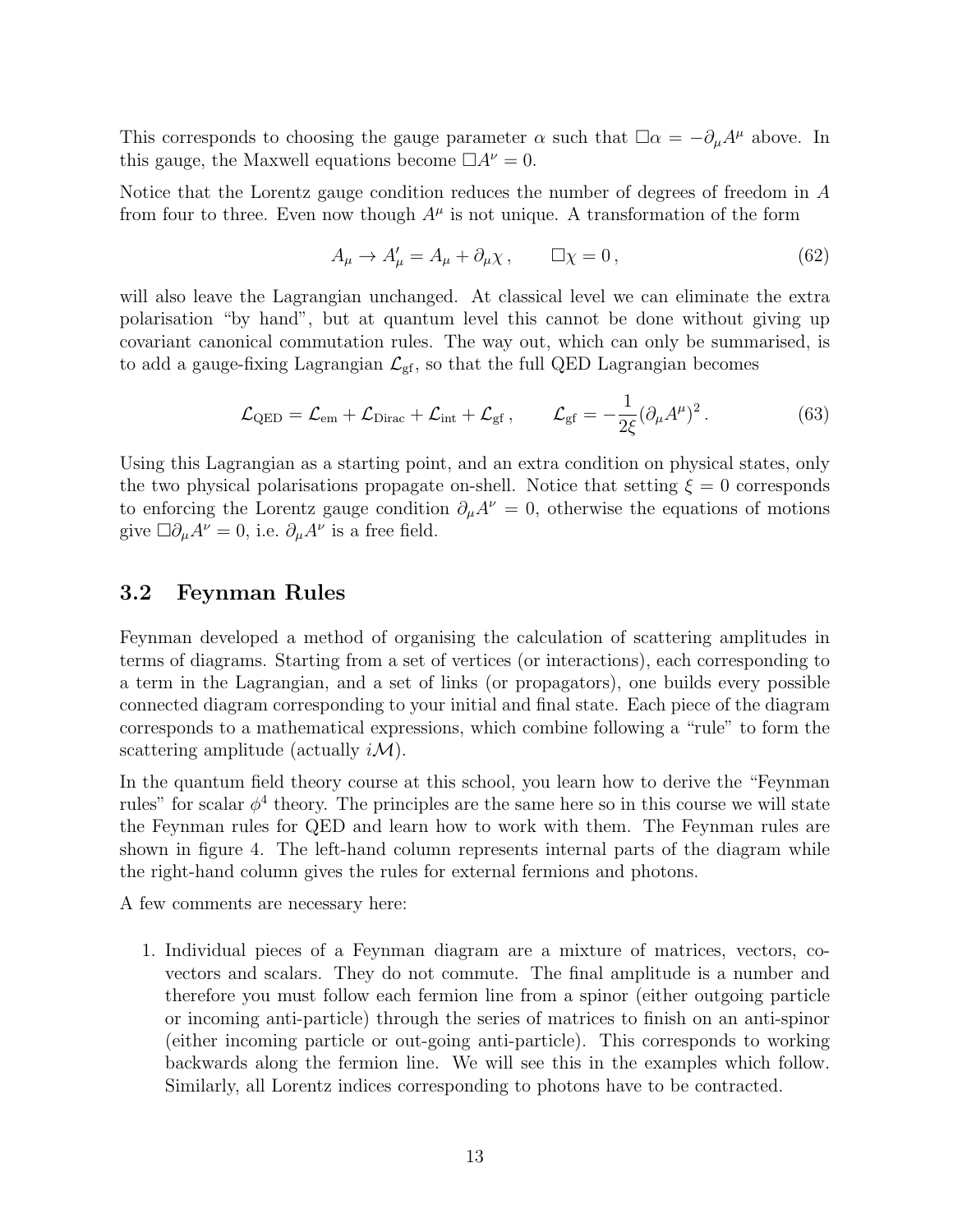

Figure 4: The Feynman rules for QED. Wavy lines represent a photon and straight lines represent any charged fermion. The arrow on the straight line tells you it is a particle or anti-particle depending on whether it is with or against momentum flow. The polarisation vectors  $\varepsilon_u(p)$  will be discussed in section 5.2.

- 2. The photon propagator term has a free parameter  $\xi$ . This is due to the gauge freedom we discussed in the previous section. It does not represent a physical degree of freedom and therefore any calculation of a physical observable will be independent of  $\xi$ . We will most commonly work in Feynman gauge  $\xi = 1$ .
- 3. The propagators come with factors of is in the denominator, otherwise they would have poles on the real axis and any integral over p would not be well-defined. The factor of  $i\varepsilon$  prescribes which direction to travel around the poles. This choice corresponds to the "Feynman prescription", which ensures causality.
- 4. The interaction vertex contains only one flavour of fermion. We know that the emission of a photon does not change an electron to a quark for example. Weak interactions do change the flavour of the quarks, but QED and QCD does not.
- 5. There are additional factors of  $(-1)$  in the following scenarios:
	- (a) an anti-fermion line runs continuously from an initial to a final state;
	- (b) there is a closed fermion loop;
	- (c) between diagrams with identical fermions in the final state.

These arise from the anti-commutation properties of fermionic operators which is beyond the scope of this course. This sign can be important to get the relative phase between diagrams correct, as happens for instance in Bhabha scattering.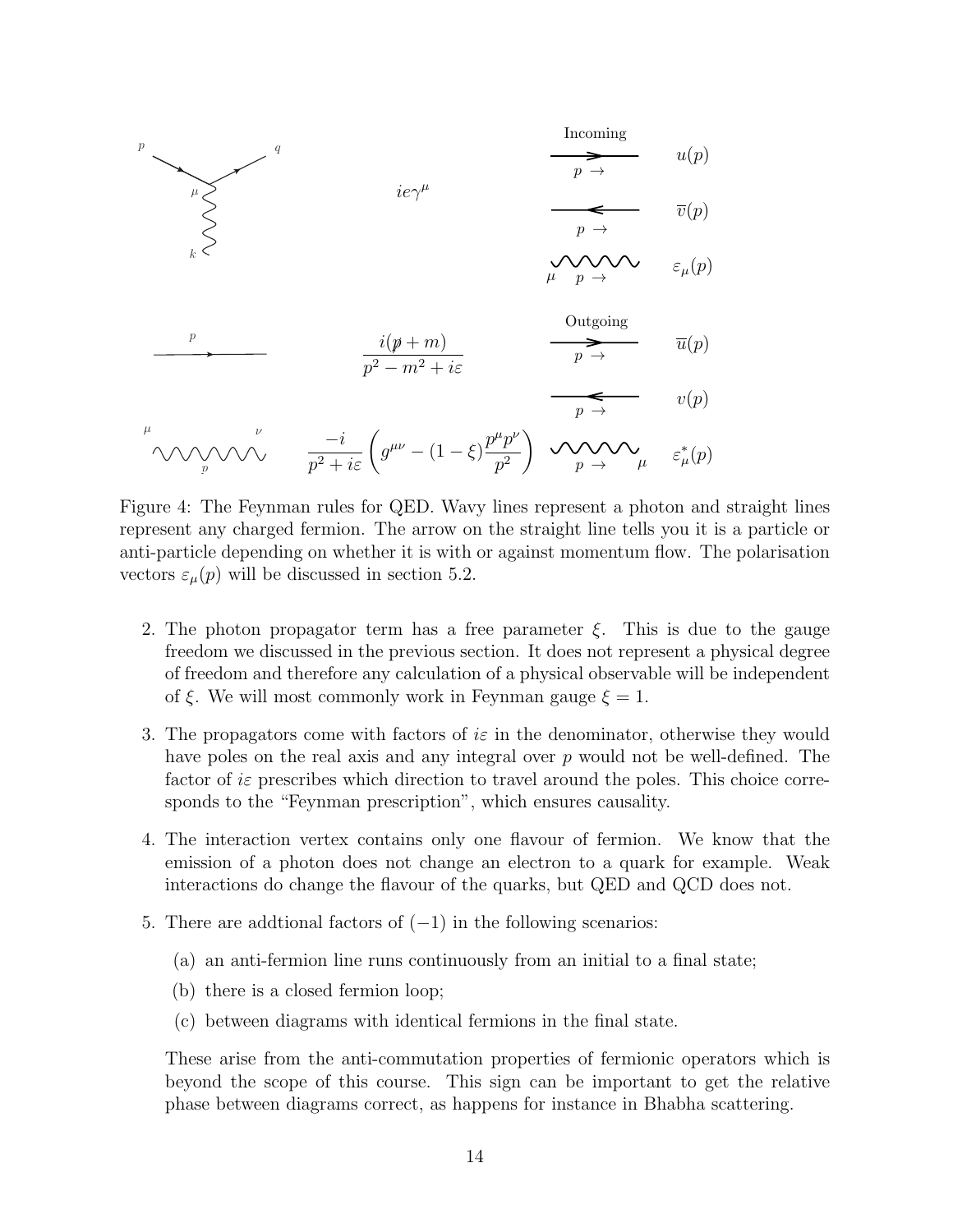

Figure 5: Building the leading-order Feynman diagram for Coulomb scattering. We start from the initial and final states on the left-hand side. The diagram on the right is the only way to connect these with up to two vertices.

#### Examples: Coulomb Scattering

As a first example, we consider Coulomb scattering:

$$
e(p)\,\mu(k)\,\,\rightarrow\,\,e(p')\,\mu(k')\,.\tag{64}
$$

We start by drawing the external particles, see left-hand side of fig. 5. We now want to find all possible ways to connect these. There is no direct interaction between an electron and a muon but both interact with a photon, so a possible connected diagram is the one shown on the right-hand side. In fact, this is the only possible diagram with no more than two vertices. The number of vertices is directly related to the powers of the coupling  $e$ and therefore the diagram shown on the right is the leading-order (or tree-level) process.

If we consider  $e(p) e(k) \to e(p') e(k')$  or  $e^+(p) e^-(k) \to e^+(p') e^-(k')$  instead, there are two diagrams with two vertices, i.e. at  $\mathcal{O}(e^2)$  (try this!). Both have to be added before squaring the amplitude to have the tree-level contribution to the cross section.

If we allow ourselves more than two vertices, there are many more diagrams we can draw. Since the number of external particles doesn't increase, these must contain closed loops and, therefore, they represent higher-loop processes. In this course, we will limit ourselves to tree-level processes. Loop-diagrams will be covered in the phenomenology course.

Now we will construct the tree-level amplitude for Coulomb scattering from the rules in Fig. 4. Keeping in mind the earlier warning about the ordering of matrices and spinors, we take each fermion line in turn. The electron line gives

$$
\overline{u}(p')\ (ie\gamma^{\mu})\ u(p)\,. \tag{65}
$$

In spin-space, this is co-vector–matrix–vector, which is a number. In Lorentz space it has one free index  $\mu$  and is therefore a vector. Similarly, for the muon line we get

$$
\overline{u}(k')\ (ie\gamma^{\nu})\ u(k)\,. \tag{66}
$$

Lastly, for the propagator with momentum  $q = p' - p = k - k'$  in Feynman gauge, we get

$$
\frac{-ig_{\mu\nu}}{q^2 + i\varepsilon},\tag{67}
$$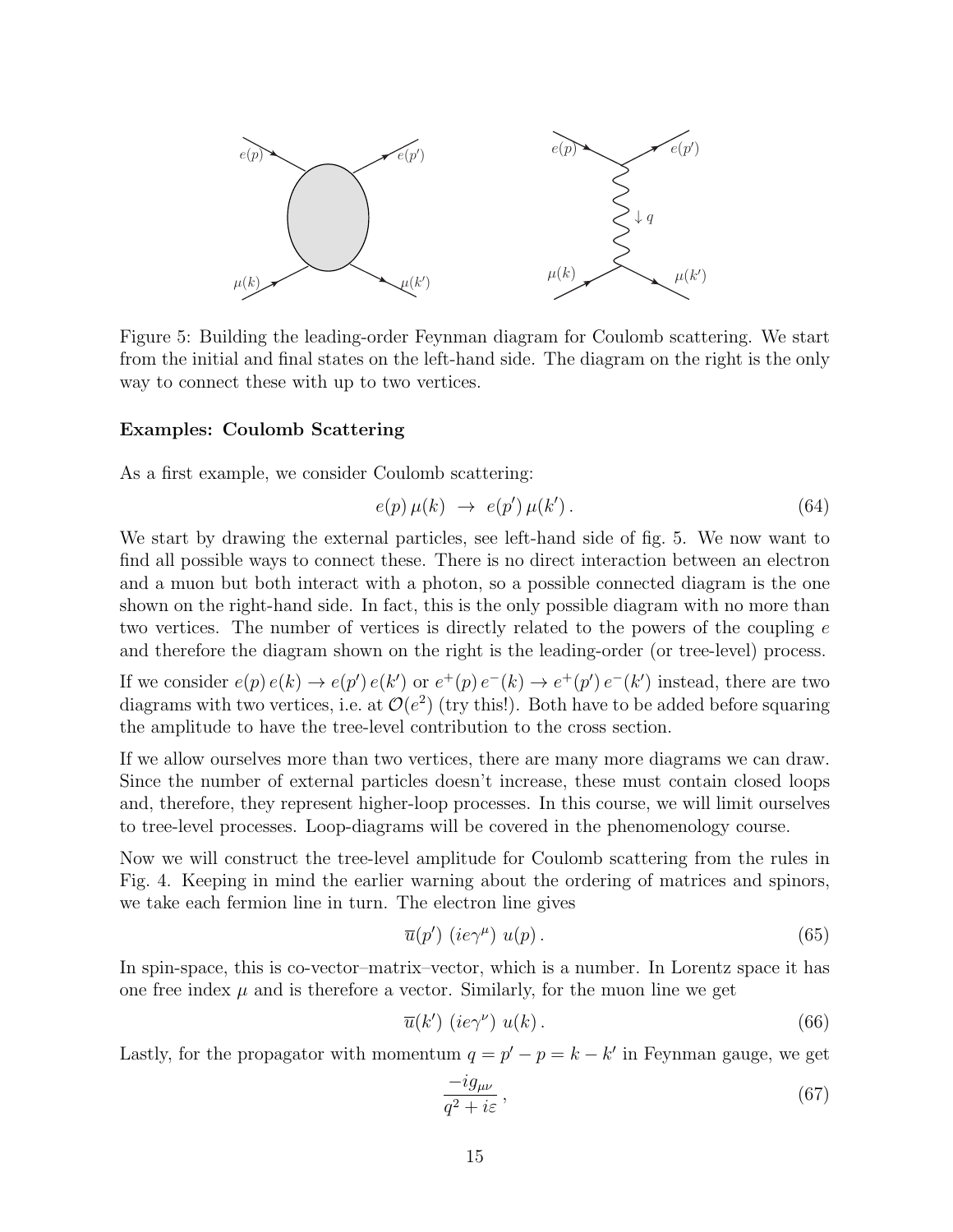so that the full amplitude is

$$
i\mathcal{M} = ie^2 \left[ \overline{u}(p') \, \gamma^{\mu} \, u(p) \right] \, \frac{g_{\mu\nu}}{q^2} \left[ \overline{u}(k') \, \gamma^{\nu} \, u(k) \right]. \tag{68}
$$

We will drop the  $i\varepsilon$  from now on, as we will not need it in this example.

Just as in quantum mechanics, in order to compute the probability of this process happening, we must calculate  $|\mathcal{M}|^2$ . We will now add specific indices to label the spins,  $r, r', s, s'$ . In order to describe an unpolarised physical scattering process, we will average over initial-state spins and sum over final-state spins. This convention is represented by a bar as follows:

$$
\overline{|\mathcal{M}|}^2 = \frac{1}{2} \sum_{r=1}^2 \frac{1}{2} \sum_{s=1}^2 \sum_{r'=1}^2 \sum_{s'=1}^2 |\mathcal{M}|^2
$$
  
= 
$$
\frac{1}{4} \frac{e^4}{(q^2)^2} \sum_{r,r'} [\overline{u}_{r'}(p') \gamma^{\mu} u_r(p)][\overline{u}_{r'}(p') \gamma^{\rho} u_r(p)]^*
$$
  

$$
\times \sum_{s,s'} [\overline{u}_{s'}(k') \gamma_{\mu} u_s(k)][\overline{u}_{s'}(k') \gamma_{\rho} u_s(k)]^*,
$$
 (69)

where we have explicitly evaluated the metric contractions for brevity.

To evaluate the products in eq. (69) we will use the results from section 2.1. We will take the pieces corresponding to the electron line first. Since  $[\overline{u}_{r'}(p')\gamma^{\rho}u_{r}(p)]^*$  is a number, its complex conjugate is its hermitian conjugate. Therefore

$$
[\overline{u}_{r'}(p')\gamma^{\rho}u_r(p)]^* = u_r^{\dagger}(p)\gamma^{\rho\dagger}\gamma^{0\dagger}u_{r'}(p') = u_r^{\dagger}(p)\gamma^0\gamma^{\rho}u_{r'}(p') = \overline{u}_r(p)\gamma^{\rho}u_{r'}(p'),\qquad(70)
$$

where we have used  $\gamma^{\nu\dagger} = \gamma^0 \gamma^\nu \gamma^0$ , which you showed on the problem sheet. We now use eq. (37) to find

$$
\sum_{r,r'} [\overline{u}_{r'}(p')\,\gamma^{\mu}\,u_{r}(p)][\overline{u}_{r'}(p')\,\gamma^{\rho}\,u_{r}(p)]^* = \sum_{r,r'} \overline{u}_{r'}(p')\,\gamma^{\mu}\,u_{r}(p)\overline{u}_{r}(p)\gamma^{\rho}u_{r'}(p')
$$
\n
$$
= \sum_{r'} \overline{u}_{r'}(p')\gamma^{\mu}\,(p+m)\,\gamma^{\rho}u_{r'}(p'). \tag{71}
$$

We will use  $m$  for the electron mass and  $M$  for the muon mass. It is now useful to add a component index in spinor-space like you would do in normal linear algebra. Schematically we have

$$
\sum_{r'} \overline{u}_{r'i} \Gamma_{ij} u_{r'j} ,\qquad (72)
$$

where Γ represents the chain of  $\gamma$ -matrices in eq. (71). Now that we are explicitly labelling the components, we can swap the order of the terms to get

$$
\sum_{r'} \Gamma_{ij} u_{r'j} \overline{u}_{r'i} = \Gamma_{ij} (p' + m)_{ji} = \text{Tr} (\gamma^{\mu} (p + m) \gamma^{\rho} (p' + m)). \tag{73}
$$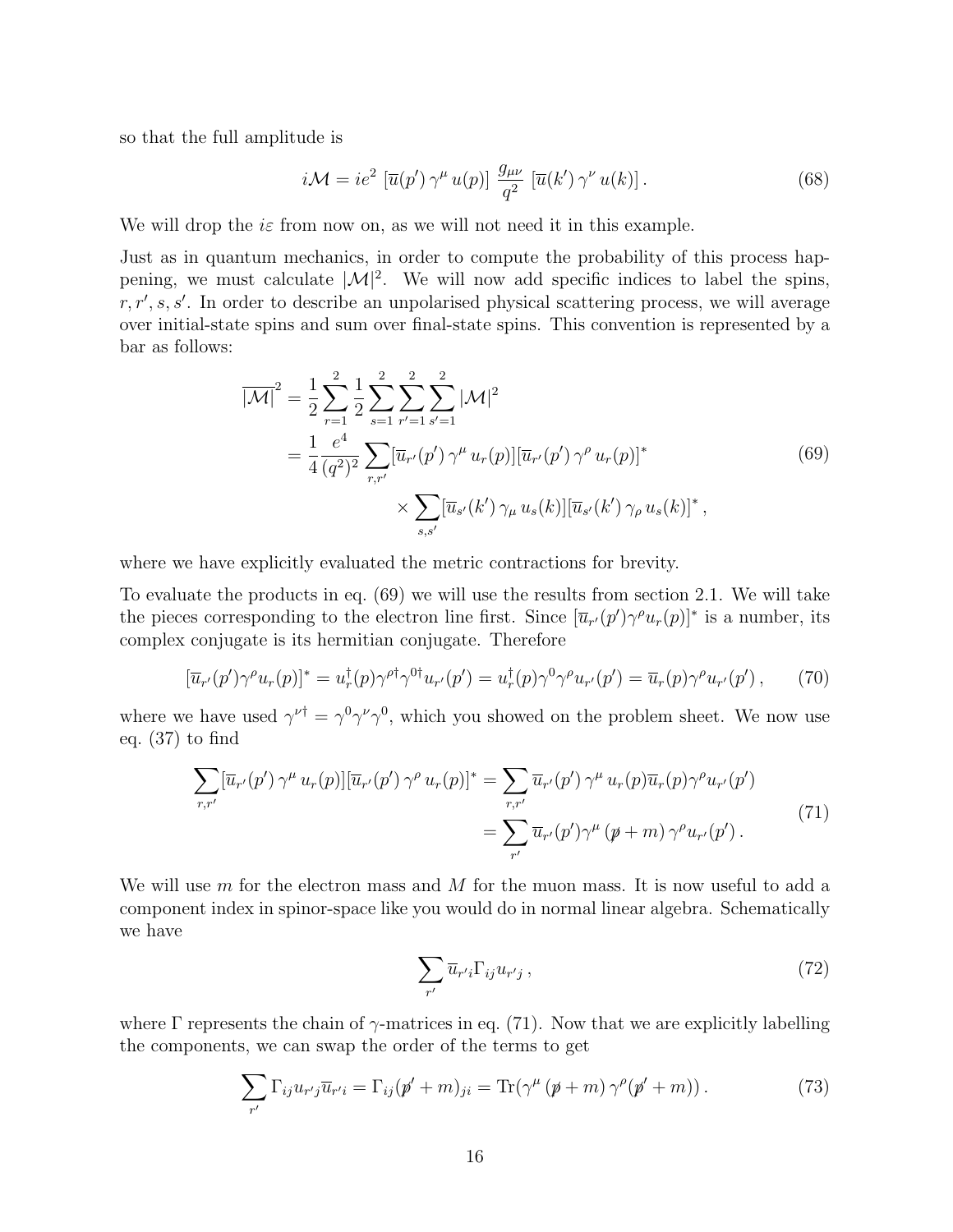We could have anticipated that we would get a trace as we need to get a single number from a series of matrices. Working from the anti-commutation relations, one can readily show the following identities (see problem sheet):

Tr(odd number of 
$$
\gamma
$$
 matrices) = 0, Tr( $\gamma^{\mu} \gamma^{\nu}$ ) = 4 $g^{\mu\nu}$ ,  
Tr( $\gamma^{\mu} \gamma^{\nu} \gamma^{\rho} \gamma^{\sigma}$ ) = 4( $g^{\mu\nu} g^{\rho\sigma} - g^{\mu\rho} g^{\nu\sigma} + g^{\mu\sigma} g^{\nu\rho}$ ). (74)

Therefore, eq. (73) equals

$$
4p_{\nu}p_{\sigma}^{\prime}(g^{\mu\nu}g^{\rho\sigma} - g^{\mu\rho}g^{\nu\sigma} + g^{\mu\sigma}g^{\nu\rho}) + 4m^2g^{\mu\rho}.
$$
\n(75)

The same series of steps gives

$$
\sum_{s,s'} [\overline{u}_{s'}(k') \ \gamma_\mu \ u_s(k)][\overline{u}_{s'}(k') \ \gamma_\rho \ u_s(k)]^* = 4k^\alpha k'^\beta (g_{\mu\alpha}g_{\rho\beta} - g_{\mu\rho}g_{\alpha\beta} + g_{\mu\beta}g_{\alpha\rho}) + 4M^2 g_{\mu\rho} \,. \tag{76}
$$

Substituting these results into eq. (69) gives

$$
\overline{|\mathcal{M}|}^2 = \frac{8e^4}{(q^2)^2} \left( (pk) \ (p'k') + (pk')(p'k) + 2m^2M^2 - M^2(pp') - m^2(kk') \right) \,. \tag{77}
$$

We will now rewrite the invariants which appear in the above equation in terms of the centre-of-mass energy squared, s and the exchanged momentum-squared,  $q^2 = t$ . We have

$$
2(pk) = (p+k)^2 - m^2 - M^2 = s - m^2 - M^2, \t 2(p'k') = s - m^2 - M^2 2(pp') = -(p-p')^2 + 2m^2 = -q^2 + 2m^2, \t 2(kk') = -q^2 + 2M^2 2(pk') = 2p \cdot (p+k-p') = s + q^2 - m^2 - M^2, \t 2(p'k) = s + q^2 - m^2 - M^2,
$$
 (78)

which finally gives

$$
\overline{|\mathcal{M}|}^2 = \frac{2e^4}{(q^2)^2} \left( (s - m^2 - M^2)^2 + (s + q^2 - m^2 - M^2)^2 + 2q^2(m^2 + M^2) \right). \tag{79}
$$

This expression can be further simplified by introducing the further invariant  $u = (p (k')^2 = (p'-k)^2$ :

$$
\overline{|\mathcal{M}|}^2 = \frac{2e^4}{t^2} \left( (s - m^2 - M^2)^2 + (u - m^2 - M^2)^2 + 2t \left( m^2 + M^2 \right) \right). \tag{80}
$$

The above equation gives the probability that the corresponding process occurs at a given point in phase space. In the next section, we will derive how to calculate a total cross section (or a total decay width) from amplitudes squared.

### 4 Calculation of Cross Sections

Ultimately it is not the amplitude we really want to calculate, but its integral over phase space to give the total cross section if it is a scattering process or the total decay width if it is a decay.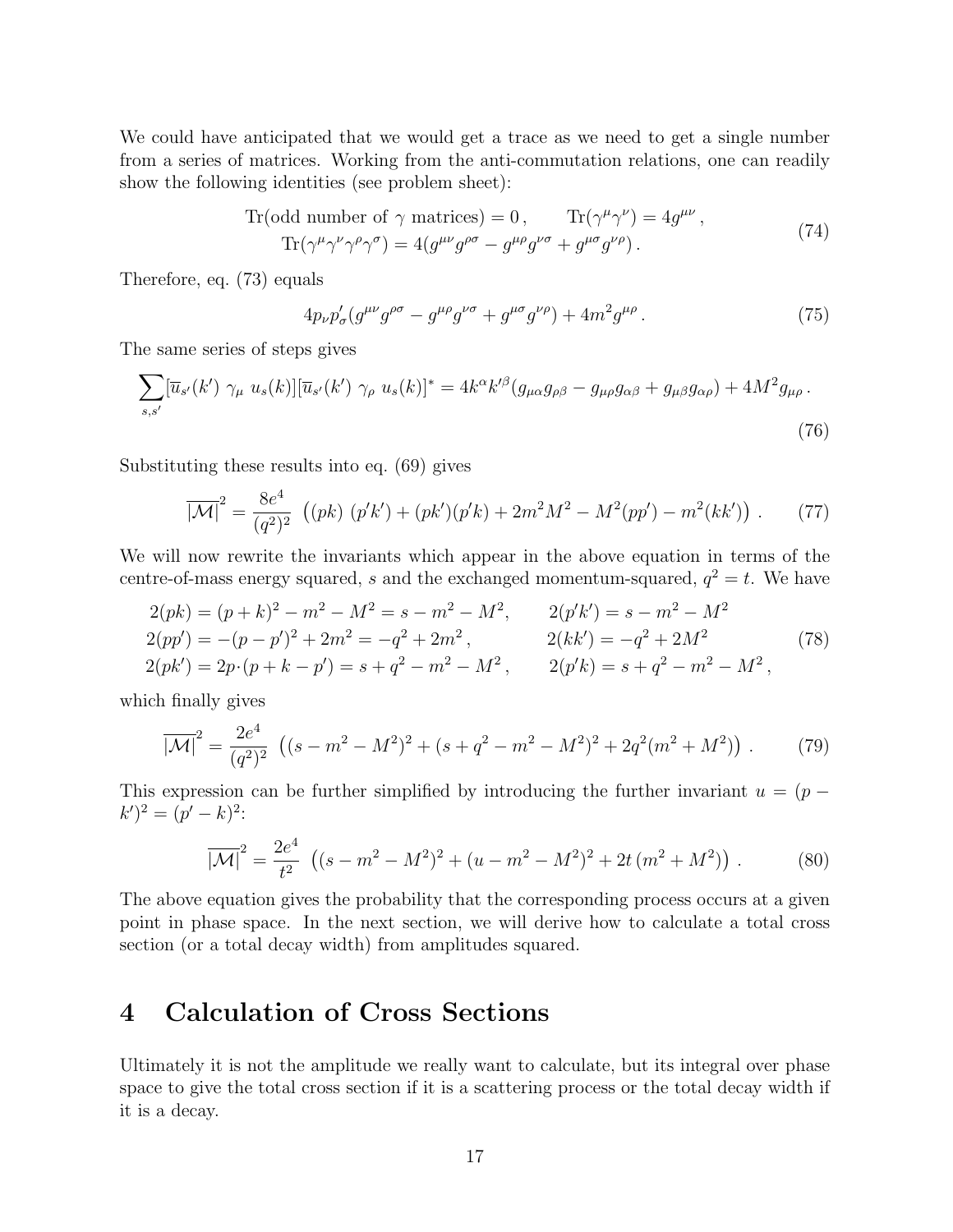#### 4.1 Phase Space Integrals

We must integrate over all the allowed phase space, which means all possible momentum configurations of the final-state particles. This result, divided by the flux of incoming particles, will give the total cross section.

In principle, we must integrate over over a 4-dimensional phase space for each particle  $f$ in the final state, but we must impose that each satisfies its on-shell condition  $p_f^2 = m_f^2$ . We therefore must have

$$
\prod_{f} \int \frac{d^4 p_f}{(2\pi)^4} (2\pi) \delta(p_f^2 - m^2) \Theta(p_f^0) = \prod_{f} \int \frac{d^4 p_f}{(2\pi)^4} (2\pi) \delta((p_f^0)^2 - p_f^2 - m^2) \Theta(p_f^0)
$$
\n
$$
= \prod_{f} \int \frac{d^3 p_f}{(2\pi)^3 (2E_f)},
$$
\n(81)

where  $E_f = \sqrt{p_f^2 + m^2}$ . Although the final expression explicitly separates the dependence on  $E$  and  $p$ , it is still Lorentz invariant as the original expression is clearly Lorentz invariant. Eq. (81) is frequently referred to as the Lorentz Invariant Phase Space measure (LIPS). The factors of  $2\pi$  correspond to the conventions used for momentum space integrations in QFT.

We now need to normalise this expression to the flux of incoming particles. This is done by multiplying by the flux factor,  $\mathcal F$ . For the scattering of two incoming particles, this is usually written as

$$
\mathcal{F} = \frac{1}{4E_aE_b|\mathbf{v}_a - \mathbf{v}_b|},\tag{82}
$$

where  $E_i$  and  $v_i$  are the energy and velocity of each incoming particle.<sup>2</sup> A neater, equivalent form which explicitly demonstrates the Lorentz invariance of this quantity is

$$
\mathcal{F} = \frac{1}{4\sqrt{(p_a p_b)^2 - m_a^2 m_b^2}}.
$$
\n(83)

In the massless limit  $s \gg m_1, m_2$ , this simplifies to  $\mathcal{F} \simeq 1/(2s)$ . Finally, we must impose total conservation of momentum to find

$$
\sigma = \mathcal{F}\left(\prod_{f} \int \frac{d^3 \mathbf{p}_f}{(2\pi)^3 (2E_f)}\right) \overline{|\mathcal{M}|}^2 (2\pi)^4 \delta^4 \left(\sum_{f} p_f - p_1 - p_2\right). \tag{84}
$$

If you wish to calculate a total decay width instead, the expression is very similar. The only difference is that the flux factor becomes

$$
\mathcal{F} = \frac{1}{2M},\tag{85}
$$

<sup>&</sup>lt;sup>2</sup>You can find a motivation for the flux factor in Aitchison and Hey and a more complete derivation in Peskin and Schröder chapter 4.5.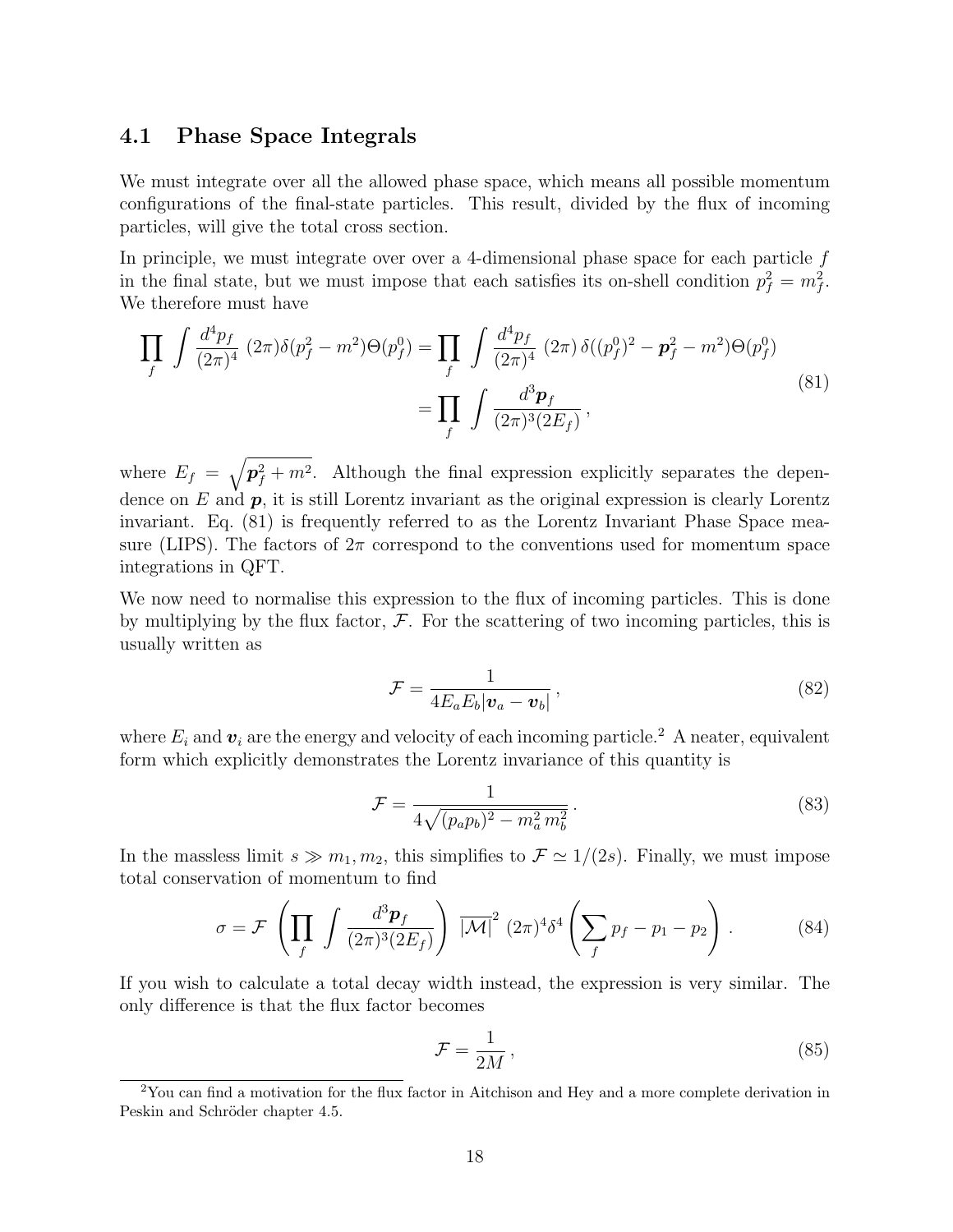where M is the mass of the decaying particle. The total decay width,  $\Gamma$ , is therefore given by

$$
\Gamma = \frac{1}{2M} \left( \prod_f \int \frac{d^3 \mathbf{p}_f}{(2\pi)^3 (2E_f)} \right) \overline{|M|}^2 (2\pi)^4 \delta^4 \left( \sum_f p_f - p_M \right). \tag{86}
$$

#### 4.2 Return to Coulomb Scattering

We may now calculate the relativistic cross section for Coulomb scattering, using our result from section 3.2. Eq. (84) applied to this example gives

$$
\sigma = \mathcal{F} \int \frac{d^3 \mathbf{p}'}{(2\pi)^3 (2E'_p)} \frac{d^3 \mathbf{k}'}{(2\pi)^3 (2E'_k)} \overline{|\mathcal{M}|}^2 (2\pi)^4 \delta^4 (p' + k' - p - k) . \tag{87}
$$

As this expression is Lorentz invariant, we are free to choose which frame to evaluate it in. This is an extremely powerful tool to evaluate these integrals, as a careful choice can lead to considerable simplifications. We will choose the centre-of-mass frame here so that  $p = -k$ . We can easily do the the k' integration using three of the δ-functions to give

$$
\sigma = \mathcal{F} \int \frac{d^3 \mathbf{p}'}{(2\pi)^3} \frac{1}{4E_p'E_k'} \overline{|\mathcal{M}|}^2 (2\pi)\delta \left(E_p' + E_k' - E_p - E_k\right). \tag{88}
$$

We will proceed by transforming to spherical polar coordinates,  $d^3\mathbf{p}' = |\mathbf{p}'|^2 d|\mathbf{p}'| d\Omega$ , where we have written the solid angle,  $\sin \theta \, d\theta \, d\phi$ , as  $d\Omega$ :

$$
\sigma = \frac{\mathcal{F}}{(2\pi)^2} \int d\Omega d|\mathbf{p}'| \frac{|\mathbf{p}'|^2}{4E_p'E_k'} \overline{|\mathcal{M}|}^2 \delta \left(E_p' + E_k' - E_p - E_k\right). \tag{89}
$$

We now make the change of variable  $|\mathbf{p}'| \to E = E'_{p} + E'_{k}$ , which has Jacobian factor

$$
\frac{\partial E}{\partial |\mathbf{p}'|} = \frac{E|\mathbf{p}'|}{E'_p E'_k} \tag{90}
$$

to get

$$
\sigma = \frac{\mathcal{F}}{(2\pi)^2} \int d\Omega dE \frac{|\mathbf{p}'|}{4E} \overline{|\mathcal{M}|}^2 \delta(E - \sqrt{s}) = \frac{\mathcal{F}}{(2\pi)^2} \int d\Omega \frac{|\mathbf{p}'|}{4\sqrt{s}} \overline{|\mathcal{M}|}^2, \tag{91}
$$

where it is understood that  $\mathbf{k}' = -\mathbf{p}'$  with  $|\mathbf{p}'|$  determined from  $E = \sqrt{s}$ . The only undefined variables are the angles which remain to be integrated over. We could now substitute the expression for  $\overline{|\mathcal{M}|}^2$  explicitly in terms of these angles but it is actually informative to instead study the differential cross section

$$
\frac{d\sigma}{d\Omega} = \frac{\mathcal{F}}{16\pi^2} \frac{|\mathbf{p}'|}{\sqrt{s}} |\mathcal{M}|^2.
$$
\n(92)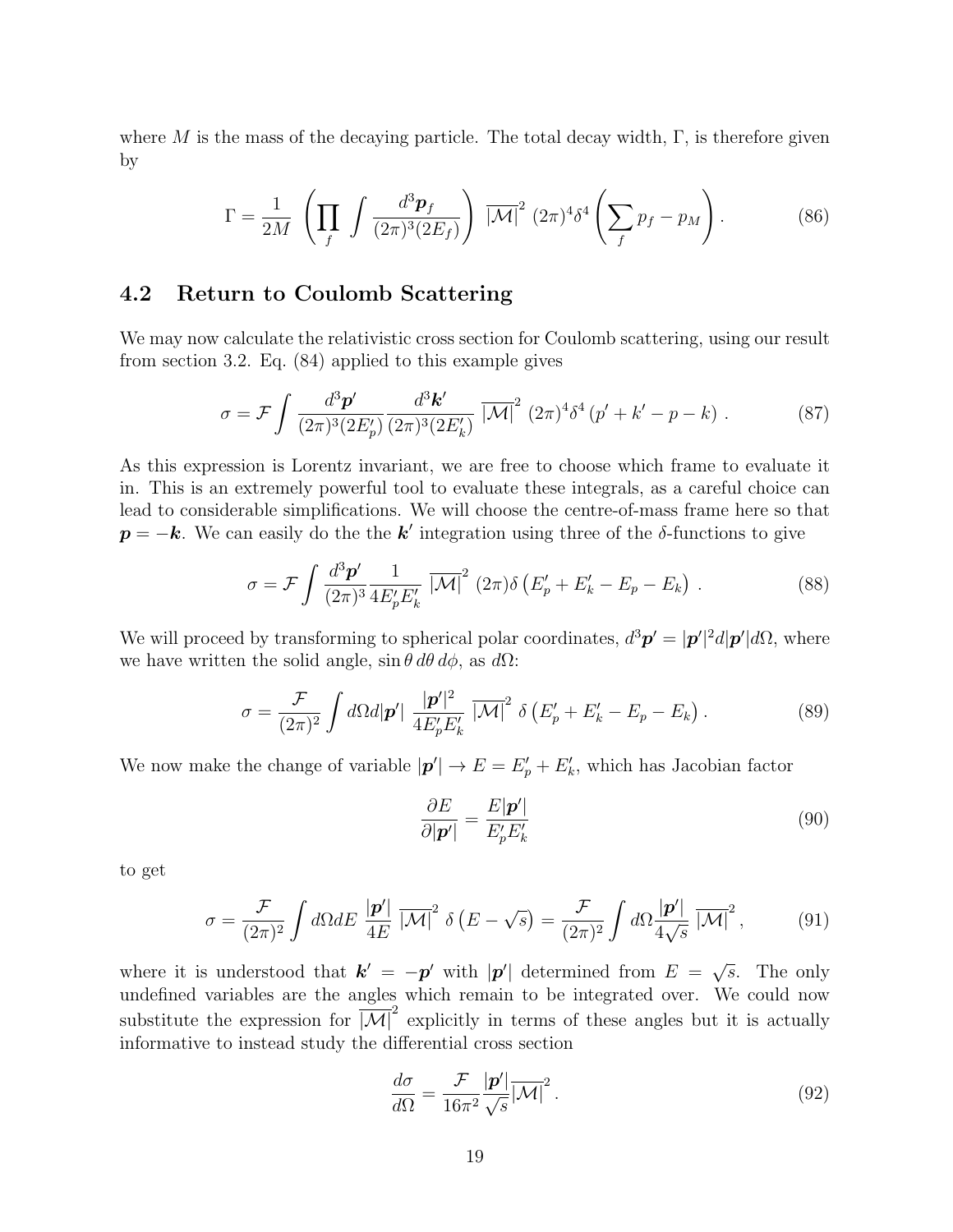

Figure 6: Scattering by an external Coulomb potential.

We will now consider the high energy limit where  $s \gg m_e^2, m_\mu^2$ . In this limit, the three Mandelstam invariants are given by

$$
s = 4p^2
$$
,  $t = -4p^2 \sin^2(\theta/2)$ ,  $u = -4p^2 \cos^2(\theta/2)$ , (93)

which gives

$$
\overline{|\mathcal{M}|}^2 \simeq 2e^4 \frac{s^2 + u^2}{t^2} = \frac{2e^4}{\sin^4(\theta/2)} \left(1 + \cos^4\frac{\theta}{2}\right). \tag{94}
$$

Note that this amplitude squared has no dependence on the azimuthal angle  $\phi$ . Using the conventional notation  $\alpha = e^2/(4\pi)$ , we obtain

$$
\frac{d\sigma}{d\Omega} \simeq \frac{\alpha^2}{2s} \frac{1 + \cos^4(\theta/2)}{\sin^4(\theta/2)}.
$$
\n(95)

#### 4.3 The Coulomb Potential

The same calculation may be used to calculate the cross section for the scattering of a relativistic particle from an external Coulomb potential by working in the rest frame of the muon and taking  $m_{\mu} \rightarrow \infty$ . This is illustrated in fig. 6.

Repeating the same calculation in this limit yields

$$
\frac{d\sigma}{d\Omega} = \frac{\alpha^2}{4\mathbf{k}^2 \mathbf{v}^2 \sin^4(\theta/2)} \left(1 - \mathbf{v}^2 \sin^2(\theta/2)\right)
$$

$$
= \left(\frac{d\sigma}{d\Omega}\right)_R \left(1 - \mathbf{v}^2 \sin^2(\theta/2)\right),\tag{96}
$$

where  $\boldsymbol{v} = |\boldsymbol{k}|/E_k$  and

$$
\left(\frac{d\sigma}{d\Omega}\right)_R = \frac{\alpha^2}{4\mathbf{k}^2 \mathbf{v}^2 \sin^4(\theta/2)}\tag{97}
$$

is the Rutherford cross section which was calculated in preschool problem 9. The extra  $v^2$ -term in eq. (96) then gives the relativistic correction to this. This result is entirely due to the electron being a spin-1/2 particle. If it were spin-0 instead,  $|\overline{\mathcal{M}}|^2$  would look much simpler as there are no fermion traces to be performed and in that case we would find that there is no relativistic correction.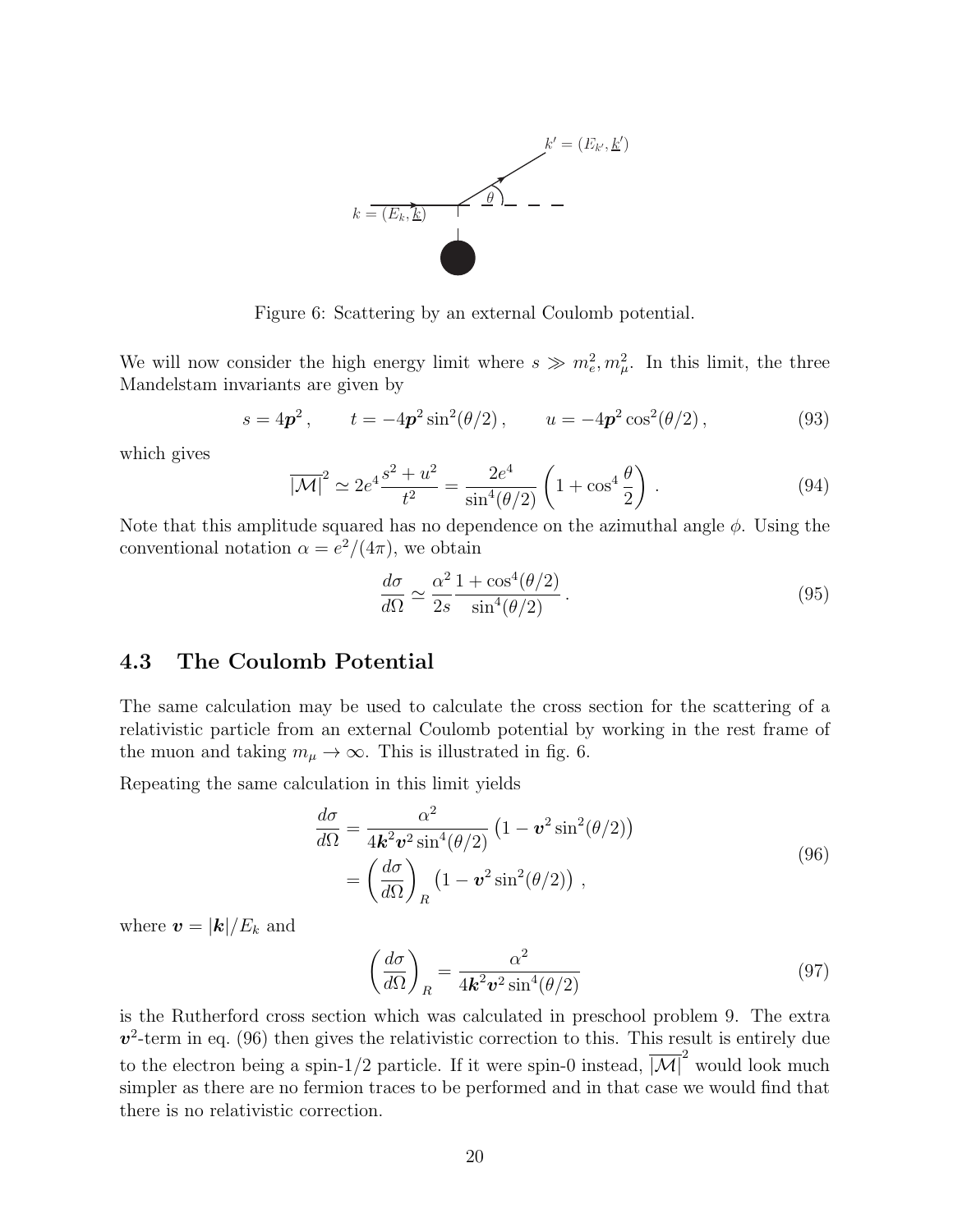#### $4.4$  $^+e^-$  Annihilation

The calculation we have just performed is almost identical to  $e^+(p')e^-(p) \to \mu^+(k)\mu^-(k')$ . Although this now involves anti-particles, there is still one single diagram at leading-order and the trace algebra is very similar. Indeed we can re-interpret the incoming  $e^+$  as an outgoing  $e^-$  with momentum  $-p'$ , and the outgoing  $\mu^+$  as an incoming  $\mu^-$  with momentum  $-k$ . Then we do find explicitly that

$$
\overline{|\mathcal{M}_{e^+(p')e^-(p)\to\mu^+(k')\mu^-(k)}|^2} = \overline{|\mathcal{M}_{e^-(p)\mu^-(k)\to e^-(-p')\mu^-(k')}|^2}.
$$
\n(98)

This is an example of "crossing symmetry". Note in general that there is an additional minus sign for each fermion which swaps from the initial to final state or vice versa. This is because, for example,

$$
\sum_{r} u_r(p') \overline{u}_r(p') = p' + m \longrightarrow \sum_{r} v_r(-p') \overline{v}_r(-p') = -p' - m = -(p' + m). \tag{99}
$$

In this case there are two minus signs whose combined effect gives just one.

If in  $e^+e^-$ -annihilation we take the approximation  $m_e = 0$ , we find

$$
\overline{|\mathcal{M}|}^2 = \frac{8e^4}{s^2} \left[ (pk)^2 + (pk')^2 + m_\mu^2 (kk)'\right],\tag{100}
$$

Once again, choosing to work in the centre-of-mass frame, we find

$$
\left(\frac{d\sigma}{d\Omega}\right)_{e^+e^- \to \mu^+\mu^-} = \frac{\alpha^2}{4s} \sqrt{1 - \frac{4m_\mu^2}{s}} \left(1 + \frac{4m_\mu^2}{s} + \left(1 - \frac{4m_\mu^2}{s}\right) \cos^2\theta\right) \,. \tag{101}
$$

If we again take the high-energy limit where  $s \gg m_{\mu}^2$ , this reduces to

$$
\left(\frac{d\sigma}{d\Omega}\right)_{e^+e^- \to \mu^+\mu^-} = \frac{\alpha^2}{4s}(1+\cos^2\theta). \tag{102}
$$

We can now convert the above result to a total cross section by performing the integral over the solid angle. This gives

$$
\sigma(e^+e^- \to \mu^+\mu^-) \simeq \frac{4\pi\alpha^2}{3s} \,. \tag{103}
$$

Now, when an electron and positron annihilate, other fermions may be produced. If these are quarks, they are then observed in the detector as hadrons. The same calculation gives

$$
\sigma(e^+e^- \to \text{hadrons}) = \frac{4\pi\alpha^2}{3s} N_c \sum_{i=1}^{n_f} Q_i^2, \qquad (104)
$$

plus higher-order corrections, where there are  $N_c$  colours in each of the  $n_f$  massless flavours of quarks with charge  $Q_i$ . Therefore the ratio

$$
R = \frac{\sigma(e^+e^- \to \mu^+\mu^-)}{\sigma(e^+e^- \to \text{hadrons})}
$$
(105)

has been used to measure the number of colours to be  $N_c = 3$ .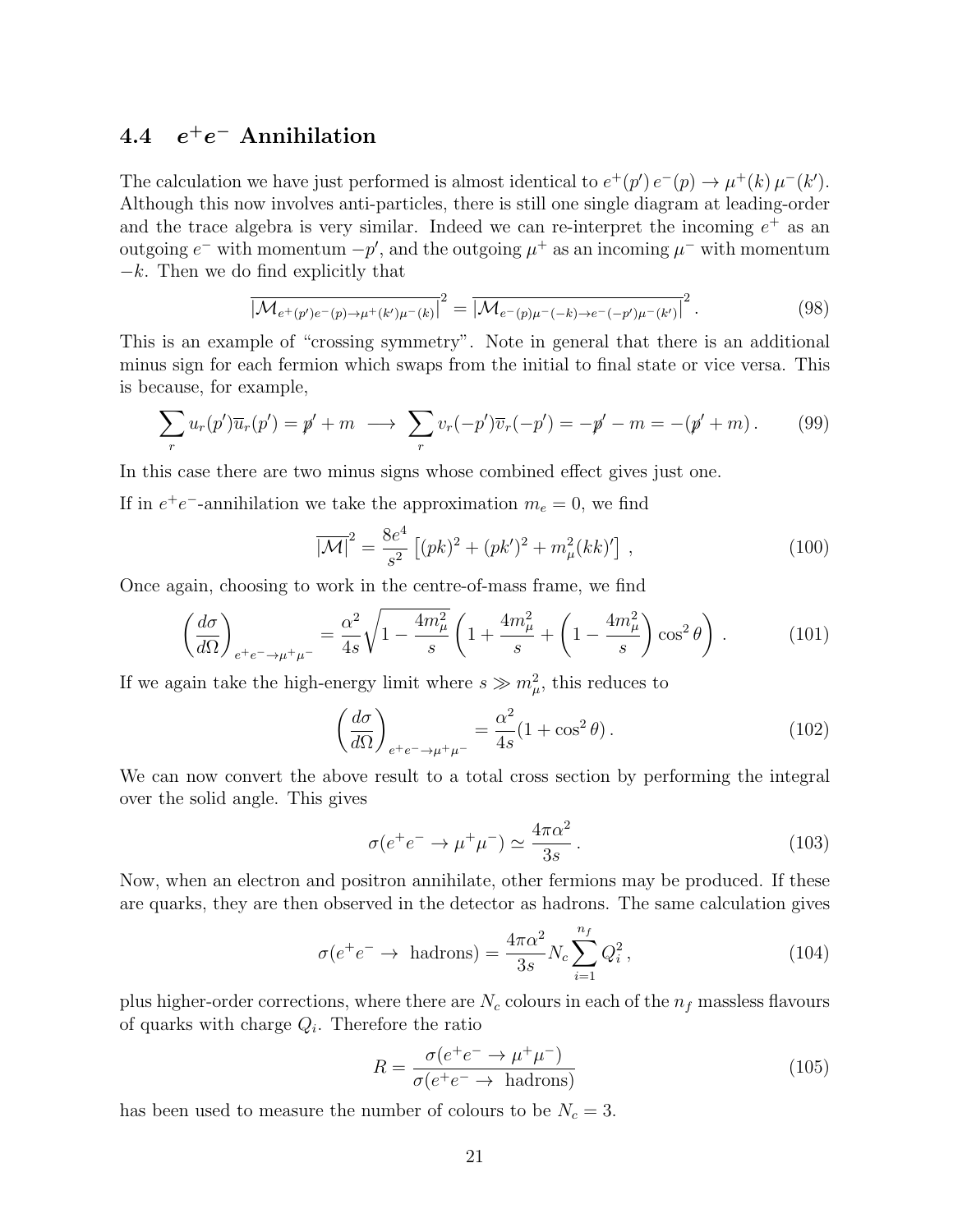### 5 Photon Scattering

In this section we will calculate the scattering amplitude for  $e\gamma \to e\gamma$ . In order to do that we need first to consider how to treat incoming and outgoing photons.

#### 5.1 Photon Polarisation

We seek to find a plane-wave solution corresponding to a free photon (like our treatment for Dirac particles in section 2.1). It will have the form

$$
A^{\mu}(x) = \varepsilon^{\mu}(k) e^{-ik \cdot x}, \qquad (106)
$$

where  $\varepsilon^{\mu}(k)$  is the polarisation vector of the photon. In the Lorenz gauge of eq. (61), the photon equation of motion in eq. (51) is

$$
\Box A^{\mu} = 0, \tag{107}
$$

and is automatically satisfied by a solution of the form in eq. (106), provided  $k^2 = 0$ . The Lorenz gauge condition  $(\partial_{\mu}A^{\mu}=0)$  gives an additional constraint on the polarisation vector

$$
k \cdot \varepsilon(k) = 0. \tag{108}
$$

However, there is still freedom here because, given a polarisation vector  $\varepsilon$  which solves this equation, any other vector of the form  $\varepsilon' = \varepsilon + \lambda k$  will also be a solution, which corresponds to the propagation of an extra unphysical longitudinal photon, with a polarisation proportional to  $k_{\mu}$ . This freedom is usually used to set  $\varepsilon^{0} = 0$  such that  $\mathbf{k} \cdot \mathbf{\varepsilon} = 0$  so that the two physical polarisations  $\varepsilon^{\alpha}$ , with  $\alpha = 1, 2$ , are in the transverse direction, and are chosen to be orthonormal. A useful relation we will use in the following is

$$
\sum_{\alpha=1}^{2} \varepsilon^{\alpha i}(k) \varepsilon^{*\alpha j}(k) = \delta^{ij} - \hat{k}^{i} \hat{k}^{j}, \qquad \text{where} \quad \hat{k}^{i} = \frac{k^{i}}{|\mathbf{k}|} = \frac{k^{i}}{k^{0}}.
$$
 (109)

The Feynman rule for an incoming photon is simply  $\varepsilon^{\mu}(k)$  while for an outgoing photon it is  $\varepsilon^{*\mu}(k)$ , as shown in Fig. 4.

As for fermion spins, for unpolarised processes you compute the total cross section by averaging over incoming polarisations and summing over outgoing polarisations. Let us consider the case of a general process with one external incoming photon. The matrix element would have the form

$$
i\mathcal{M} = \mathcal{A}^{\mu} \,\varepsilon_{\mu}(k) \,. \tag{110}
$$

The left-hand side is a physical quantity, hence it should give the same result for any choice of the gauge. Had we chosen  $\varepsilon + \lambda k$  instead, this implies that  $\mathcal{A}^{\mu} k_{\mu}$  has to vanish. This is a "Ward Identity" for QED, and is therefore a test of gauge-invariance.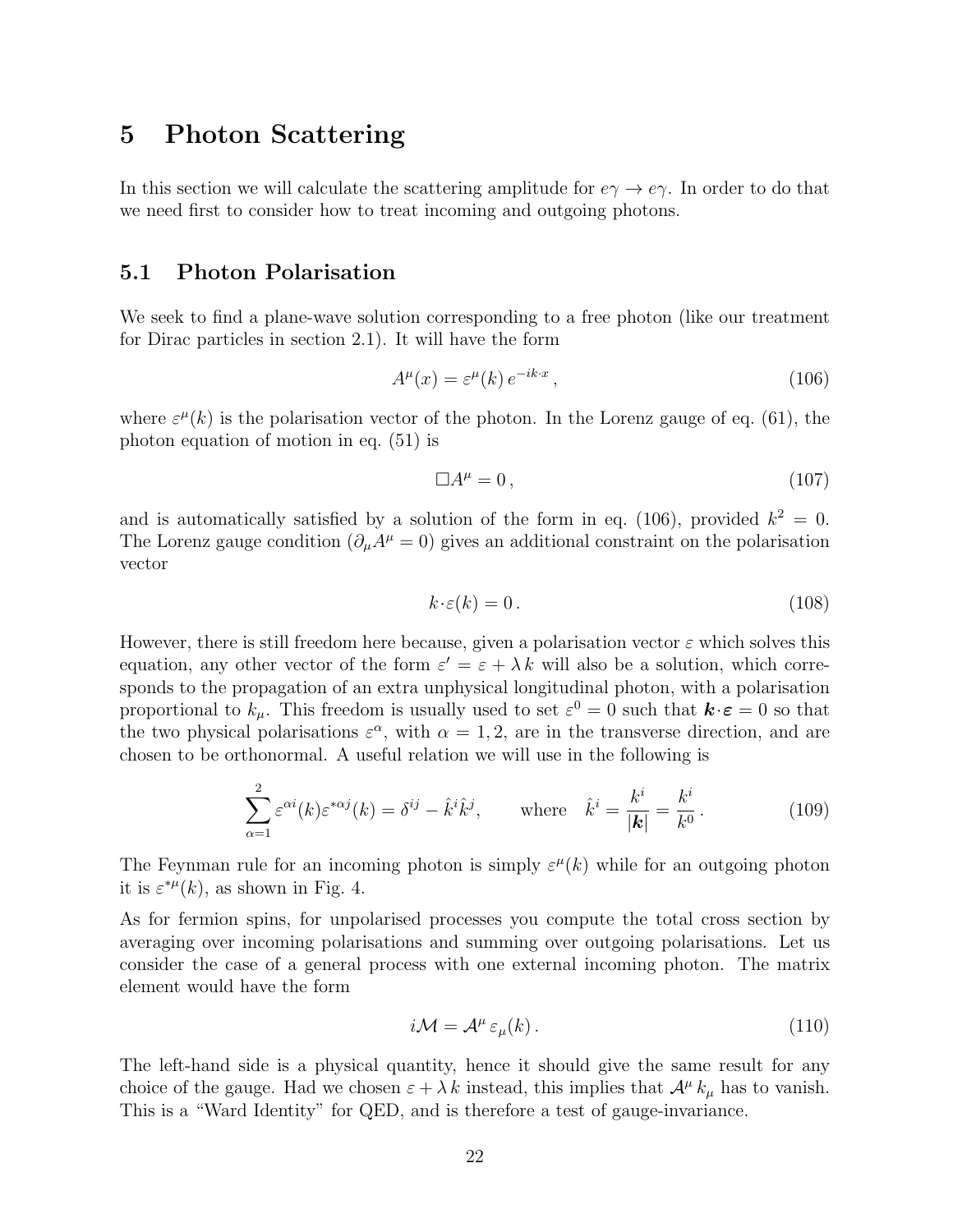

Figure 7: The two tree-level diagrams for  $e(p) \gamma(k) \to e(p') \gamma(k')$ .

Squaring the scattering-amplitude over the physical polarisations gives

$$
\sum_{\alpha=1}^{2} |\mathcal{A}^{\mu} \varepsilon_{\mu}^{\alpha}(k)|^{2} = \sum_{\alpha=1}^{2} \mathcal{A}^{\mu} \mathcal{A}^{*\nu} \varepsilon_{\mu}^{\alpha}(k) \varepsilon_{\nu}^{*\alpha}(k)
$$
  
=  $A^{i} A^{j} (\delta^{ij} - \hat{k}^{i} \hat{k}^{j}),$  (111)

using eq. (109). The equation  $\mathcal{A}^{\mu} k_{\mu} = 0$  implies  $A^{i} \hat{k}^{i} = A^{0}$  and hence

$$
\sum_{\alpha=1}^{2} |\mathcal{A}^{\mu} \varepsilon_{\mu}^{\alpha}(k)|^{2} = A^{i} A^{i} - A^{0} A^{0} = -A^{\mu} A^{\nu} g_{\mu\nu}.
$$
 (112)

This could be done for each photon in turn if there were more in the process, and we find the general result that

$$
\sum_{\alpha=1}^{2} \varepsilon_{\mu}^{\alpha} \varepsilon_{\nu}^{*\alpha} \to -g_{\mu\nu} \,. \tag{113}
$$

We have used the  $\rightarrow$  notation of Peskin and Schröder here as the result is not an exact equality in the absence of the rest of the matrix element, but the result is nonetheless true in any practical calculation. Obviously, the quantity calculated must be gauge-invariant for this substitution to be valid; but it holds also for gauge-invariant sets of diagrams.

#### 5.2 Compton Scattering

There are two diagrams at leading order for this process, shown in Fig. 7. Following the Feynman rules in Fig. 4 and the rules for external photons in the previous subsection, we find that the sum of the two diagrams gives

$$
i\mathcal{M} = -ie^2 \,\varepsilon^{*\prime\mu}(k')\,\varepsilon^{\nu}(k)\,\,\overline{u}(p')\left(\gamma_{\mu}\frac{p+k+m}{(p+k)^2-m^2}\gamma_{\nu} + \gamma_{\nu}\frac{p-k'+m}{(p-k')^2-m^2}\gamma_{\mu}\right)u(p). \tag{114}
$$

You can check explicitly that the above amplitude does indeed satisfy the appropriate QED Ward Identities, i.e. replacing  $\varepsilon^{\nu}(k)$  with  $k^{\nu}$  gives  $\mathcal{M}=0$ , and similarly when replacing  $\varepsilon^{*\prime\mu}(k')$  with  $k'^\mu$  (see tutorial sheet).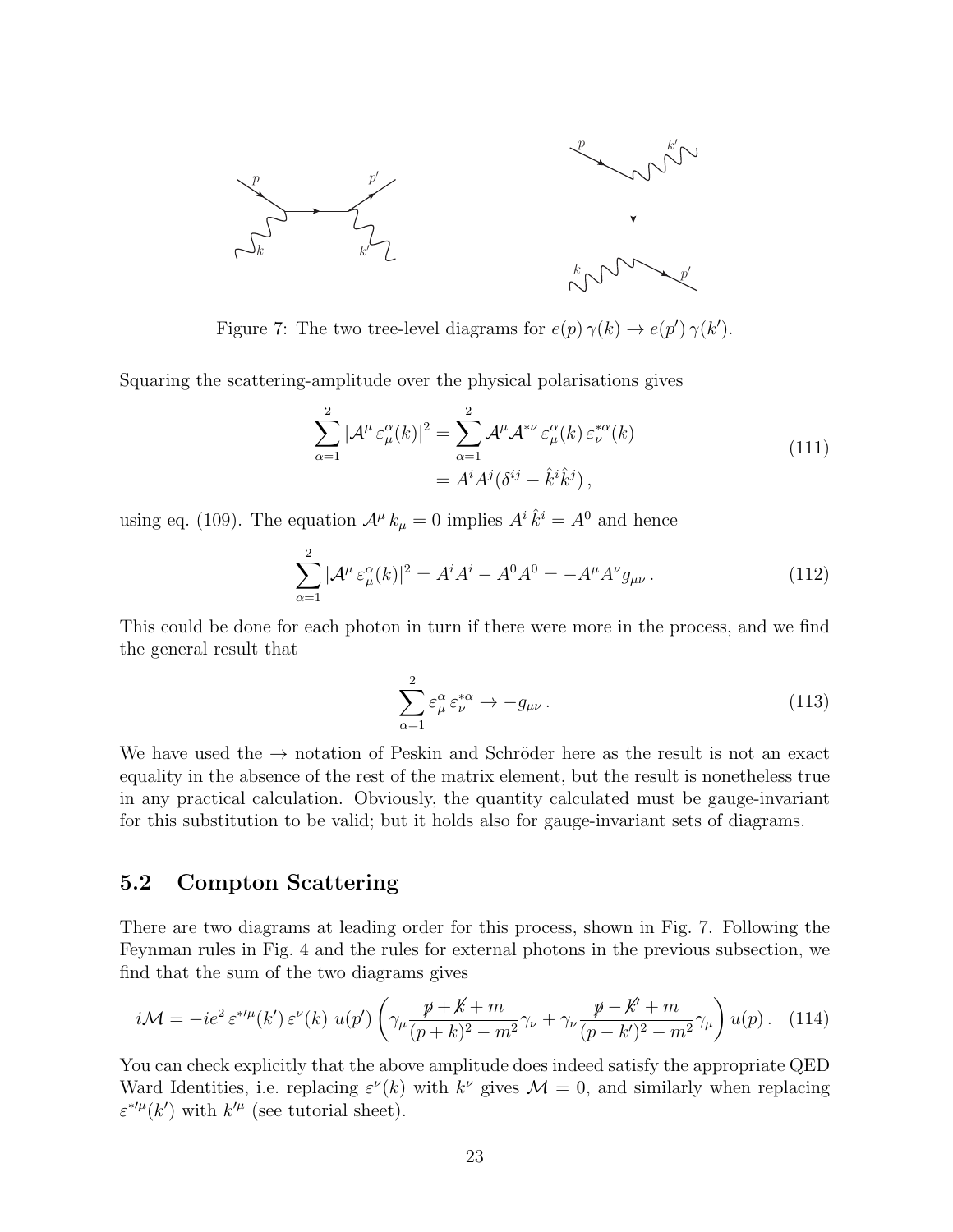

Figure 8: The Compton scattering process in the rest frame of the incoming electron.

We now square the amplitude to get

$$
\overline{|\mathcal{M}|}^2 = \frac{1}{2} \sum_{\gamma \text{pol}} \frac{1}{2} \sum_{e \text{ spin}} |\mathcal{M}|^2
$$
  
=  $2e^4 \left( \frac{(pk)}{(pk')} + \frac{(pk')}{(pk)} + 2m^2 \left( \frac{1}{(pk)} - \frac{1}{(pk')} \right) + m^4 \left( \frac{1}{(pk)} - \frac{1}{(pk')} \right)^2 \right).$  (115)

The calculation of the spin traces in this case requires the identities

$$
\gamma_{\mu}\gamma^{\mu} = 4 \,, \qquad \gamma_{\mu}\gamma^{\rho}\gamma^{\mu} = -2\gamma^{\rho} \,, \tag{116}
$$

from the problem sheet. We will again choose a suitable reference frame to simplify the calculation. In this case, it is convenient to work in the rest frame of the incoming electron (this is used for evaluating  $p.(k - k')$ ) as shown in fig. 8. We can use energy conservation to compute  $\omega'$ :

$$
m^{2} = p'^{2} = (p + k - k')^{2} = m^{2} + 2m(\omega - \omega') - 2\omega\omega'(1 - \cos\theta)
$$
  
\n
$$
\Rightarrow \omega' = \frac{\omega}{1 + (\omega/m)(1 - \cos\theta)}.
$$
\n(117)

In this frame, we therefore have

$$
\overline{|\mathcal{M}|}^2 = 2e^4 \left( \frac{\omega}{\omega'} + \frac{\omega'}{\omega} - \sin^2 \theta \right) . \tag{118}
$$

The explicit dependence on the electron mass cancels with the factors of m in  $\omega'$ . It is however present in the flux factor  $\mathcal{F} = 1/(4m\omega)$ . We now compute the integral over the phase space to get

$$
\sigma = \frac{1}{4m\omega} \int \frac{d^3 \mathbf{p}'}{(2\pi)^3 (2E')} \frac{d^3 \mathbf{k}'}{(2\pi)^3 (2\omega')} 2e^4 \left(\frac{\omega}{\omega'} + \frac{\omega'}{\omega} - \sin^2 \theta\right) (2\pi)^4 \delta^4 (p' + k' - p - k) .
$$
\n(119)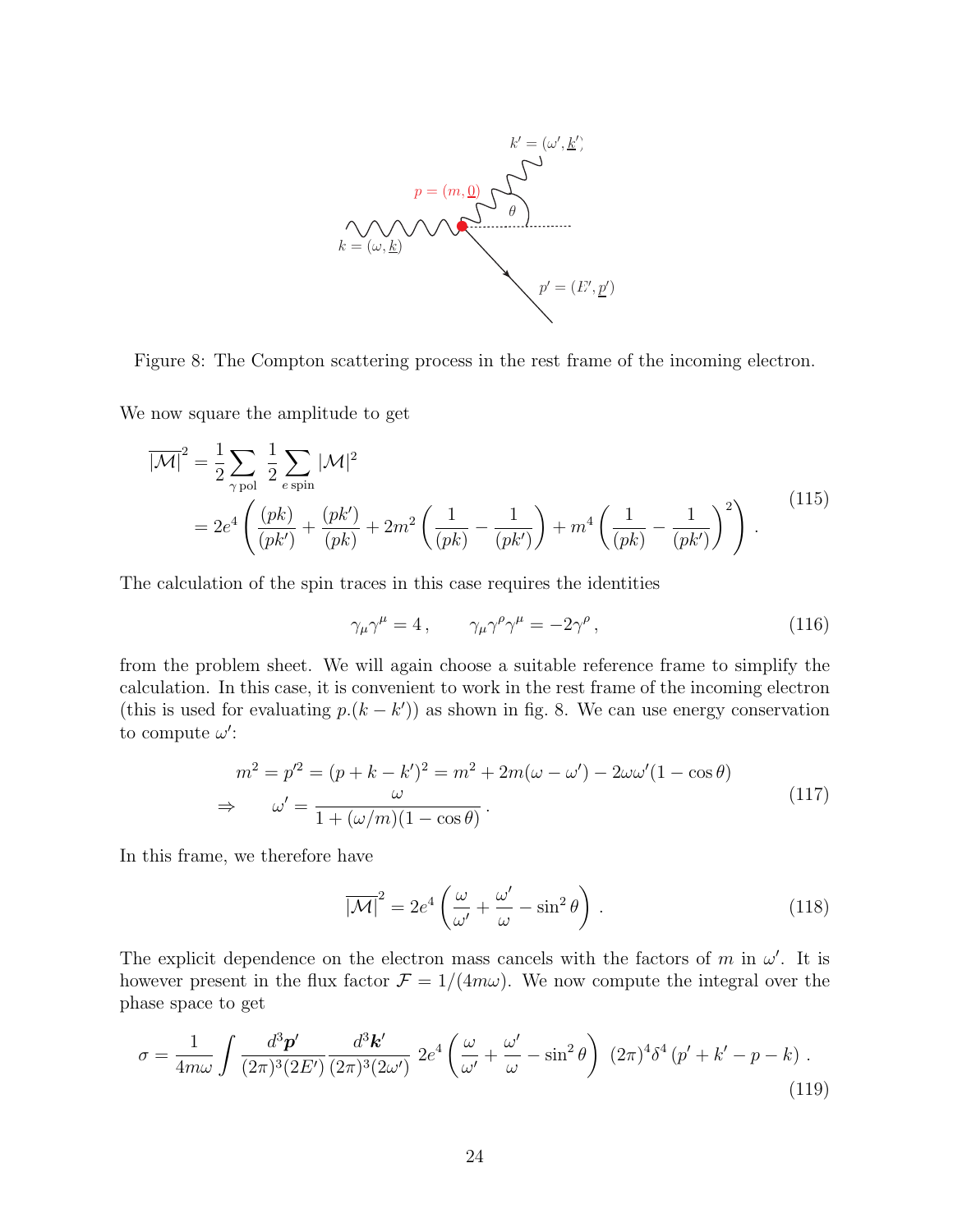We can again do the integral over  $d^3\mathbf{k}'$  using the spatial parts of the  $\delta$ -function. Then we transfer to spherical polars and find

$$
\frac{d\sigma}{d\Omega} = \frac{\alpha^2}{2m^2} \left(\frac{\omega'}{\omega}\right)^2 \left(\frac{\omega}{\omega'} + \frac{\omega'}{\omega} - \sin^2\theta\right). \tag{120}
$$

A nice check of this result is to take the low-energy limit where  $\omega \ll m$ . Then  $\omega \simeq \omega'$  and we find

$$
\frac{d\sigma}{d\Omega} = \frac{\alpha^2}{2m^2} \left( 1 + \cos^2 \theta \right) \,. \tag{121}
$$

This is the Thomson cross section for the scattering of classical electromagnetic radiation by a free electron. In the other limit, the high-energy limit where  $\omega \gg m$ , we have

$$
\omega' \simeq \frac{m}{1 - \cos \theta} \qquad \Rightarrow \qquad \frac{d\sigma}{d\Omega} \simeq \frac{\alpha^2}{2m\omega} \frac{1}{1 - \cos \theta} \,. \tag{122}
$$

and the cross section is strongly peaked for small angles. This leads to a logarithmic enhancement when you perform the angular integration. These "collinear" logarithms arise whenever massless particles are emitted; this will be discussed in more detail in the phenomenology course.

Note that, since  $\omega > \omega'$ , eq. (122) holds strictly for  $(1 - \cos \theta) > m/\omega$ . For smaller angles, eq. (121) holds and

$$
\frac{d\sigma}{d\Omega} \simeq \frac{\alpha^2}{m^2} \,. \tag{123}
$$

The forward (small scattering angle) Compton scattering cross section is then a valuable method to measure the QED coupling  $\alpha$ .

### 6 Strong Interactions

In this section we will develop the theory of the strong interactions, quantum chromodynamics (QCD). The major difference between QED and QCD is that the gluons are self-interacting because they also carry colour charge (unlike the charge-neutral photon).

### 6.1 QCD Lagrangian

The particles which carry colour charge are

Spin-1/2: six families of quarks (up, charge and top with electric charge  $+2/3$ ; down, strange and bottom with electric charge -1/3) For each flavour, there are  $N_c = 3$  of these.

Spin-1:  $8 = (N_c^2 - 1)$  massless gluons.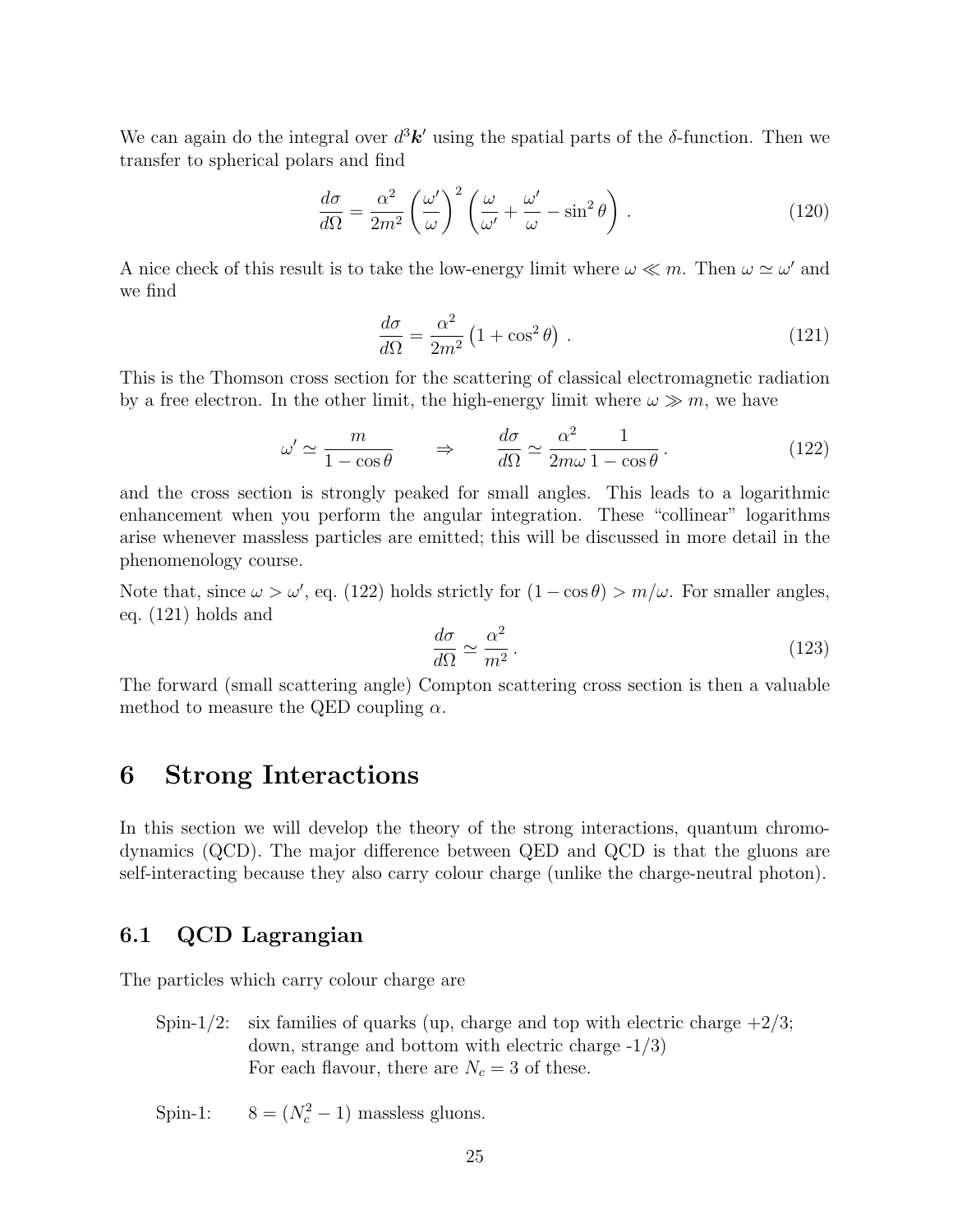The QCD Lagrangian for a quark of mass m is

$$
\mathcal{L}_{\text{QCD}} = -\frac{1}{4} F^{a\mu\nu} F^a_{\mu\nu} + \overline{\psi}_i (i\cancel{B}_{ij} - m\delta_{ij}) \psi_j,
$$
  
with 
$$
D^{\mu}_{ij} = \partial^{\mu} \delta_{ij} + ig_s t^a_{ij} A^{a\mu}, \qquad F^a_{\mu\nu} = \partial_{\mu} A^a_{\nu} - \partial_{\nu} A^a_{\mu} + g_s f^{abc} A^b_{\mu} A^c_{\nu}.
$$
\n(124)

The  $a, i$  and j indices are gauge group indices which are discussed further below. The sum over these is implicit in eq. (124). Each  $t^a$  is a  $3 \times 3$  matrix in colour space. The  $t^a$ matrices do not commute with each other, but obey the following algebra

$$
[t^a, t^b] = i f^{abc} t^c \,,\tag{125}
$$

which is reminiscent of the algebra of angular momentum operators,  $[J_i, J_j] = i\varepsilon_{ijk}J_k$ . Here, in place of the alternating tensor  $\varepsilon_{ijk}$ , we have the "structure constants"  $f^{abc}$  (which also appear in  $F^a_{\mu\nu}$ ). These are also completely anti-symmetric under the swapping of any pair of indices.

Just as the  $J_i$  generate the rotation group,  $SU(2)$ , the  $t^a$  generate the colour symmetry group,  $SU(3)$ . We choose to take the Pauli matrices as a representation of  $SU(2)$ . For  $SU(3)$  we choose to take the representation where  $t^a = \frac{1}{2}$  $\frac{1}{2}\lambda^a$  and the  $\lambda^a$  are the Gell-Mann matrices:

$$
\lambda^{1} = \begin{pmatrix} 0 & 1 & 0 \\ 1 & 0 & 0 \\ 0 & 0 & 0 \end{pmatrix}, \quad \lambda^{2} = \begin{pmatrix} 0 & -i & 0 \\ i & 0 & 0 \\ 0 & 0 & 0 \end{pmatrix}. \quad \lambda^{3} = \begin{pmatrix} 1 & 0 & 0 \\ 0 & -1 & 0 \\ 0 & 0 & 0 \end{pmatrix},
$$

$$
\lambda^{4} = \begin{pmatrix} 0 & 0 & 1 \\ 0 & 0 & 0 \\ 1 & 0 & 0 \end{pmatrix}, \quad \lambda^{5} = \begin{pmatrix} 0 & 0 & -i \\ 0 & 0 & 0 \\ i & 0 & 0 \end{pmatrix}, \quad \lambda^{6} = \begin{pmatrix} 0 & 0 & 0 \\ 0 & 0 & 1 \\ 0 & 1 & 0 \end{pmatrix}, \quad (126)
$$

$$
\lambda^{7} = \begin{pmatrix} 0 & 0 & 0 \\ 0 & 0 & -i \\ 0 & i & 0 \end{pmatrix}, \quad \lambda^{8} = \frac{1}{\sqrt{3}} \begin{pmatrix} 1 & 0 & 0 \\ 0 & 1 & 0 \\ 0 & 0 & -2 \end{pmatrix}.
$$

In practice, we are not interested in calculating one particular colour component and instead work with sums over all colours which ultimately leads to traces over the  $t^a$ matrices. We will see explicit examples of this in the sections that follow and here just collect some useful identities:

$$
\text{Tr}(t^a) = 0, \quad \text{Tr}(t^a t^b) = \frac{1}{2} \delta^{ab}, \quad \sum_a t^a_{ij} t^a_{jk} = C_F \delta_{ik}, \quad \sum_{a,b} f^{abc} f^{abd} = C_A \delta^{cd},
$$
\n
$$
\text{where} \quad C_F = \frac{4}{3}, \quad C_A = 3 \,.
$$
\n
$$
(127)
$$

Notice that we have labelled with  $a = 1, \ldots, 8$  the gluon indices and with  $i = 1, \ldots, 3$  the quark indices. Particular care must be taken when these identities combine to give a trace of a  $\delta$ -function:

$$
\delta^{aa} = N_c^2 - 1 = 8 \text{ (the number of gluons)}
$$
  
\n
$$
\delta_{ii} = N_c = 3 \text{ (the number of quarks)}.
$$
\n(128)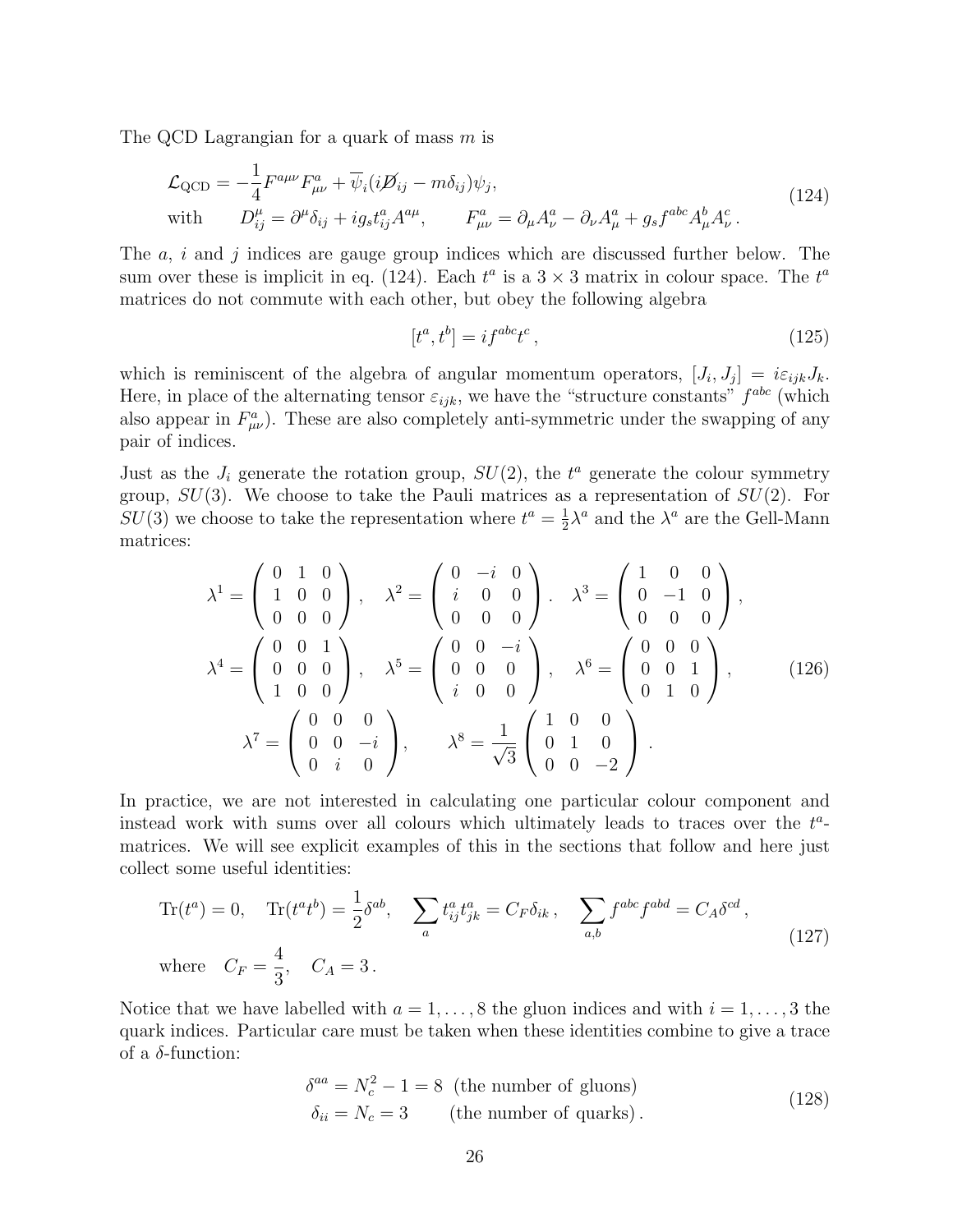The QCD Lagrangian  $\mathcal{L}_{\text{QCD}}$  is invariant under the infinitesimal "gauge" transformations

$$
\psi_i(x) \to \left(\delta_{ij} - ig_s \theta^a(x) t_{ij}^a\right) \psi(x),
$$
  
\n
$$
A^a_\mu(x) \to A^a_\mu(x) + D^{ab}_\mu \theta^b(x),
$$
\n(129)

where  $D_{\mu}^{ab}$  is the covariant derivative in the "adjoint" representation, the one under which the gluon fields transforms under  $SU(3)$ , as opposed to the "fundamental" representation, which rules the transformation of quark fields. In particular, the adjoint covariant derivative is given by

$$
D_{\mu}^{ab} = \partial_{\mu}\delta^{ab} + ig_s A_{\mu}^c (T^c)^{ab} , \qquad (T^c)^{ab} = if^{acb} = -if^{abc} . \tag{130}
$$

The matrices  $T^a$ , as needed for any generator of a representation of  $SU(3)$ , satisfy the same commutation rules as  $t^a$ :

$$
[T^a, T^b] = i f^{abc} T^c. \tag{131}
$$

These are nothing else than the Jacobi identity satisfied by the structure constants  $f^{abc}$ :

$$
f^{abc}f^{cde} + f^{bdc}f^{cae} + f^{dac}f^{cbe} = 0.
$$
 (132)

Notice that the gauge transformation for  $A^a_\mu$  involves the strong coupling  $g_s$ :

$$
A_{\mu} \to A_{\mu} + \partial_{\mu}\theta^{a} + g_{s}f^{abc}\theta^{b}A_{\mu}^{c} = A_{\mu}^{a} + \partial_{\mu}^{a}\theta^{a} + \mathcal{O}(g_{s})\,,\tag{133}
$$

and only at lowest order in  $g_s$  does it reduce to the analogous transformation for QED.

As in QED, in order to quantise the QCD Lagrangian, we need to introduce a "gaugefixing" term, for instance

$$
\mathcal{L}_{\rm gf} = -\frac{1}{2\xi} (\partial_\mu A_a^\mu)^2 \,. \tag{134}
$$

We now describe the Feynman rules for QCD. The quark and gluon propagators are identical to those for QED except they are also accompanied by the appropriate deltafunction in colour space (see fig. 9). The coupling between two quarks and a gluon is now

$$
\begin{array}{ccc}\n & & p \rightarrow & & \delta_{kj} & \frac{i(p+m)}{p^2 - m^2 + i\varepsilon} \\
\downarrow & & & \mu & \delta_{kj} & \frac{i(p+m)}{p^2 - m^2 + i\varepsilon} \\
\hline\n\frac{\mu}{a} & \text{00000000} & & & \delta^{ab} & \frac{-ig^{\mu\nu}}{p^2 + i\varepsilon}\n\end{array}
$$

Figure 9: The Feynman rules for the quark and gluon propagators (the latter is in Feynman gauge  $\xi = 1$ ).

given in terms of colour matrices,  $t_{ij}^a$  as shown in fig. 10. Notice that the Dirac matrix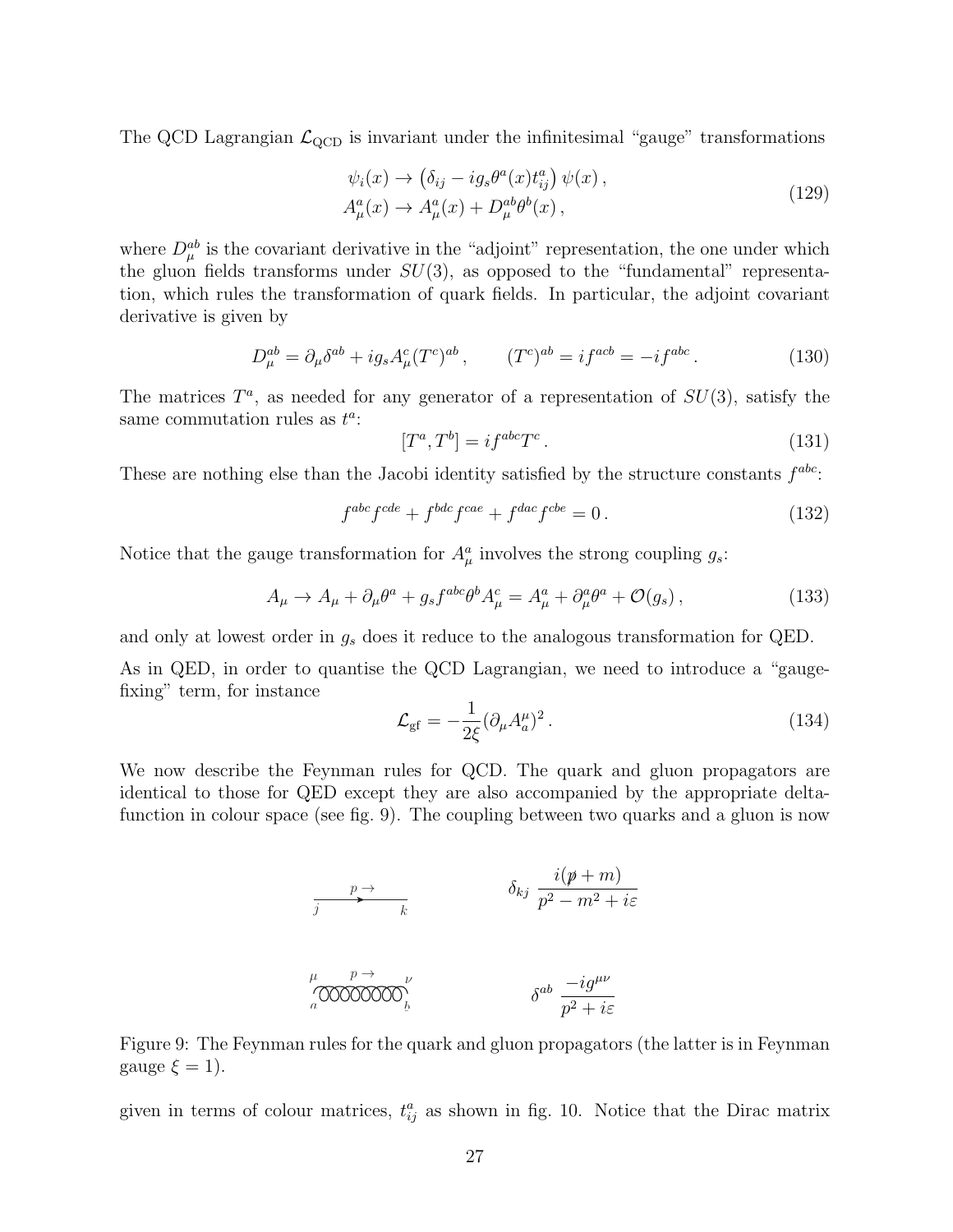

Figure 10: The Feynman rule for a quark-quark-gluon vertex.



Figure 11: Three and four gluon vertices which arise from eq. (124). All momenta are taken to be incoming.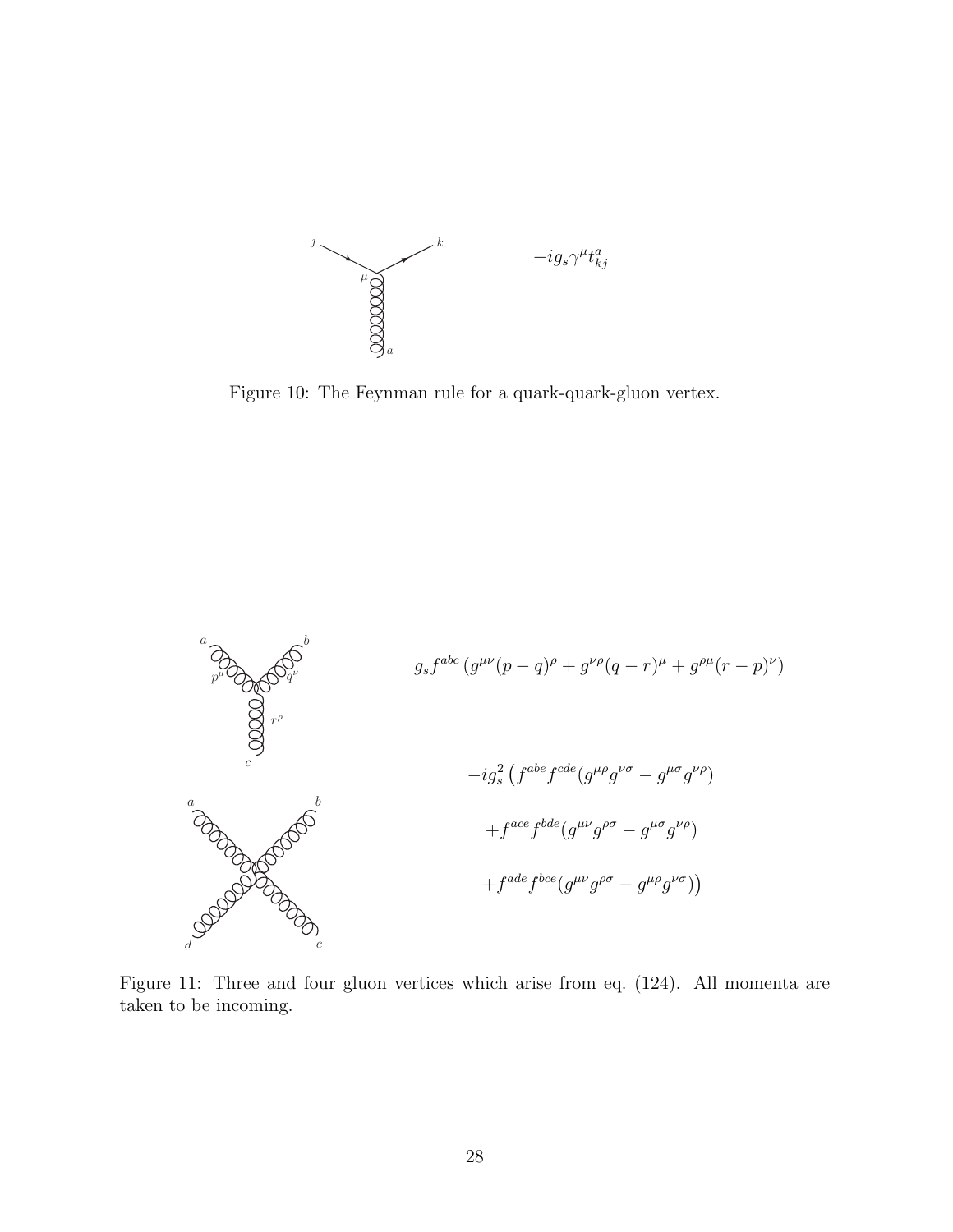$\gamma^{\mu}$  also still appears as it must for spin-1/2 particles. The colour matrices and Dirac matrices do not interact with each other (they act on different vector spaces). The  $a$ is the "adjoint" index and is associated with the gluon. The k and j are "fundamental" indices associated with the outgoing and incoming fermion line respectively.

Returning to the Lagrangian, in QCD  $F^a_{\mu\nu}$  has an extra term compared to QED, as required by gauge invariance. (Technically this term is present for QED too, but QED is an "Abelian" gauge theory which means that the structure constants are zero). Multiplying out  $F^{a\mu\nu}F^a_{\mu\nu}$  give extra terms with 3 and 4 gauge fields. These correspond to new threeand four-gluon vertices as shown in fig. 11.

#### 6.2 Gauge Invariance

The presence of the non-commuting colour matrices illustrates that  $SU(3)$  is a non-Abelian gauge group. We can see the effect of this by studying the QCD equivalent of photon pair production,  $q(p) \bar{q}(p') \rightarrow g(k) g(k')$ , shown in fig. 12. In QED, the matrix element squared



Figure 12: Feynman diagrams for the process  $q\bar{q} \rightarrow gg$ .

for this process can be obtained from that of Compton scattering via crossing.

One immediate effect is obvious – there is now a third diagram including the three-gluon vertex. If we sum the contributions from the first two diagrams we find

$$
\mathcal{M}^{(a)+(b)} = \mathcal{A}^{(a)+(b)}_{\mu\nu} \varepsilon^{*\mu}(k) \varepsilon'^{* \nu}(k'),
$$
\n
$$
\mathcal{A}^{(a)+(b)}_{\mu\nu} = -ig_s^2 \overline{v}(p') \left( \gamma_\nu t^b \frac{p-k'}{(p-k)^2} \gamma_\mu t^a + \gamma_\mu t^a \frac{p-k'}{(p-k')^2} \gamma_\nu t^b \right) u(p),
$$
\n(135)

where we have implicitly assumed that gluon k has colour a and polarisation index  $\mu$ , and gluon k' has colour b and polarisation index  $\nu$ . At this order, see eq. (133), gauge invariance corresponds to testing whether the replacement  $\epsilon_{\mu} \to \epsilon_{\mu} + \lambda k_{\mu}$  leaves the amplitude invariant. This is equivalent to testing the condition for the Ward Identity,  $\mathcal{A}_{\mu\nu}^{(a)+(b)}k^{\mu} = 0$ :

$$
\mathcal{A}^{(a)+(b)}_{\mu\nu}k^{\mu} = -ig_s^2[t^a, t^b]\overline{v}(p')\gamma_{\nu}u(p) \neq 0. \qquad (136)
$$

The non-zero commutator makes these diagrams alone not gauge-invariant. Adding diagram (c) gives a contribution which exactly cancels this (try this!) but yields another term proportional to  $k'_{\mu}$ . This vanishes when we remember the whole expression is contracted with  $\varepsilon'^{\ast \nu}(k')$ , and so gauge invariance is only obeyed once we project onto physical polarisations. This wasn't necessary in QED.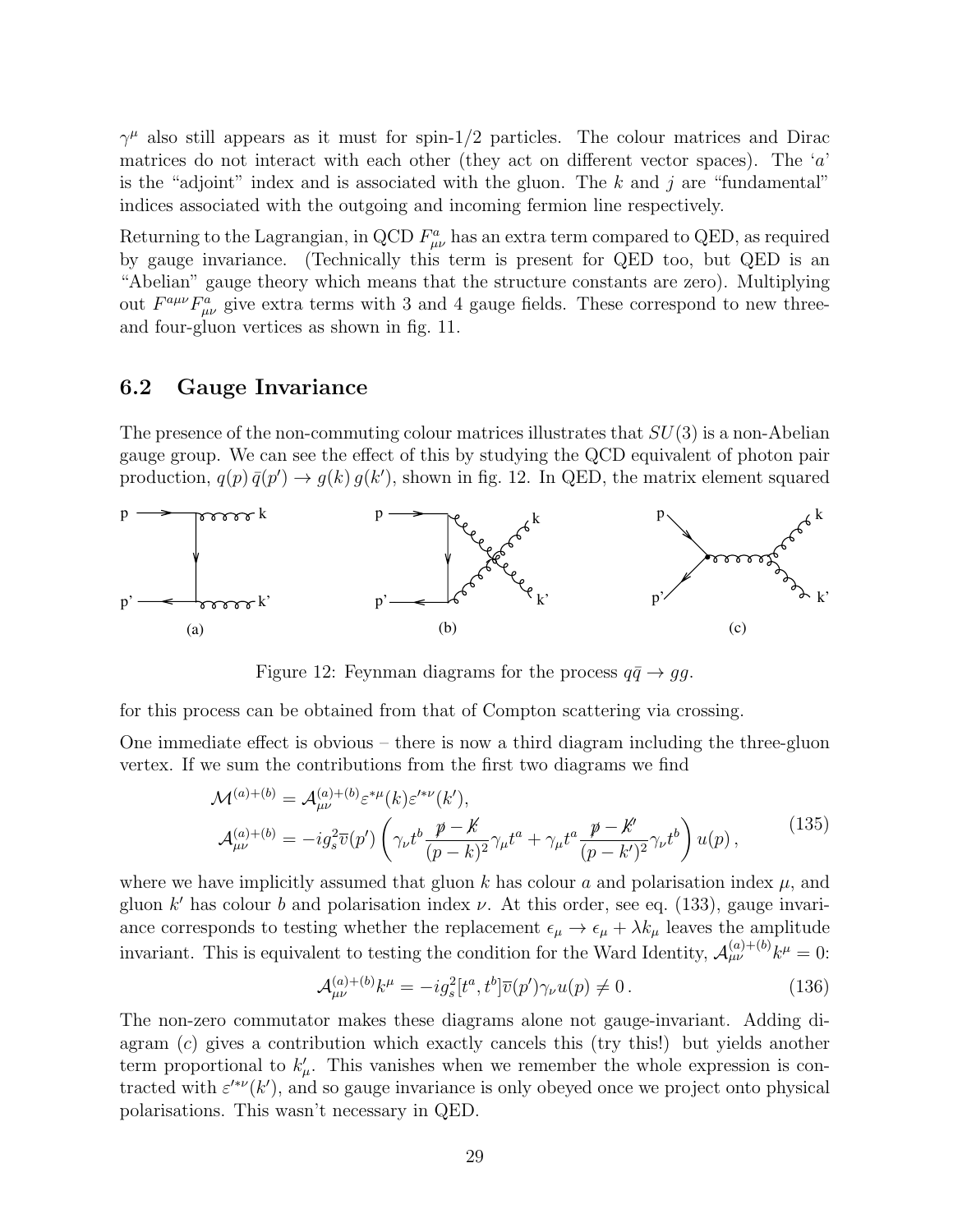Recall in the QED case in section 3.2, we used  $A_{\mu\nu}k^{\mu} = 0$  to show that, in practical calculations, we can always make the replacement

$$
\sum_{\alpha=1}^{2} \varepsilon_{\mu}^{\alpha} \varepsilon_{\nu}^{*\alpha} \to -g_{\mu\nu} \,. \tag{137}
$$

Although the right-hand summed all polarisations and not only the physical transverse ones, in actual calculations the unphysical longitudinal gluon polarisations automatically cancelled. This is no longer the case in QCD, where one has to sum strictly over physical polarisations. However, this can make calculations more cumbersome, so it might still be useful to sum over all polarisations, and to cancel in some way the unphysical degrees of freedom. How this cancellation is performed depends on the gauge. In covariant gauges, like the Feynman gauge, this is done by introducing extra fields, called the ghost fields. The alternative is to use the so-called physical gauges, that ensure that that only physical degrees of freedom propagate on shell.

#### Ghost Fields

To understand how the cancellation of unphysical polarisations actually arises in a covariant gauge, we need to revert to the case of photon pair production in QED. When we make the replacement in eq. (137), we are exploiting the fact that QED is unitary, i.e. probability is conserved through time evolution. A non-trivial implication of unitarity is that, at the lowest order in perturbation theory, twice the imaginary part of the forward amplitude for the process  $e^+e^- \rightarrow e^+e^-$  has to be equal to amplitude squared for the process  $e^+e^- \rightarrow \gamma \gamma$ , when we integrate over the photon phase space and sum over physical photon polarisations. This is illustrated in Fig. 13, which shows the only intermediate states that, at the considered order in perturbation theory, give a non-zero imaginary part, namely two virtual photons. Furthermore, it is possible to show that the imaginary part of



Figure 13: Unitarity relation for the process  $e^+e^- \rightarrow \gamma\gamma$ . The shaded blob represent the sum of all possible subdiagrams that can give rise to two photons in the final state at the lowest order in perturbation theory.

any Feynman diagram is obtained by putting on shell in all possible ways the intermediate propagators (i.e. cutting the diagram) by replacing  $i/(p^2 - m^2 + i\varepsilon)$  in each of them by  $(2\pi)\Theta(p_0)\delta(p^2 - m^2)$ . This divides each Feynman diagram into two subdiagrams on either side of the cut. On one side of the cut, one uses standard Feynman rules. On the other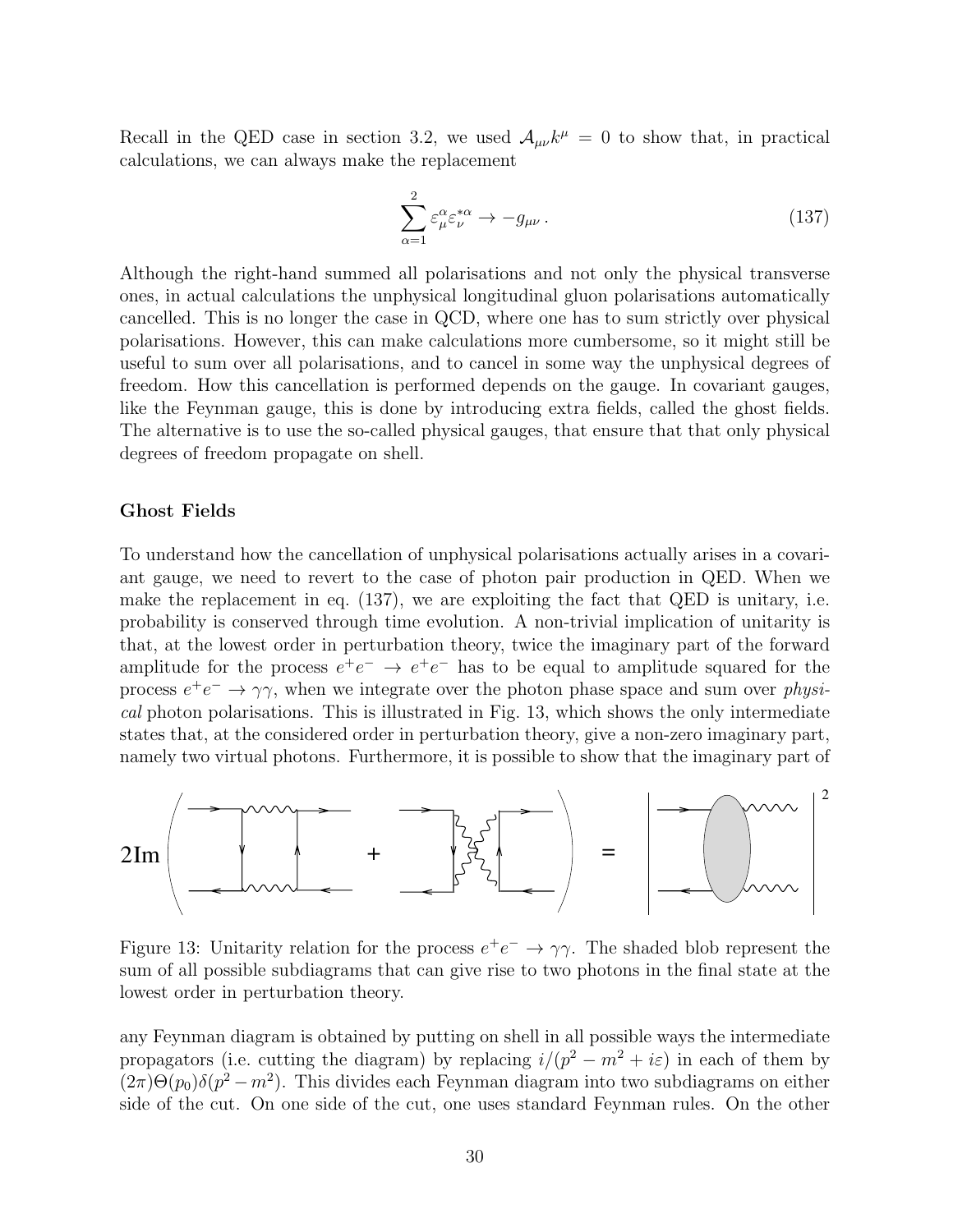sides, one needs to apply complex conjugation to all Feynman vertices and propagators. Cuts of a diagram that conflict with energy-momentum conservation do not give any contribution to the imaginary part. The result of this cutting procedure for the present case is illustrated in Fig. 14. The dashed line on the right-hand side of the figure represents the only cut of the diagram that gives a non-zero imaginary part, obtained by putting on shell the intermediate photon propagators. If the amplitude is computed in the Feynman



Figure 14: Pictorial representation of the cutting rules needed to compute the imaginary part of the forward amplitude  $e^+e^- \rightarrow e^+e^-$  mediated by two virtual photons. The shaded blob represents the sum all possible subdiagrams that can give two photons in the intermediate state, that is, the two diagrams on the left-hand side of Fig. 13.

gauge, for an intermediate photon of momentum  $k$ , we have to perform the replacement

$$
-g_{\mu\mu'}\frac{i}{k^2+i\varepsilon} \to -g_{\mu\mu'}(2\pi)\Theta(k_0)\delta(k^2) \,. \tag{138}
$$

Let us call  $A^{\mu\nu}$  the contribution to the diagram on the left of the cut in Fig. 14. From the Ward identity  $k_{\mu}\mathcal{A}^{\mu\nu}=0$ , we obtain that the contribution of gluon k to the imaginary part of the amplitude becomes

$$
\int \frac{d^4k}{(2\pi)^4} (-g_{\mu\mu'}) (2\pi) \Theta(k_0) \delta(k^2) \mathcal{A}^{\mu\nu} = \int \frac{d^3k}{(2\pi)^3 2k_0} \mathcal{A}^{\mu\nu} \sum_{\alpha=1}^2 \epsilon_\mu^\alpha(k) \epsilon_{\mu'}^{*\alpha}(k) , \qquad (139)
$$

where  $\alpha = 1, 2$  is the index labelling photon physical polarisations. This verifies explicitly the unitary relation represented in Fig. 13. The latter means that, in QED, making the replacement in eq. (137) corresponds to exploiting the unitarity of the theory to compute an amplitude squared through the imaginary part of the corresponding forward amplitude.

In the case of QCD, as we have seen in the previous section, the fact that  $k_{\mu}A^{\mu\nu} \neq 0$  implies that the amplitude squared for the process  $q\bar{q} \rightarrow gg$  is not given by the imaginary part of the forward amplitude  $q\bar{q} \rightarrow q\bar{q}$ , when only gluons are considered as intermediate states. In fact, the cut forward amplitude contains the contribution of non-physical longitudinal polarisations, which do not contribute to the amplitude squared for  $q\bar{q} \rightarrow gg$ . This would violate unitarity, so there has to be additional fields that are responsible for the cancellation of the contribution of non-physical polarisations in the imaginary part of the forward amplitude. These new fields are called ghosts. They are scalar fields, but satisfy Pauli exclusion principle like fermions. They transform under  $SU(3)$  in the same way as gluons, i.e. in the adjoint representation. The Feynman rules for ghosts are shown in fig. 15. They can propagate and couple to gluons, but never appear in physical final states. If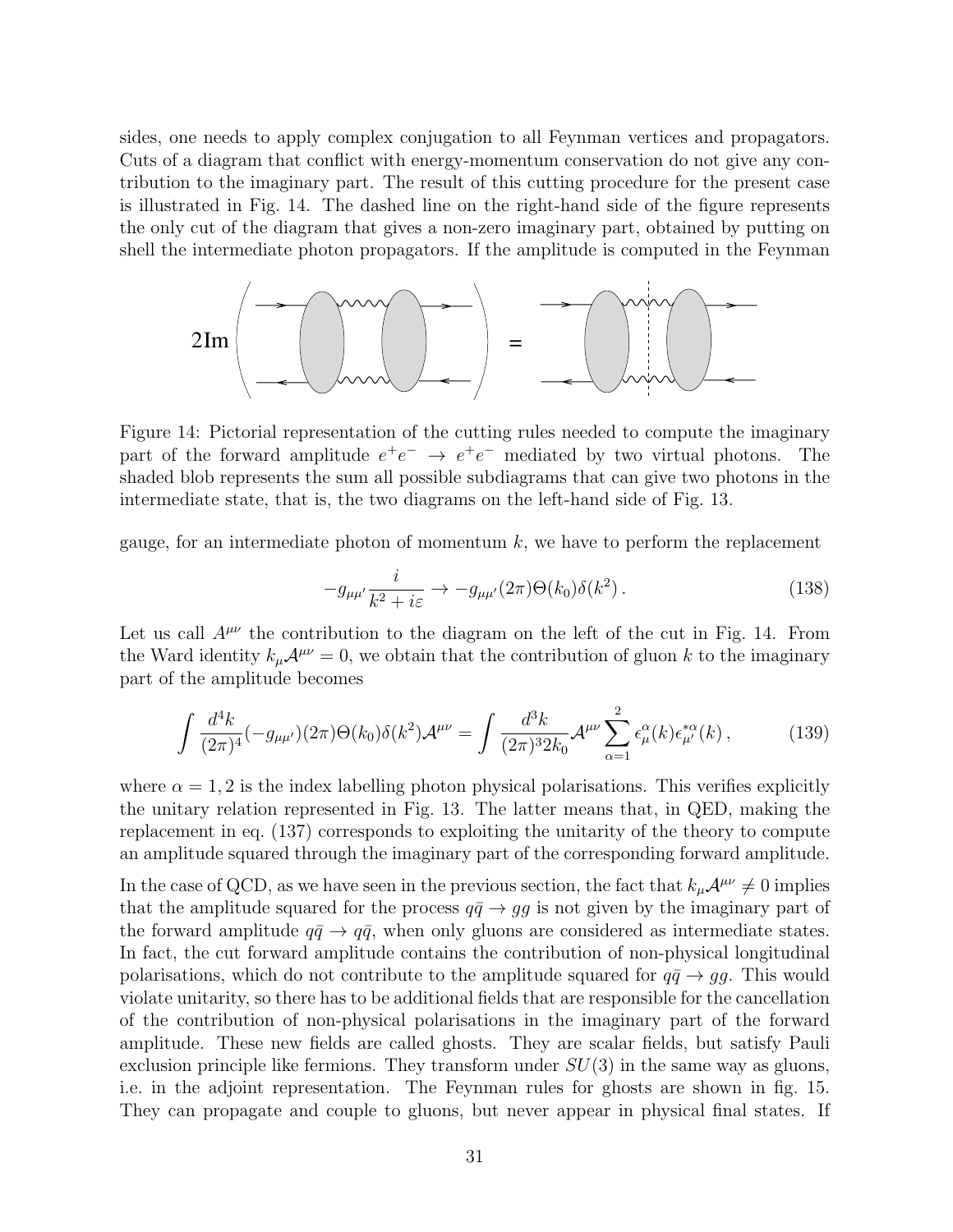b c a µ q gsf abcq µ a b q → δ ab i q <sup>2</sup> + iε

Figure 15: The Feynman rules for ghost fields, which are constructed explicitly to cancel unphysical degrees of freedom.

we now consider the imaginary part of the forward  $q\bar{q}$  amplitude, at the lowest order in perturbation theory we need to include not only gluons as intermediate states, but ghosts as well, as pictorially illustrated in Fig. 16. The ghost-antighost loop contributes to the imaginary part of the forward amplitude with a factor  $(-1)$ , just like a normal fermion loop, so as to cancel the contribution of the unphysical longitudinal gluon polarisations when summing over all diagrams. The resulting imaginary part equals the amplitude squared for the process  $q\bar{q} \rightarrow gg$ , integrated over the gluon phase space and summed over physical gluon polarisations, as required by unitarity of QCD.



Figure 16: Pictorial representation of the unitarity constraint for QCD discussed in the text. Longitudinal polarisations for on-shell gluons in the cut amplitude on the left-hand side of the equality are cancelled by the contribution of the ghost-antighost loop. Each blob represents the sum of the three diagrams in Fig. 12.

#### Physical Gauges

Alternatively, we can impose a so-called "physical gauge" condition on the gluon fields to eliminate unphysical polarisations from the start. This eliminates the need for ghosts, which do not interact with gluons anymore, but complicates the gluon propagator. In place of the Lorentz gauge condition  $\partial^{\mu} A_{\mu}^{a} = 0$ , we impose

$$
A^a_\mu n^\mu = 0\,,\tag{140}
$$

for some arbitrary reference vector  $n^{\mu}$ . This is done by adding the gauge-fixing Lagrangian

$$
\mathcal{L}_{\rm gf} = -\frac{1}{2\xi} (A^a_\mu n^\mu)^2 \,, \tag{141}
$$

and taking the limit  $\xi \to 0$ , thus enforcing the gauge condition in eq. (140).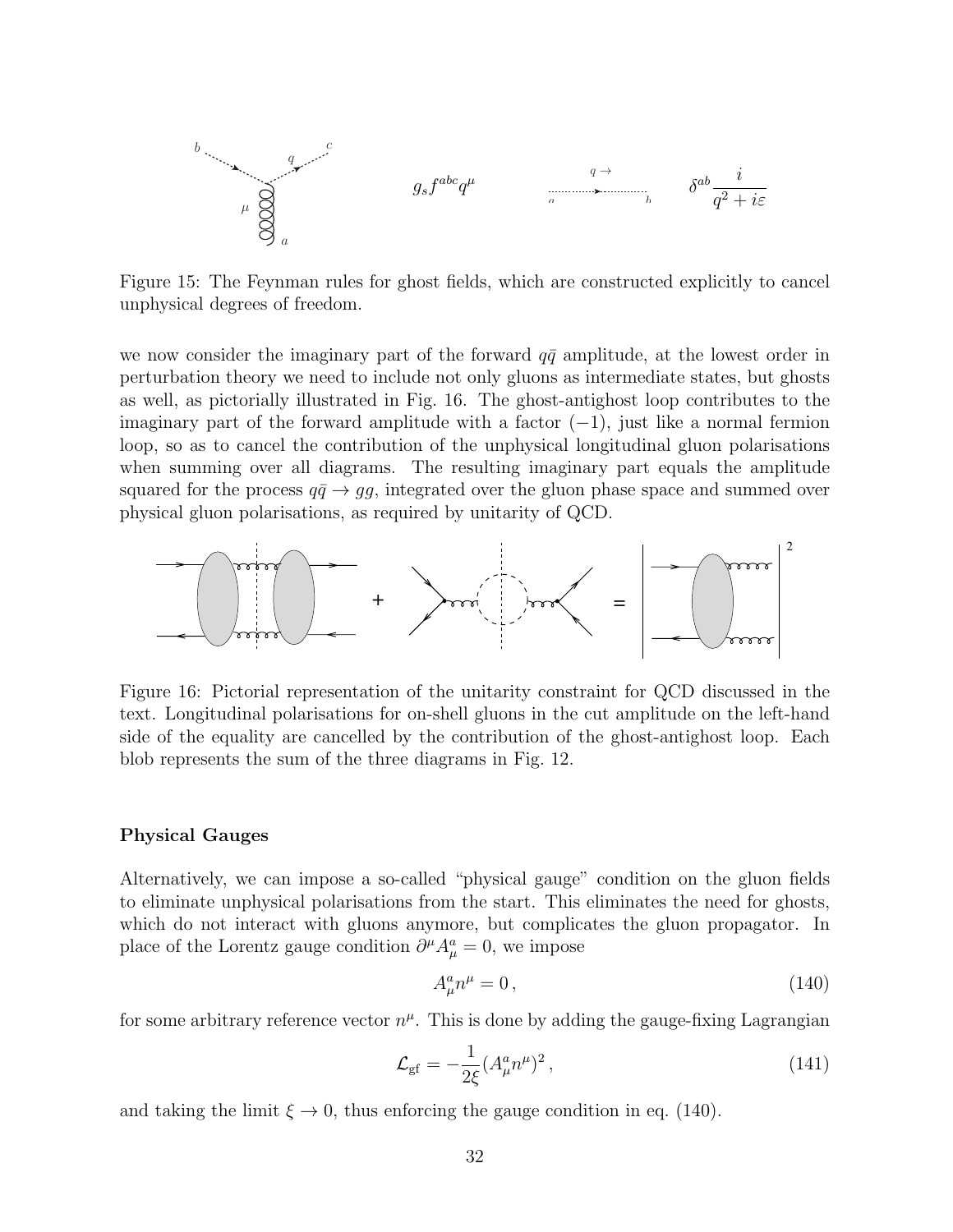$$
\int_{a}^{\mu} \frac{q \to}{\sqrt{0000000000}} \nu \qquad \qquad \delta^{ab} \frac{i}{q^2 + i \varepsilon} \left( -g^{\mu\nu} + \frac{q^{\mu} n^{\nu} + q^{\nu} n^{\mu}}{(qn)} - n^2 \frac{q^{\mu} q^{\nu}}{(qn)^2} \right)
$$

Figure 17: The gluon propagator when working in a physical gauge,  $A^a_\mu n^\mu = 0$ .



Figure 18: Sample "loop" Feynman diagrams: (a) one of the one-loop corrections to Coulomb scattering and (b) a one-loop correction to the photon propagator.

The new expression for the propagator (for  $\xi = 0$ ) is shown in fig. 17. When we use a physical gauge, whenever we sum over polarisations, we can make the replacement

$$
\sum_{\alpha=1}^{2} \varepsilon_{\mu}^{\alpha}(q) \varepsilon_{\nu}^{*\alpha}(q) \to -g_{\mu\nu} + \frac{q^{\mu}n^{\nu} + q^{\nu}n^{\mu}}{(qn)} - n^{2} \frac{q^{\mu}q^{\nu}}{(qn)^{2}}.
$$
 (142)

The different choices of reference vector  $n^{\mu}$  correspond to different choices of the gauge. One can explicitly check that results for physical quantities, such as cross sections, are independent of this choice.

A relevant example of a physical gauge is the light-cone gauge, in which  $n^2 = 0$ . In such a gauge, if we have an on-shell gluon  $q = (\omega, \mathbf{q})$ , we can choose  $n = (1, -\mathbf{q}/\omega)$ . In this case

$$
-g_{\mu\nu} + \frac{q^{\mu}n^{\nu} + q^{\nu}n^{\mu}}{(qn)} = \sum_{\alpha=1}^{2} \varepsilon_{\mu}^{\alpha}(q)\varepsilon_{\nu}^{*\alpha}(q) , \qquad (143)
$$

so that the replacement gives exactly the sum over the physical polarisations introduced in section 5.1. The expression in eq. (143) is the one that must be used in covariant gauges if one does not want to introduce unphysical amplitudes squared with ghosts in the final state.

## 7 Renormalisation

### 7.1 Dimensional regularisation and renormalisation scale

As mentioned in section 3.2, starting from the Feynman rules one can construct diagrams with loops, as for example the diagrams shown in fig. 18. The presence of loops means that momentum-conservation at each interaction vertex is no longer sufficient to determine the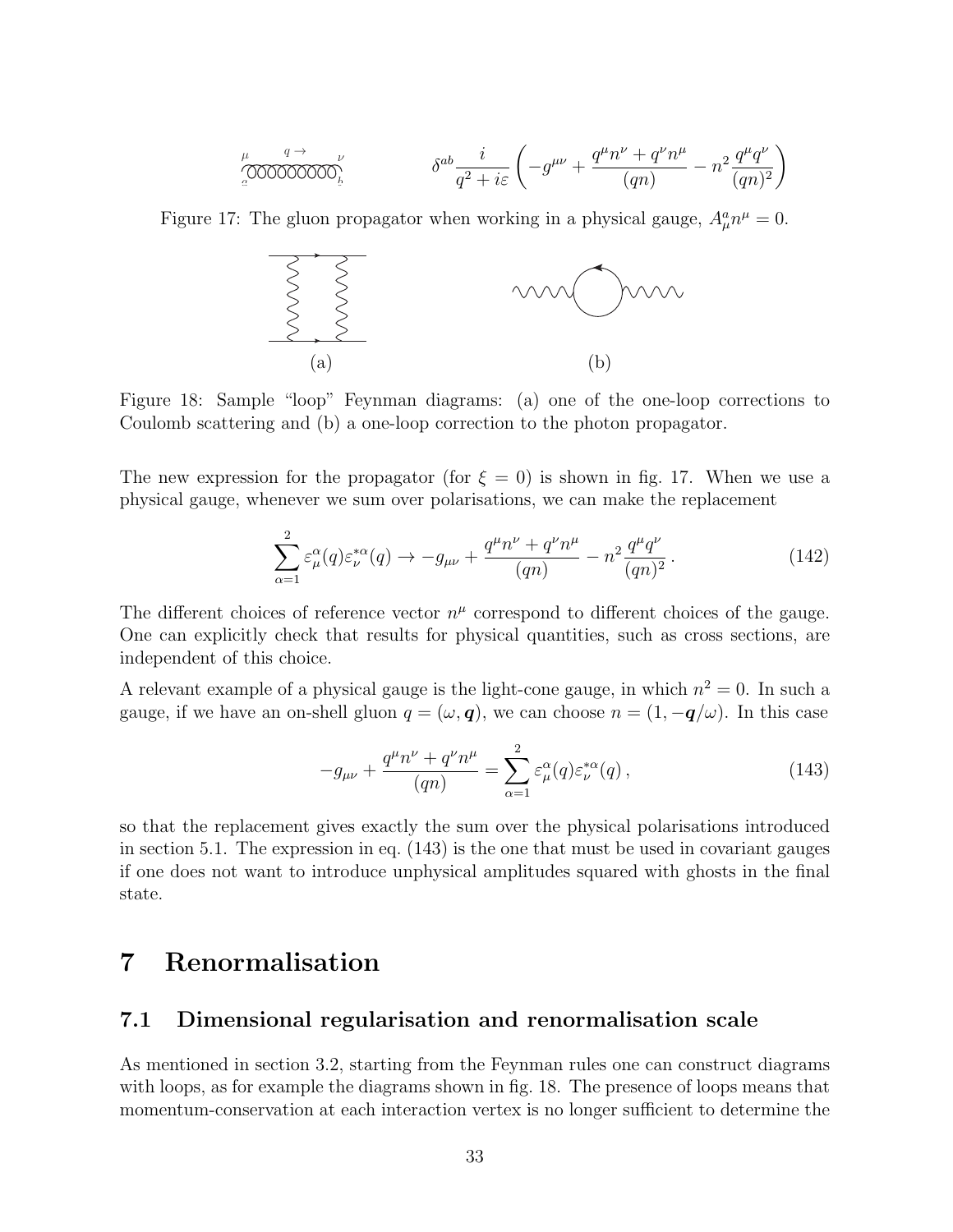momentum in each leg. For example, k can take any value in the diagrams shown in fig. 18. We must therefore integrate over all possible values of unconstrained loop momenta. For example, the result for the diagram in fig. 18(b) is

$$
(ie)^{2} \int \frac{d^{4}k}{(2\pi)^{4}} \frac{\text{Tr}[\gamma_{\mu}(K+\not p+m)\gamma_{\nu}(K+m)]}{(k^{2}-m^{2})((k+p)^{2}-m^{2})}, \qquad (144)
$$

with  $p$  the photon momentum and  $d$  the number of space-time dimensions. As the integral runs over all values of  $k$ , it includes very large values of  $k$ . Counting the powers of  $k$ , there are six of them in the numerator and four in the denominator, which implies that this integral diverges. In general, for any integral of the form

$$
\int \frac{d^d k}{(2\pi)^4} \frac{N(k)}{M(k)}\tag{145}
$$

we define the superficial degree of divergence,  $D$ , to be the result of the naïve powercounting:

$$
D = d + \text{(powers of } k \text{ in N}) - \text{(powers of } k \text{ in M)}.
$$
 (146)

If  $D \geq 0$ , then the integral is said to be superficially divergent. Such divergences are called ultra-violet (UV) because they arise whenever loop momenta get large. The boundary case of  $D = 0$  is a logarithmic divergence (think of  $\int dk \ 1/k$ ). The term "superficial" is used because there can be other factors which can affect the actual degree of divergence. In the example above, gauge invariance actually implies that the final result of the integral in eq. (144) must be proportional to  $(p^2 g_{\mu\nu} - p_\mu p_\nu)$ . Therefore the divergence is only logarithmic, and not quadratic as it appears from naïve power counting.

The main point, though, is not the degree of divergence, but the fact that one finds divergences at all. These higher-loop corrections were supposed to be corrections in the perturbative series, hence smaller than those appearing at the previous perturbative order. For many years, this caused a major problem for the development of perturbation theory. However, there exists a well-defined procedure to "remove" these divergences which is called renormalisation. The basic idea behind renormalisation is that the parameters appearing in the Lagrangian do not need to be physical quantities, but their value is determined by comparing perturbative predictions to actual experimental data. For instance, the value of e can be extracted by measuring the Compton differential cross section at small angles. Therefore, infinities that eventually appear in perturbative calculations can be in principle reabsorbed in a redefinition of the parameters entering the Lagrangian. In practice, this amounts to rescaling all quantities in the Lagrangian by a "renormalisation constant", Z. For instance, for a field  $\phi$  we have

$$
\phi \longrightarrow \phi_0 = Z_\phi \phi_R. \tag{147}
$$

The field  $\phi_0$  is called "bare" field, as opposed to the "renormalised" field  $\phi_R$ , and  $Z_\phi$  is called renormalisation constant. This procedure has to be repeated for all fields, masses and coupling constants. Provided that *all* infinities in the theory can be removed with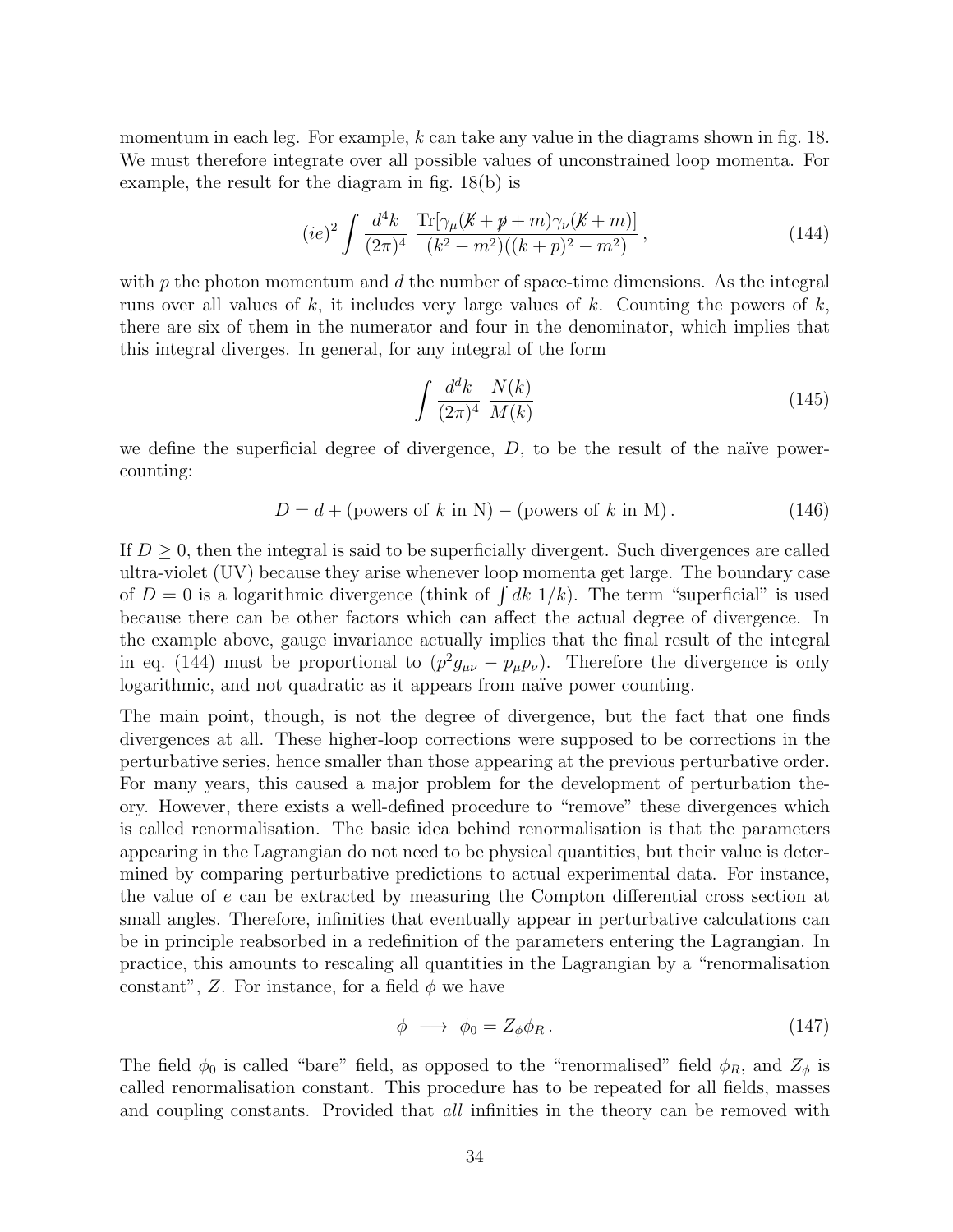a finite number of renormalisation constants  $Z$ , then the theory is said to be renormalisable. After the renormalisation constants have been fixed, we can calculate all physical quantities in terms of the renormalised quantities and the results will be both finite and unambiguously defined.

The renormalisation constants are calculated according to some procedure that is called "renormalisation scheme". This consists in computing a suitable set of correlation functions, and imposing that these functions are finite at any order in perturbation theory. In this procedure one finds divergent integrals, which have to be regularised in some way. The regularisation actually provide means to parameterise the divergence. One approach is to implement a momentum cut-off,  $\Lambda$ , so as to artificially remove the region with large momentum. The most common approach though is called "dimensional regularisation". Here we decrease the term  $d$  in eq. (146) to a lower value, so that we calculate all integrals in  $d = 4 - 2\epsilon$  dimensions instead of  $d = 4$ . The integration measure becomes

$$
\frac{d^4k}{(2\pi)^4} \longrightarrow \frac{d^{4-2\epsilon}k}{(2\pi)^{4-2\epsilon}},
$$
\n(148)

and for each dimensionsless coupling  $g_R$  one performs the replacement

$$
g_R \to \mu^{\frac{4-d}{2}} g_R(\mu) = \mu^{\epsilon} g_R(\mu). \tag{149}
$$

The factor of  $\mu^{\epsilon}$  is essential to preserve the correct dimensions of the bare coupling in d dimensions. The renormalised coupling  $g_R$  stays dimensionsless and depends now on the scale  $\mu$ . The latter quantity is the famous renormalisation scale and it is the price that we pay for renormalisation as our finite calculations are now all dependent upon  $\mu$ .

To summarise, the steps to perform renormalisation within dimensional regularisation are:

- 1. Compute all integrals in terms of renormalised quantities.
- 2. All UV divergences appear as  $1/\epsilon$ -poles.
- 3. Define the renormalisation functions Z so as to cancel the poles in  $\epsilon$  (and maybe some finite terms).

After renormalisation, eq. (147) depends on both  $\epsilon$  and  $\mu$ , as follows:

$$
\phi_0(\epsilon) = Z_{\phi}(\mu, \epsilon) \phi_R(\mu), \qquad (150)
$$

and a similar expression holds for all couplings and masses. Both  $\phi_0$  and Z are infinite for  $\epsilon \to 0$ , whereas  $\phi_R(\mu)$  stays finite, but depends on the unphysical renormalisation scale  $\mu$ . In a renormalised theory then, even tree-level diagrams depend on the renormalisation scale, through the coupling for example. The dependence on the renormalisation scale would dissappear only if we were able to calculate physical quantities to all orders in perturbation theory. Although this is unpractical, calculating one or two extra orders in perturbation theory can reduce the dependence considerably. However, this does mean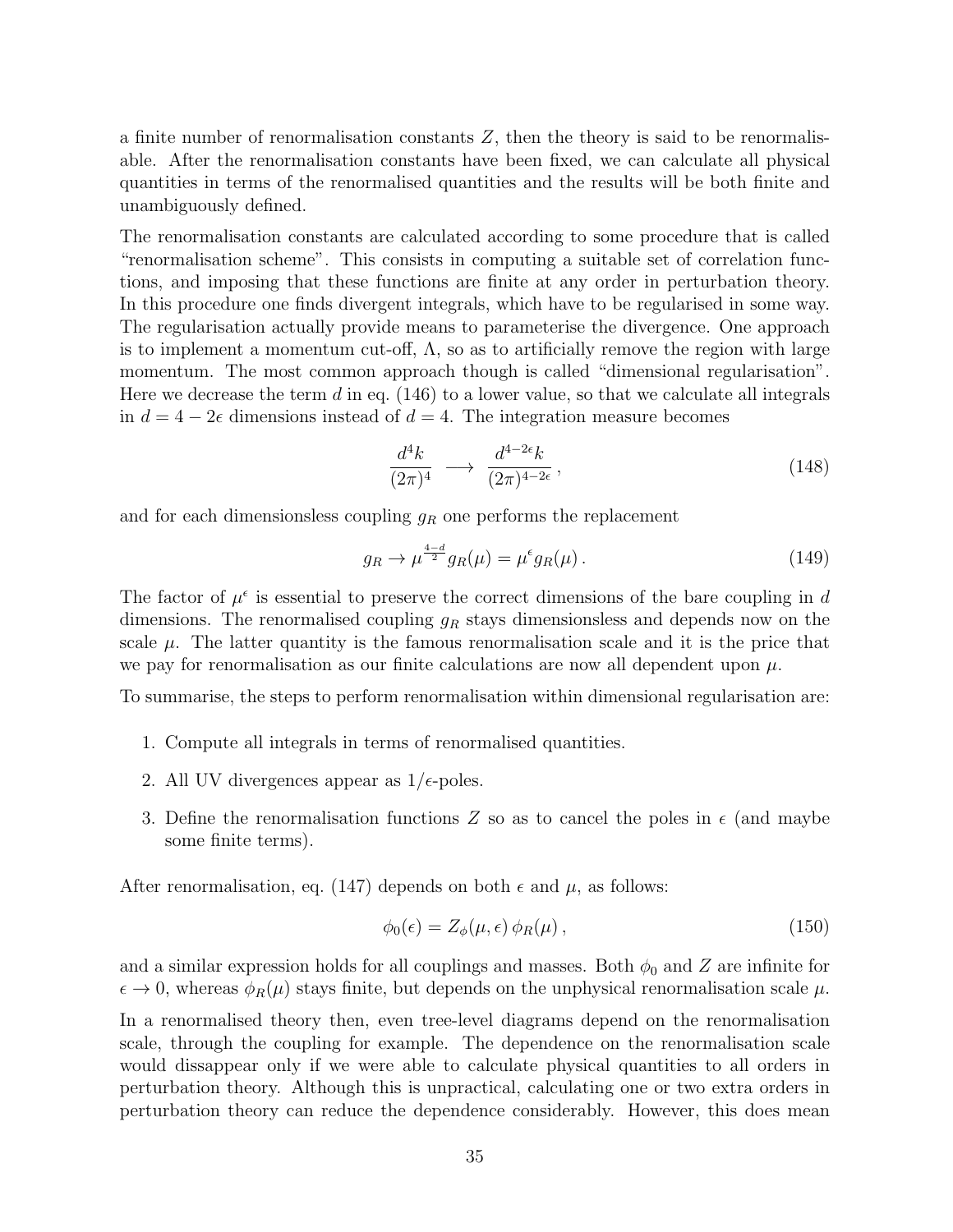

Figure 19: Plot showing the scale dependence for inclusive jet production at LO, NLO and NNLO, taken from Gehrmann-De Ridder, Gehrmann, Glover & Pires, arXiv:1301.7310.

that any theoretical calculation now depends on a free parameter, and it is exactly this parameter which leads to a way to estimate the "theory uncertainty". In fact, consider an observable  $O(\alpha_R(\mu), \mu, \{Q_i\})$ , where  $\{Q_i\}$  is a set of characteristic scales for the process. If we know  $O^{(n)}$ , the perturbative expansion of O at order n in perturbation theory, we have

$$
O^{(n)}(\alpha_R(\mu'), \mu', \{Q_i\}) = O^{(n)}(\alpha_R(\mu), \mu, \{Q_i\}) + \mathcal{O}(\alpha_R^{n+1}(\mu)), \tag{151}
$$

so that the variation of  $\mu$  around some central value  $\mu_0$  produces automatically a higherorder term. Notice that  $O^{(n)}(\alpha_R(\mu), \mu, \{Q_i\})$  might contain  $\ln(Q_i/\mu)$ . This is why the central scale  $\mu_0$  is normally chosen of the order of the typical value that the scales  $Q_i$  can assume. For example in  $gg \to H$ , one would typically take  $\mu_0 \sim m_H$ .

The obvious way to gauge how the strength of the dependence on the scale in a calculation is to vary the scale and see how the result varies. If the dependence is very weak, the result will be negligible. If the dependence is very strong, the variation will be large. The consensus of the community is to quote the theoretical uncertainty when the central scale is varied by a factor of 2 in each direction. One should remember that this is only an uncertainty of the dependence on the renormalisation scale and not a strict error bar. This is illustrated by the plot in fig. 19, which is taken from Gehrmann-De Ridder, Gehrmann, Glover & Pires, arXiv:1301.7310. It shows the scale dependence for inclusive jet production in the gluon-gluon channel at LO, NLO and NNLO. Indeed the variation decreases each time indicating that the sensitivity to the scale is decreasing. The fact that the lines do not overlap is a clear sign that these uncertainty bands are not error bands.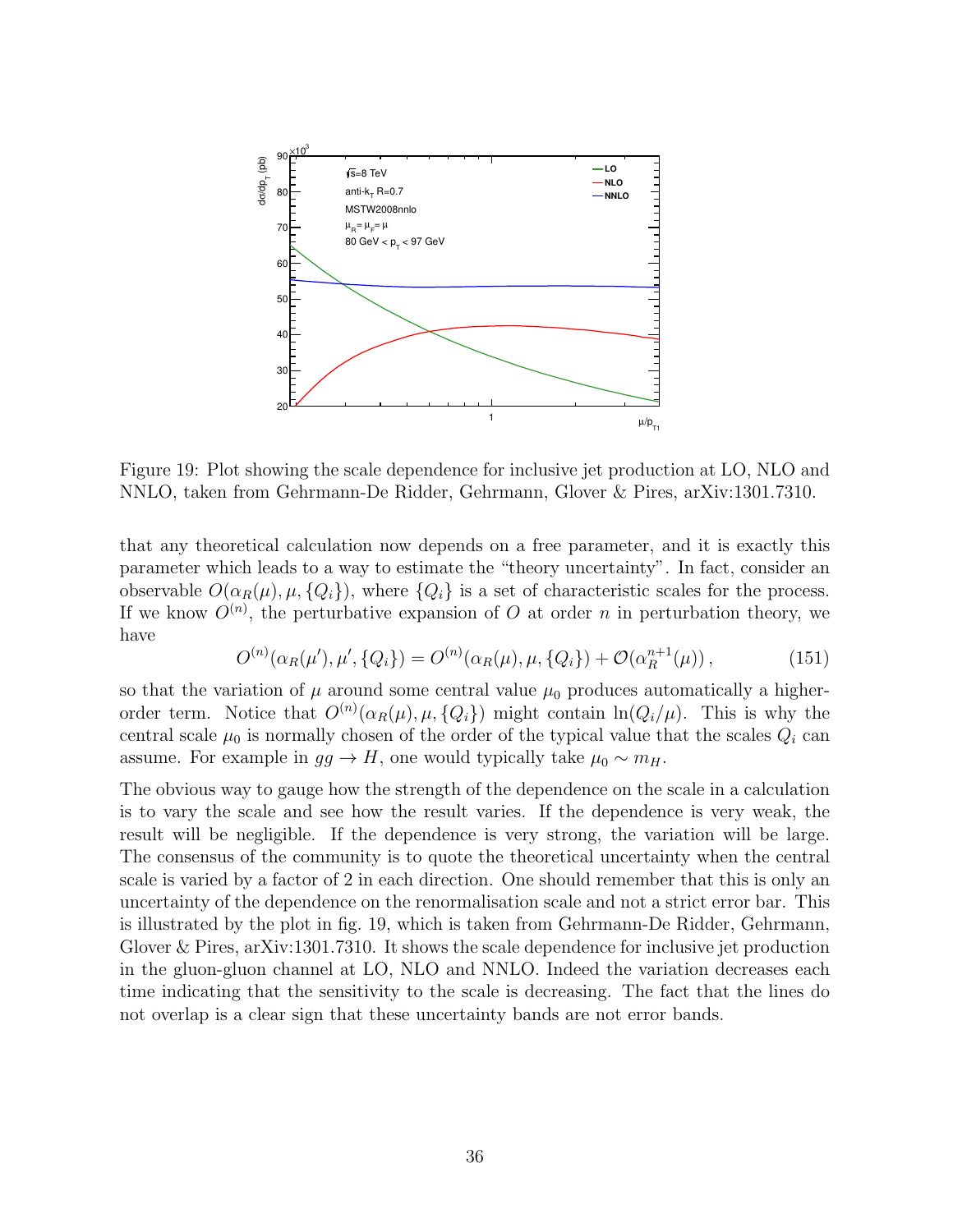#### 7.2 Running Coupling

Suppose we have chosen a renormalisation scale  $\mu$ . How do we measure a coupling  $\alpha_R(\mu)$ ? We normally consider an observable  $O(\alpha_R(\mu'), \mu', \{Q_i\})$ , compute it at the highest possible order in perturbation theory, and compare the obtained number with experimental data:

$$
O^{(n)}(\alpha_R(\mu'), \mu', \{Q_i\}) = O_{\exp} \quad \Rightarrow \quad \alpha_R(\mu). \tag{152}
$$

By doing this for various observables, characterised by different typical scales  $\mu$ , one can actually measure the dependence of the coupling on the renormalisation scale  $\mu$ . This dependence can be predicted theoretically, and the comparison of the predicted dependence with the one that is actually observed represents one of the most stringent tests of the validity of a given QFT. This is illustrated for QCD in fig. 20, where one sees an astonishing agreement between the predicted "running" of the QCD coupling with the renormalisation scale Q, and what is observed in experimental data.



Figure 20: The QCD coupling  $\alpha_s$  as a function of the renormalisation scale Q, in theory and experiment, taken from arXiv:1512.0519.

The theoretical object that dictates how a coupling evolves with the renormalisation scale is the beta function  $\beta(\alpha_R)$ , defined as

$$
\mu^2 \frac{\partial \alpha_R}{\partial \mu^2} = \beta(\alpha_R) = -\beta_0 \alpha_R^2 - \beta_1 \alpha_R^3 + \dots
$$
\n(153)

There are various ways to compute the beta function, which in general depends on the renormalisation scheme used. However, one can show that the first two coefficient of the beta function,  $\beta_0$  and  $\beta_1$ , are independent of the renormalisation scheme. If we consider a scheme tied to dimensional regularisation (e.g. the so-called MS scheme), one has the relation

$$
\alpha_0(\epsilon) = \mu^{2\epsilon} Z_g^2(\epsilon, \mu^2) \alpha_R(\mu^2), \qquad (154)
$$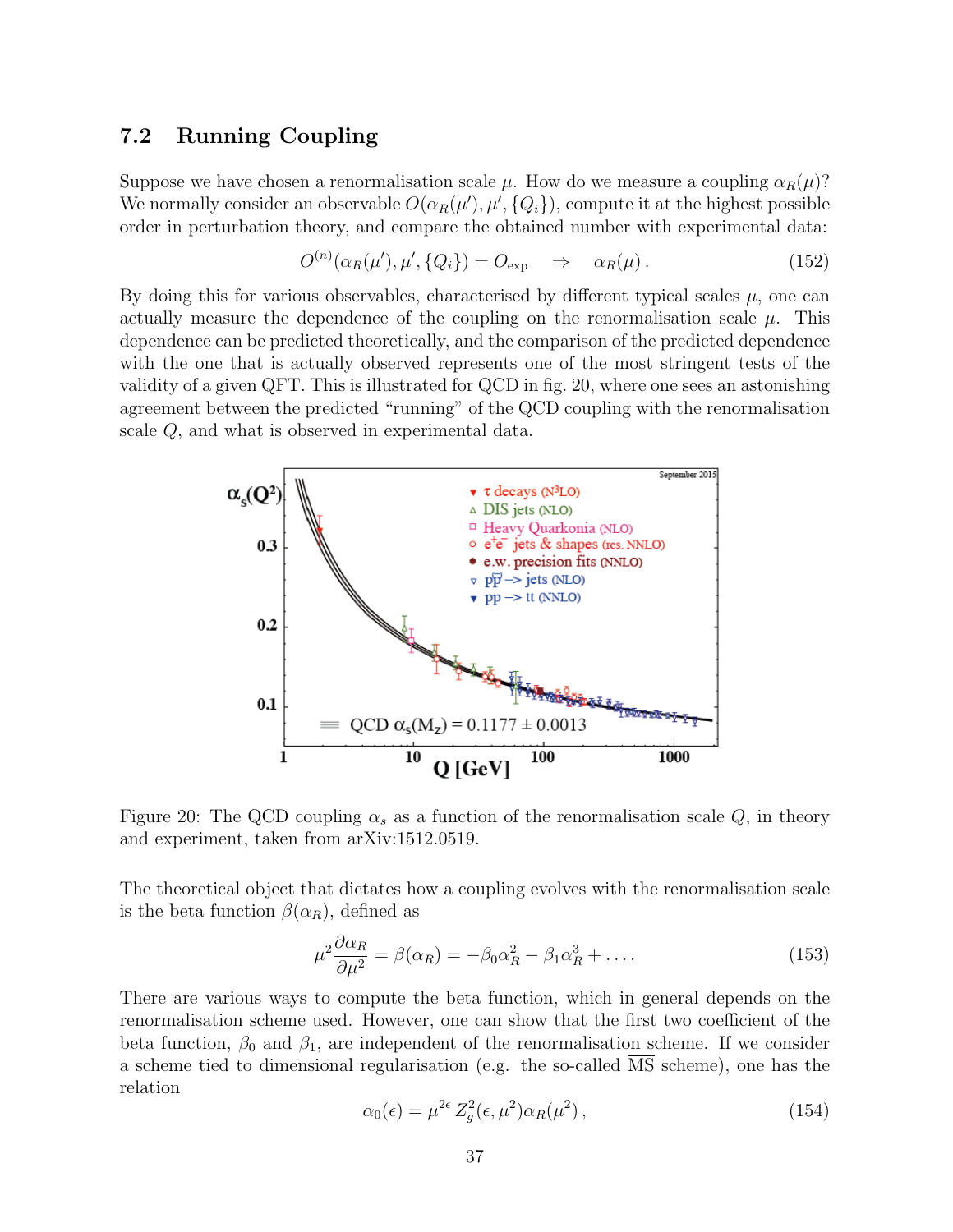where  $\alpha_0 = g_0^2/(4\pi)$  and  $\alpha_R = g_R^2/(4\pi)$ . The crucial observation is that the bare coupling  $\alpha_0$  does not depend on  $\mu$ . Therefore, its logarithmic derivative with respect to  $\mu^2$  is zero:

$$
0 = \mu^2 \frac{\partial \alpha_0}{\partial \mu^2} = \mu^{2\epsilon} Z_g^2(\epsilon, \mu^2) \left[ \left( \epsilon + \frac{\mu^2}{Z_g^2} \frac{\partial Z_g^2}{\partial \mu^2} \right) \alpha_R + \mu^2 \frac{\partial \alpha_R}{\partial \mu^2} \right]. \tag{155}
$$

This gives

$$
\mu^2 \frac{\partial \alpha_R}{\partial \mu^2} = -\left(\epsilon + \frac{\mu^2}{Z_g^2} \frac{\partial Z_g^2}{\partial \mu^2}\right) \alpha_R \equiv \beta(\epsilon, \alpha_R) \to \beta(\alpha_R) = -\lim_{\epsilon \to 0} \frac{\mu^2}{Z_g^2} \frac{\partial Z_g^2}{\partial \mu^2} \alpha_R, \qquad \epsilon \to 0.
$$
\n(156)

In any scheme based on dimensional regularisation we have

$$
Z_g(\epsilon, \mu^2) = 1 + \frac{\alpha_R(\mu^2)}{\epsilon} Z_g^{(1)} + \dots \tag{157}
$$

Therefore the first term of the beta function is just obtained from the  $1/\epsilon$  pole of  $Z_g$ , as follows

$$
\beta(\alpha_R) = -\lim_{\epsilon \to 0} \frac{\mu^2}{Z_g^2} \frac{\partial Z_g^2}{\partial \mu^2} \alpha_R = -\lim_{\epsilon \to 0} \frac{2Z_g^{(1)}}{\epsilon} \mu^2 \frac{\partial \alpha_R}{\partial \mu^2} \alpha_R = -\beta_0 \alpha_R^2 \quad \Rightarrow \quad \beta_0 = -2Z_g^{(1)}.
$$
 (158)

The calculation of  $Z_g^{(1)}$  can be performed using any quantity that involves an interaction vertex. A way that is common to both QED and QCD is to consider the renormalised interaction Lagrangian

$$
\mathcal{L}_{\text{int}} \rightarrow Z_g Z_2 \sqrt{Z_3} \left( g_R \bar{\psi}_R \mathcal{A}_R \psi_R \right) = Z_1 \left( g_R \bar{\psi}_R \mathcal{A}_R \psi_R \right), \quad \Rightarrow \quad Z_g = \frac{Z_1}{Z_2 \sqrt{Z_3}} \,. \tag{159}
$$

Here we have used the ubiquitous notation  $Z_{\psi} = \sqrt{Z_2}$  and  $Z_A = \sqrt{Z_3}$ . The function  $Z_1$  contains all UV divergences associated with loop corrections to the interaction vertex, whereas  $Z_2$  and  $Z_3$  contain UV divergences arising in the calculations of the fermion and gauge-boson propagators respectively. In QED, a powerful Ward identity implies  $Z_1 = Z_2$ , so that the beta function can be calculated just from all the loop corrections to the propagator in the unrenormalised theory. For the case of QED

$$
\beta_0 = -2Z_g^{(1)} = Z_3^{(1)} = -\frac{1}{3\pi} \,. \tag{160}
$$

Inserting this expression in the beta function we obtain

$$
\beta_{\rm QED}(\alpha) = \frac{1}{3\pi} \alpha^2 \,. \tag{161}
$$

which means that the QED coupling, at least until the beta function is dominated by its first term, becomes stronger with energy.